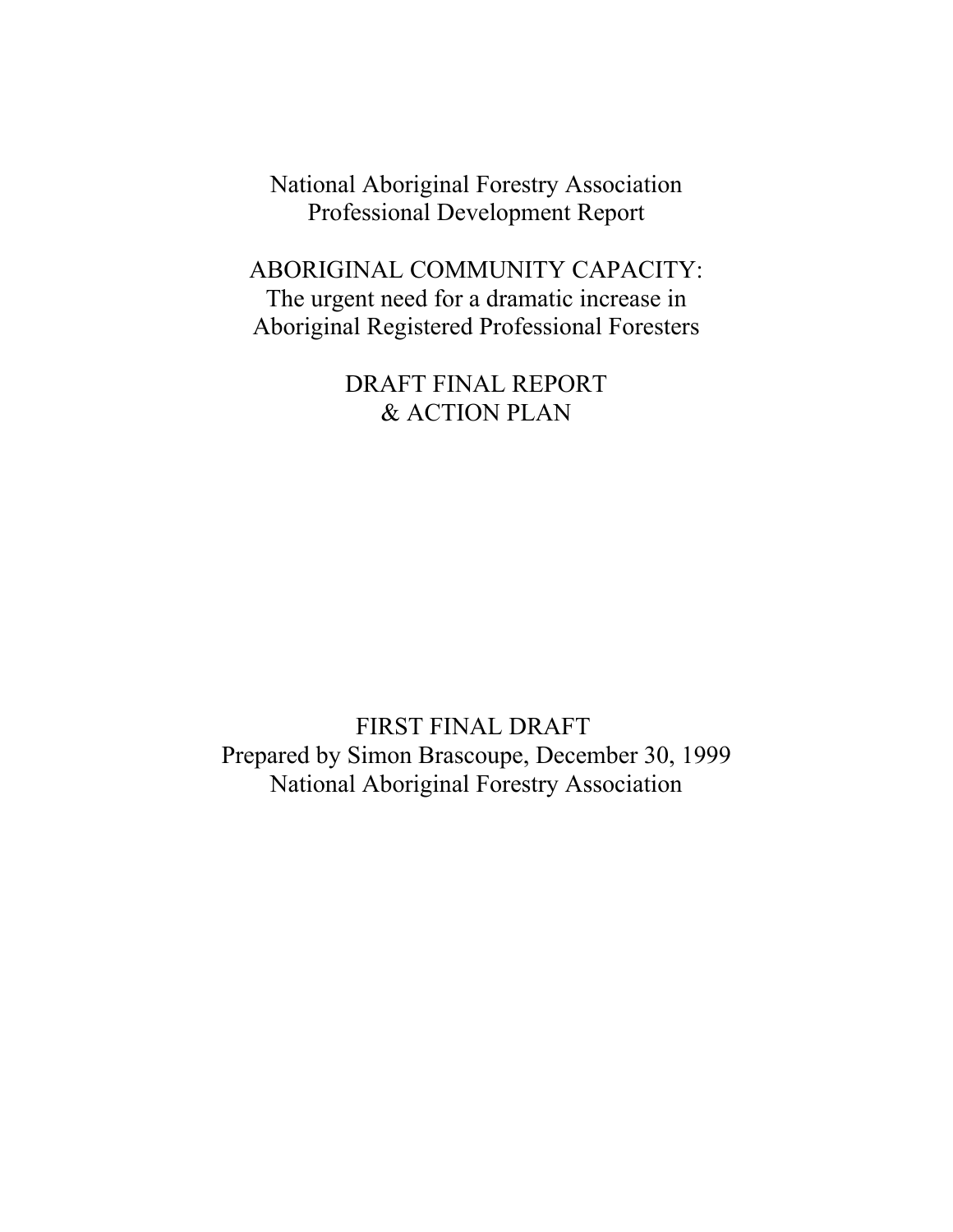## **National Aboriginal Forestry Association Professional Development Report**

27/01/00

#### DRAFT FINAL REPORT

#### **CONTENTS**

| Appendix                           |  |
|------------------------------------|--|
| <b>NAFA Fact Sheets</b>            |  |
| List of Forestry Schools in Canada |  |
|                                    |  |

List of UBC Workshop Participants

### UBC report

List of Registered Professional Forester Associations in Canada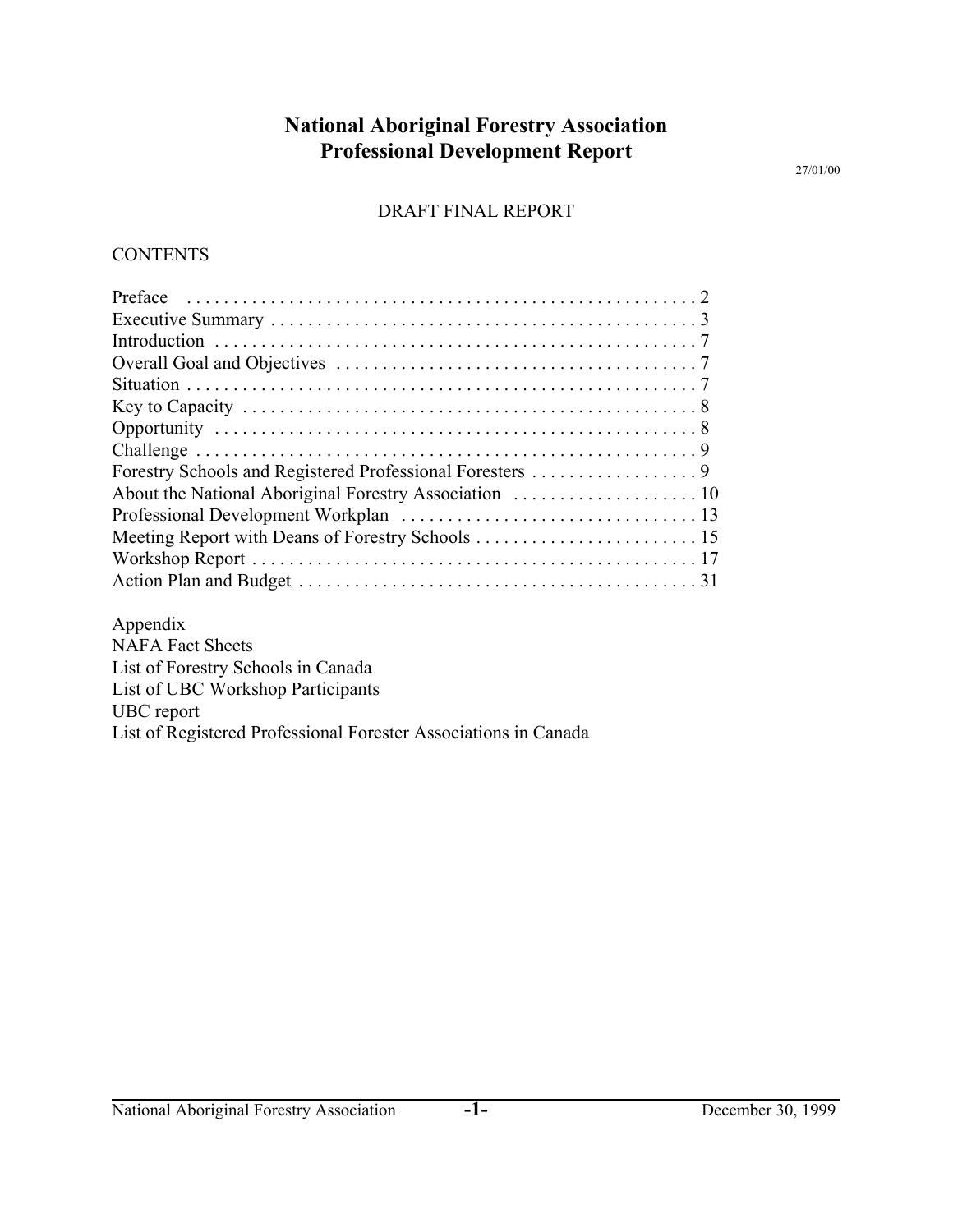### **Preface**

This report has been made possible by the financial support of Indian and Northern Affairs Canada as part of the government's, and particularly DIAND's Gathering Strength and the Royal Commission on Aboriginal Peoples report. Both initiatives have emphasized the importance of developing the capacity of Aboriginal communities in the key area of forestry.

We would like to thank Aboriginal professional foresters, technicians and others who participated in the Aboriginal Professional Development in the Forest Sector Workshop at the University of British Columbia November 3-4, 1999. We would also like to thank the members of the Deans of Forestry School Committee whom we met in Banff, Alberta, October 2, 1999 during the Canadian Institute of Forestry annual meeting.

This report is an action plan to increase the number of Aboriginal people entering into forestry schools with the purpose of becoming Registered Professional Foresters (RPFs). RPFs are key to developing capacity in Aboriginal communities to manage and control forests on Reserves and in their traditional territories.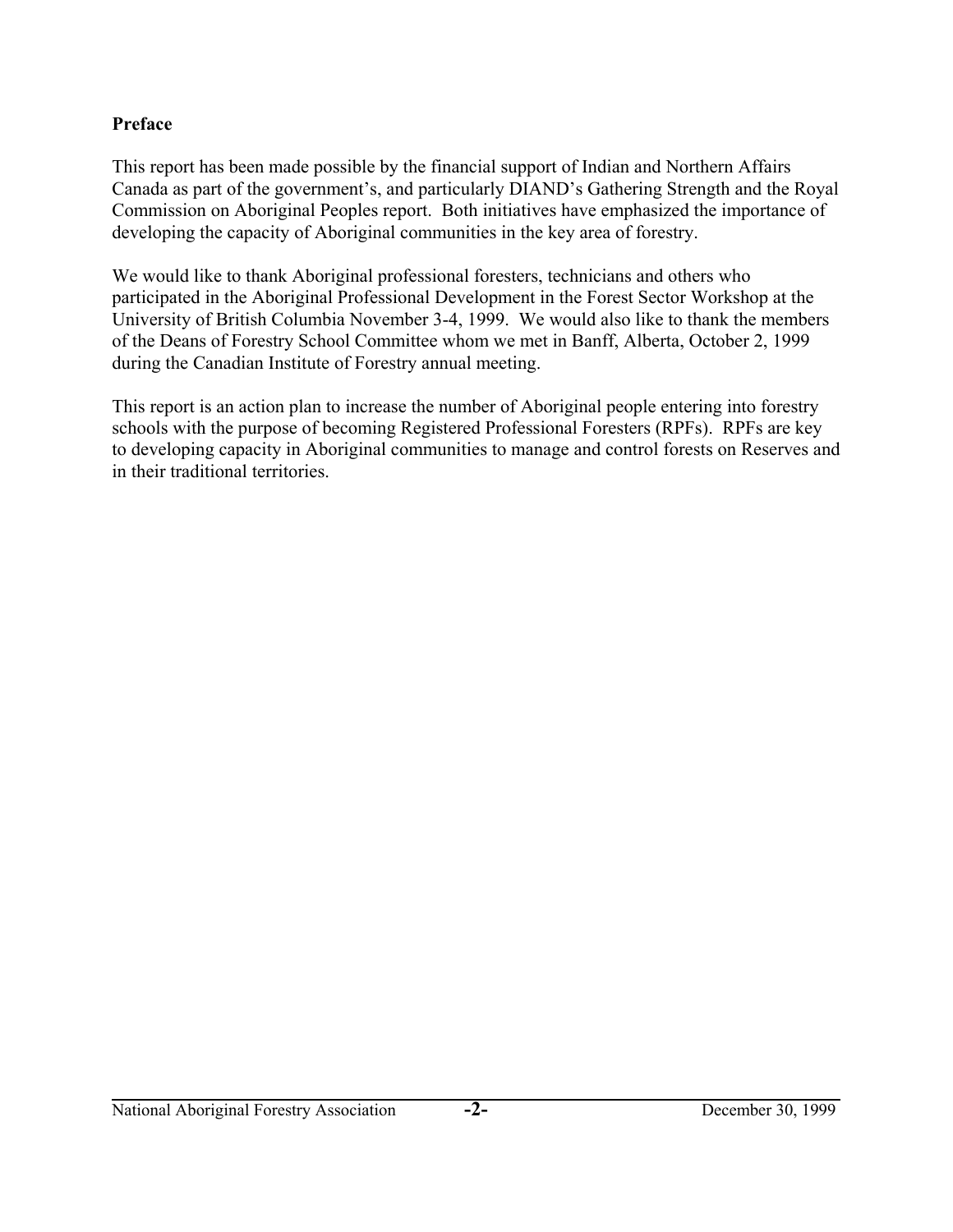### **EXECUTIVE SUMMARY**

This report is an action plan to increase the number of Aboriginal people entering into forestry schools with the purpose of becoming Registered Professional Foresters (RPFs). RPFs are key to developing capacity in Aboriginal communities to manage and control forests on reserves and in their traditional territories. While, the action plan has implications beyond just RPFs, the focus of this action plan is to substantially increase the number of Aboriginal forestry students. RPFs are key to developing real capacity in Aboriginal communities. They are an essential link between community, government and industry and are the professionals responsible for developing forest plans.

A growing concern for Aboriginal leaders negotiating land claims and treaties is whether they have the Aboriginal professionals to help manage the resources in their territories and newly negotiated lands. Not educating more Aboriginal forestry managers and professionals will mean missed opportunities for Aboriginal communities in areas of land management and control, employment and wealth generation.

There are seven forestry schools in Canada, located in universities across Canada. The programs range from four to five year programs. The programs are heavily science based. Two decades ago, there were so many foresters in Canada that the motivation for getting a forestry degree declined. But with retirements and changes in forestry, the demand for foresters is increasing. In recent years, forestry schools have worked very hard to increase forestry school programs and many schools have started focusing on Aboriginal students.

This action plan focuses on the crucial need to increase the number of *Aboriginal* RPFs. There are presently 16 known Aboriginal RPFs from a profession of 12,000 in Canada. Aboriginal RPFs are key to building community capacity in forestry, and integrating traditional and commercial forestry approaches. This action plan does not focus on the need for forestry technicians and technologists, which is also urgent, since this issue is the focus of other NAFA proposals.

Two significant meetings were planned in order to produce this action plan. First, a meeting with Deans of Forestry Schools and a workshop with Aboriginal forestry professionals, particularly Aboriginal RPFs. The following are the three outputs required under NAFAs contract:

- 1. Meeting with Deans of Forestry Schools to seek their cooperation and input on ideas, suggestions and recommendations on facilitating increased Aboriginal enrollment in forestry schools.
- 2. Meeting with Aboriginal forestry professionals in November 1999 to seek advice on how professional development in the forest sector should be pursued.
- 3. Completion of a written report with an action plan, which includes steps, specific action required to achieve the main goals and objectives.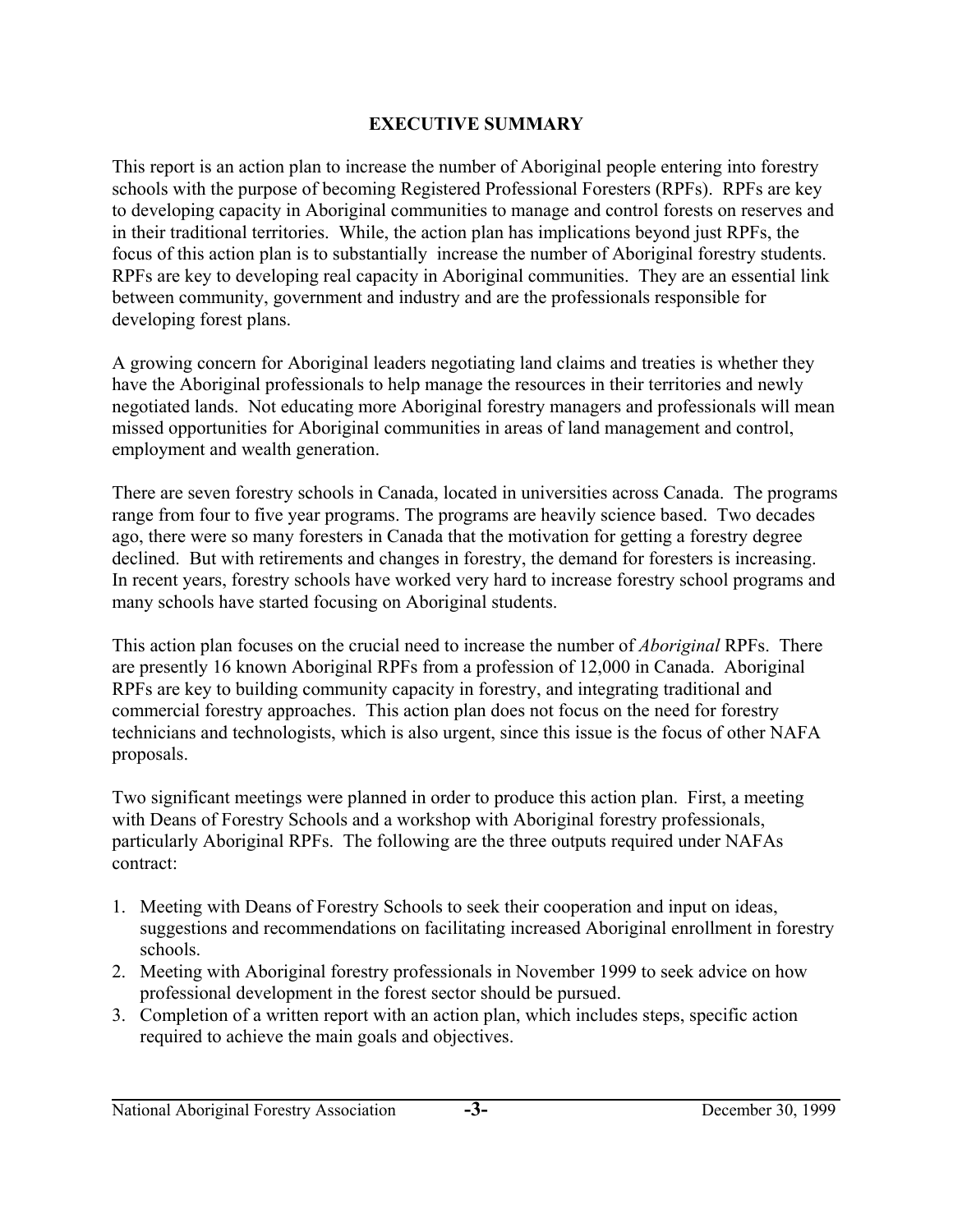NAFA met with Deans of Canadian forestry schools during their deliberations that coincided with the 91<sup>st</sup> CIF/IFC Annual General Meeting in Banff, Alberta on October 3-7, 1999. The Deans were supportive of NAFA's plan and wanted to be kept informed of progress. Deans have requested a follow-up meeting with NAFA during summer 2000 when they will be meeting next in Ottawa.

A workshop on Aboriginal professional development was hosted at UBC Aboriginal House of Learning in Vancouver, November 1999. All known Aboriginal RPFs were invited and a majority attended. In addition, others were invited, including: senior Aboriginal forestry technicians, Aboriginal forestry students, academics, government forestry specialists, First Nations representatives, Indigenous Peoples, and others. Over 50 persons participated in this historic workshop. The workshop was organized in two parts: first, panel and open discussions and second, group workshops where participants were divided into four discussion groups which reported back individual action plans. The entire two days was rich with in-depth discussion of issues and more importantly resulting in comprehensive recommendations in the form of an action plan.

The workshop participants were divided into four groups of 10-15 people with the task of developing workplans that addressed the following issues:

- 1. How are we going to attract Aboriginal people to forestry schools; and
- 2. How are we going to provide the supports to ensure they will succeed.

In addition, to these basic questions, they were also asked to consider the following other issues:

- 3. What are the organization development needs of NAFA to assist in developing networks, communication and supports; and
- 4. What are the next steps.

Each group reported back specific actions and solutions following their discussions. While each group's discussion focused on different issues and solutions, there was consensus to increase the number of Aboriginal Peoples going to forestry schools, helping students succeed, the organizational development of NAFA and taking concrete next steps.

### **The overall goal is to increase the number of Aboriginal registered professional foresters to 500 in the next decade to increase Aboriginal community capacity and employment in forestry.**

To achieve the overall goal, four objectives have to be achieved:

- 1. To increase number of Aboriginal students going to forestry school with the purpose of becoming Registered Professional Foresters.
- 2. To recruit Aboriginal students to forestry schools across Canada and increase the awareness of employment opportunities in the forestry sector.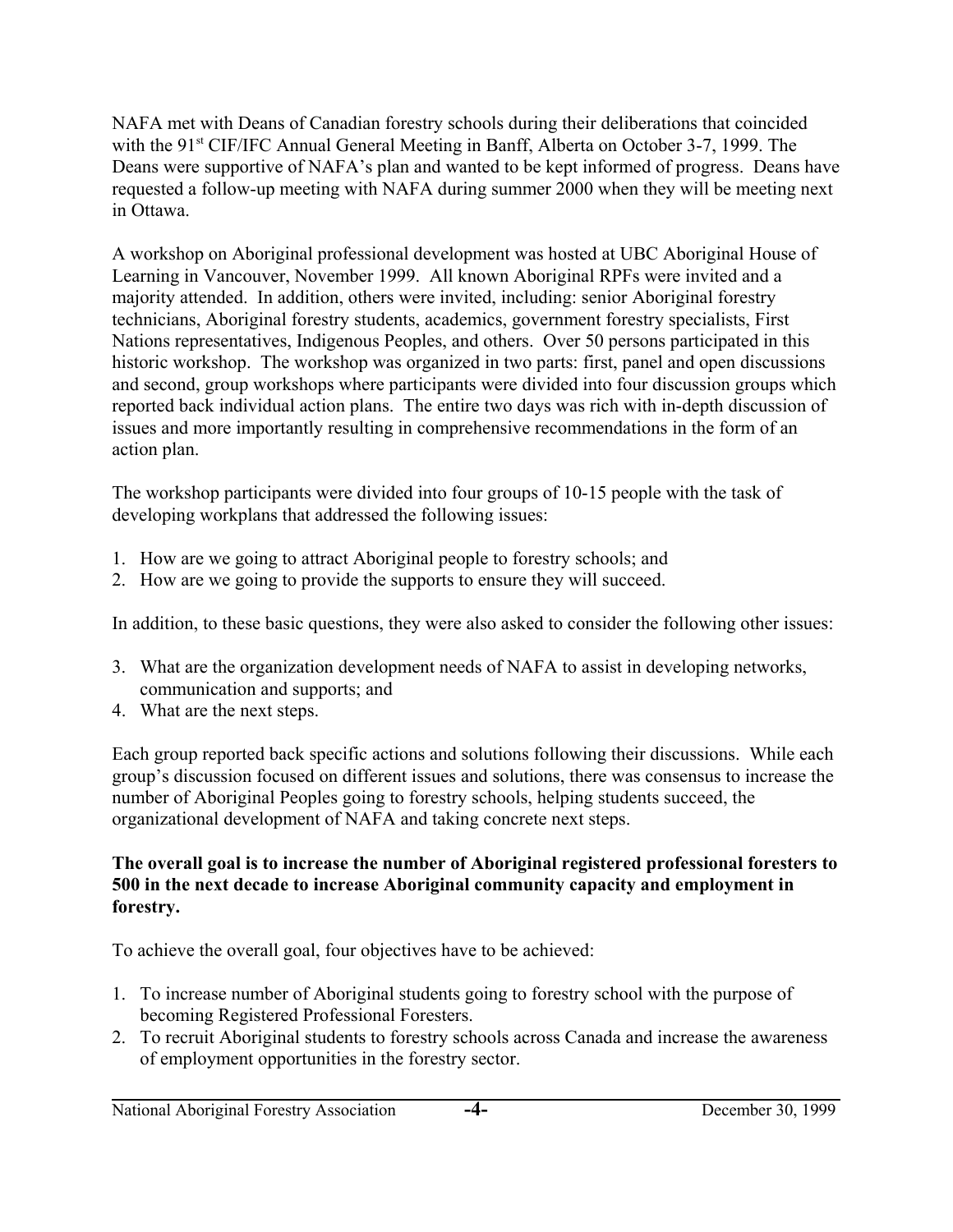- 3. To improve the success rate of Aboriginal students in forestry schools.
- 4. To increase the capacity of Aboriginal communities to manage forests productively.

**GOAL 1** - to actively attract, educate and recruit Aboriginal students to an education in forestry. The following are the main components identified in the action plan to achieve this goal:

- a. Awareness
- b. Role models
- c. Education and curriculum
- d. Youth forest experience
- e. Summer employment
- f. Incentives
- g. Community support
- h. Recruitment

**GOAL 2** - to increase Aboriginal students chances of success in forestry school and once they have graduated. The following are the main components identified in the action plan to achieve this goal:

- a. Encouraging success models
- b. Student supports
- c. Forestry school initiatives
- d. Funding
- e. Registered professional foresters
- f. Mentors
- g. Networks
- h. Community supports
- i. Professional development

In addition to these two goals, the action plan calls for NAFA to work on organizational development issues and follow-up to ensure the action plan is implemented.

The workshop discussed a number of organization development issues for NAFA. Issues focused on making NAFA more responsive to the needs of Aboriginal forestry professionals, communities and policy, in the following areas: grassroots level development, Aboriginal professional foresters forums, continue NAFAs policy role and work closely with Aboriginal forestry professionals.

As a follow-up to the workshop, the participants identified some next steps to follow through with initiatives discussed during the workshop and follow-up action required to implement the action discussed that would result in an increase in Aboriginal student recruitment, retention and success in forestry school, and an increase in the number of Aboriginal people becoming RPFs.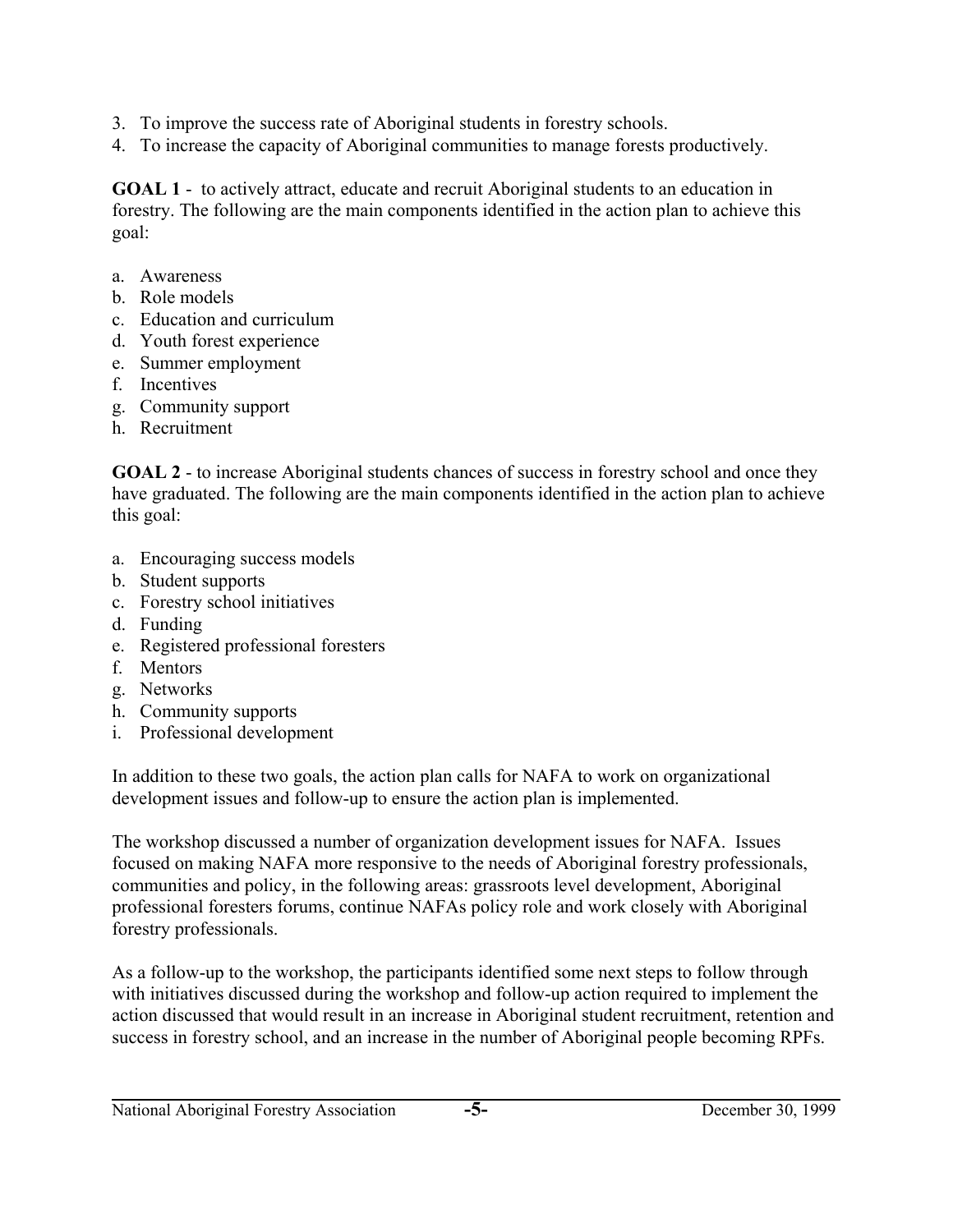This action plan provides solutions to a number of barriers in the way of increasing the number of Aboriginal RPFs. Barriers to forestry careers for Aboriginal students are: lower than average education levels, lack of role models in fields such as forestry, weaknesses in science and math and proximity to universities and colleges, etc. There is a growing awareness of the urgent need to increase the number of Aboriginal RPFs in the next ten years to provide communities with the capacity to manage an ever increasing Aboriginal-controlled land base; to meet the needs of changing forest sector circumstance and technological base; and, to provide a professional base for Aboriginal growth in the forest sector. Aboriginal RPFs are key to community capacity because they develop and manage forestry plans and they have the knowledge and skills to develop plans that also meet community needs, values and aspirations.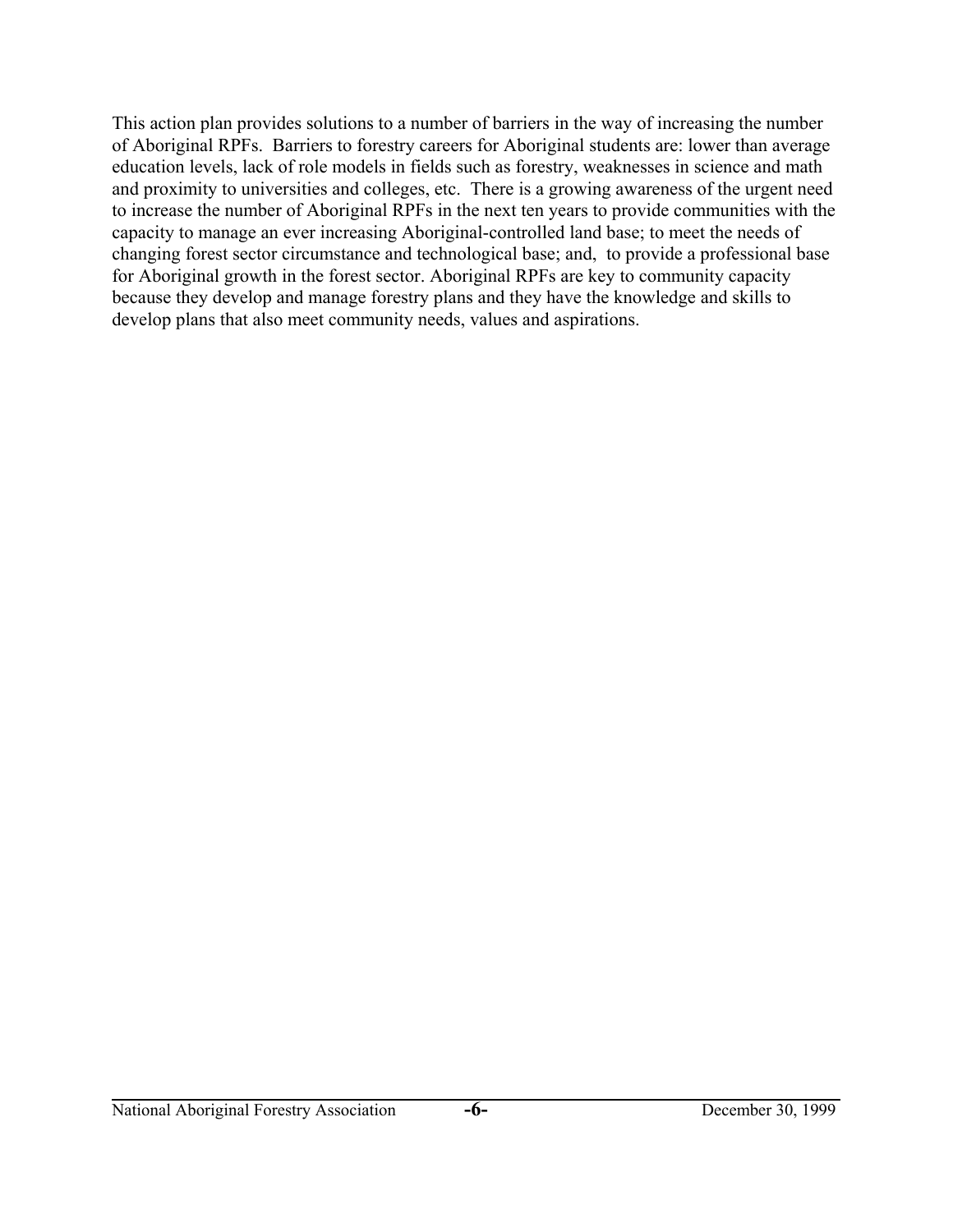### **Introduction**

The National Aboriginal Forestry Association (NAFA) professional development goal is to increase the number of Aboriginal RPFs to 500 in the next decade. This means that the number of Aboriginal Peoples going to forestry schools to become an RPF has to increase dramatically over the next ten years. We believe this goal is obtainable because Aboriginal students and communities see the value of RPFs for governance, claims and employment. In order to develop a practical action plan, NAFA organized a workshop to get the participation of foresters, senior technicians, leaders and to develop a plan of action. In addition, NAFA met with Deans of forestry schools early in October to get their support to action plan.

There is an existing and future need for Aboriginal professional foresters to provide Aboriginal communities with the capacity to manage forest sustainably, appropriately and for multiple use. In addition, there is a demand on the part of Aboriginal communities and the private sector for Aboriginal professional foresters to provide leadership and direction for the future of Aboriginal forestry.

## **Overall goal and objectives:**

The overall goal is to increase the number of Aboriginal RPFs to 500 in the next decade to increase Aboriginal community capacity and employment in forestry.

To achieve the overall goal, two outputs have to be achieved:

- 1. To increase number of Aboriginal students going to forestry school with the purpose of becoming Registered Professional Foresters.
- 2. To recruit Aboriginal students to forestry schools across Canada and increase the awareness of employment opportunities in the forest sector.
- 3. To improve the success rate of Aboriginal students in forestry schools.
- 4. To increase the capacity of Aboriginal communities to manage forests productively.

### **Situation**

The current political and economic environment affords Aboriginal Peoples with a unique opportunity and challenge in the forest sector. Court rulings, land claims and treaty negotiations, and recent industry experience are all recognizing Aboriginal rights to natural resources.

This recognition of Aboriginal title and treaty rights is beginning to give Aboriginal Peoples a greater say and share in the forest-based economy. Interpretations of court decisions such as Delgamuukw, land claims settlements, treaty-making in British Columbia and treaty land entitlement arrangements, all acknowledge Aboriginal interest in land and resources. These trends will result in more Aboriginal controlled land and more forest management responsibility. Aboriginal communities have also achieved some success in acquiring forest tenure through provincial systems. Forest companies are beginning to view Aboriginal communities as partners in forestry, resulting in several joint ventures.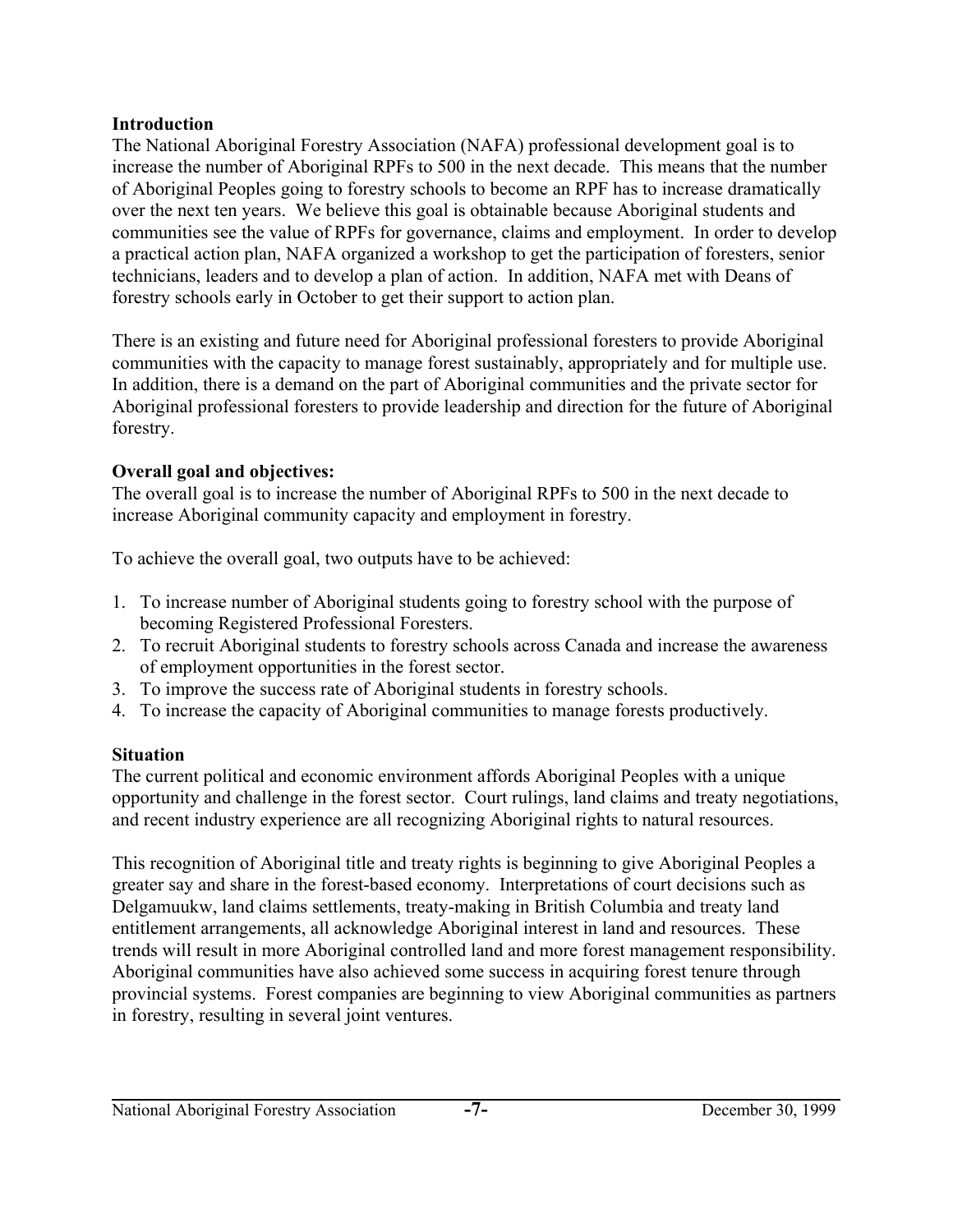There has been steady annual growth in forest sector employment, as well as tremendous changes in forest management and the type of skills required for forest related jobs. Overall the "new forestry environment" appears to provide Aboriginal Peoples with greater leverage in negotiating with forest companies and governments, because of increased access to lands and Aboriginal and treaty rights recognition. Forestry and related fields, it can be argued, may be the single most important area for employment growth in the next two decades for Aboriginal Peoples and communities.

### **Key to capacity**

RPFs are key to developing real capacity in Aboriginal communities and are an essential link between community, government and industry. RPFs are professionals who develop forest management plans that are approved by governments (provincial, territorial and First Nation forest policy). Aboriginal RPFs will be capable of incorporating Aboriginal values into forest management plans to serve the needs of Aboriginal communities. RPFs are also scientists who have the capacity to develop innovative approaches to forest management, such as integrating traditional and commercial uses for forests. Aboriginal Peoples have made formative challenges for forest use, such as multiple and wise use based on traditional knowledge and culture. In order for Aboriginal communities to achieve capacity, they need RPFs who are professionally trained and have a deep understanding of Aboriginal community needs, objectives and vision.

### **Opportunity**

Aboriginal communities are in need of forestry professionals and technicians to lead the development of forestry resources. Aboriginal communities across Canada need Aboriginal Peoples with expertise in all areas of forestry: RPFs, forest technicians, forest workers and other forestry professionals. The most promising employment opportunities are in:

- Newly opened lands for forest development and valued-added wood products.
- Wood science and technology programs (as a result of declining enrollment, there is a strong demand for graduates in wood science and technology programs).
- Registered Professional Foresters to develop and implement forest plans.
- Forestry technicians to assist in data collection, management and monitoring.
- Aboriginal community forest managers to work at the community level.

The main concern for Aboriginal governments upon completion of land claims and treaty negotiations is whether they have the Aboriginal professionals to help manage the resources in their territories and newly negotiated lands. Not developing capacity through educating more Aboriginal forestry managers and professionals will mean missed opportunities for Aboriginal communities in terms of land management and control, employment and wealth generation.

Capacity building in the forest sector has been identified as a key priority by Aboriginal leaders, academia and industry. Aboriginal leaders see the need for Aboriginal forestry professionals and technicians to establish an economic base for self-government. Educational institutions are all scrambling to find ways to attract Aboriginal students to forestry schools and programs, with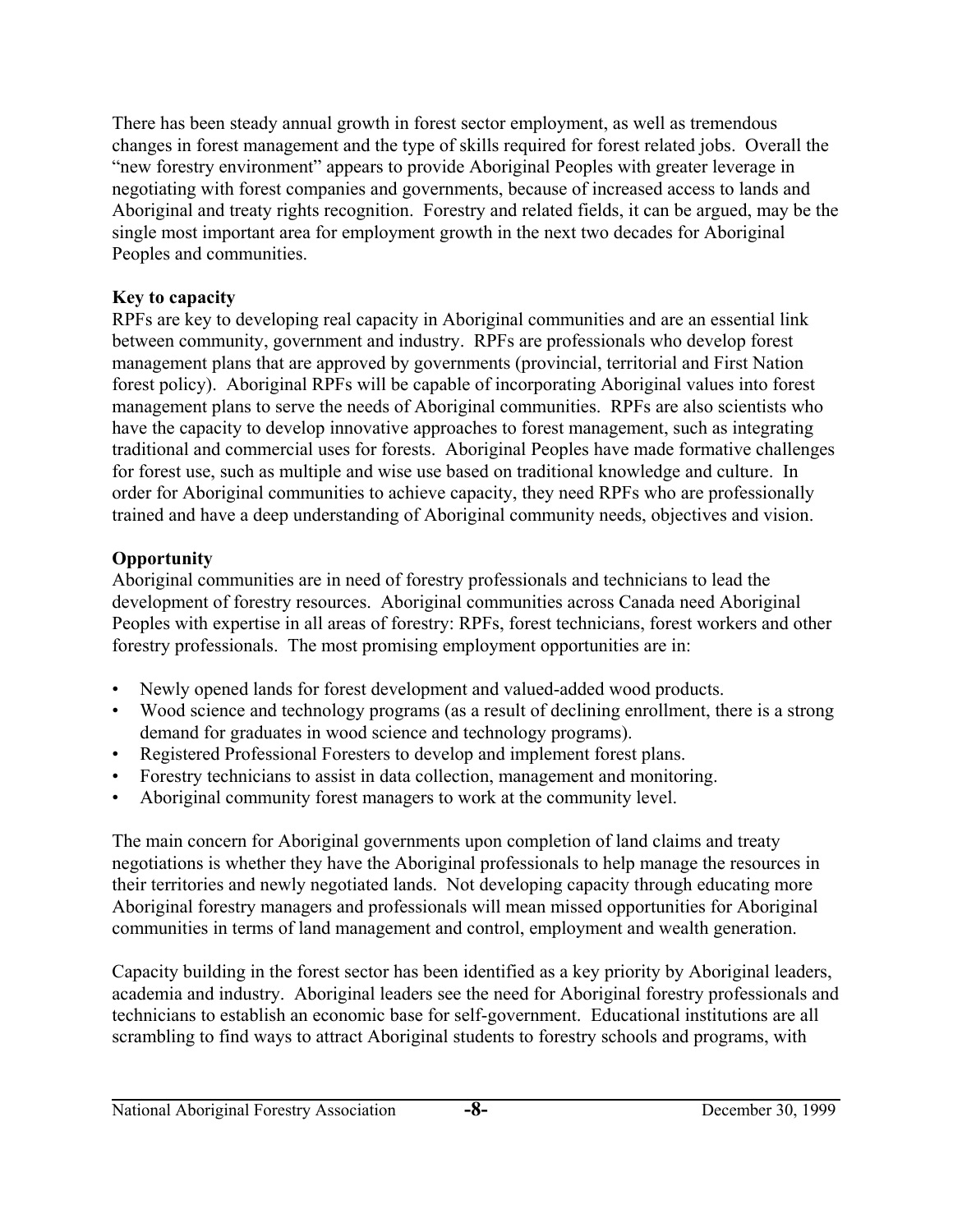little success. Industry has been trying to find ways to attract Aboriginal people into forestry and to hire them as employees.

Data indicates that 11,000 Aboriginal people are employed in the forest sector. In 1996 about 10 percent of Aboriginal people employed on Reserve worked in forest related industries but mostly in low paying jobs in harvesting, reforestation and silviculture. There are only 16 professional Aboriginal foresters in a field of 12,000. This profession is absolutely essential for managing forests.

Barriers to forestry careers for Aboriginal persons are:

- Lower than average education levels,
- Lack of role models in fields such as forestry,
- Weaknesses in science and math,
- Poor image of forest industry, and
- No appreciation of the link between forestry and cultural aspirations.

### **Challenge**

There is an urgent need to increase the number of Aboriginal RPFs in the next ten years to provide communities with the capacity to manage an ever increasing Aboriginal-controlled land base, meet the needs of changing forest sector circumstance and technological base, and to provide a professional base for Aboriginal growth in the forest sector. Aboriginal RPFs are key to community capacity because they develop and manage forestry plans and they have the knowledge and skills to develop plans that also meet community needs, values and aspirations.

### **Forestry Schools and Registered Professional Foresters**

There are seven forestry schools in Canada, located in universities across Canada. The programs range from four to five year programs. The programs are heavily science based. Two decades ago, there were so many foresters in Canada that the motivation for getting into a forestry degree declined. But with retirements and changes in forestry, the demand for foresters is increasing. In recent years, forestry schools have worked very hard to increase forestry school programs and many schools have started focusing on Aboriginal students:

- University of British Columbia
- University of Northern British Columbia
- University of Alberta
- Lakehead University
- University of Toronto
- Laval University
- University of New Brunswick

Forestry school graduates can become RPFs through one of many RPF associations across Canada. The graduate first becomes a Forester in Training (FIT), apprentices for two years and must pass examinations to become an RPF. The RPF is a professional designation which gives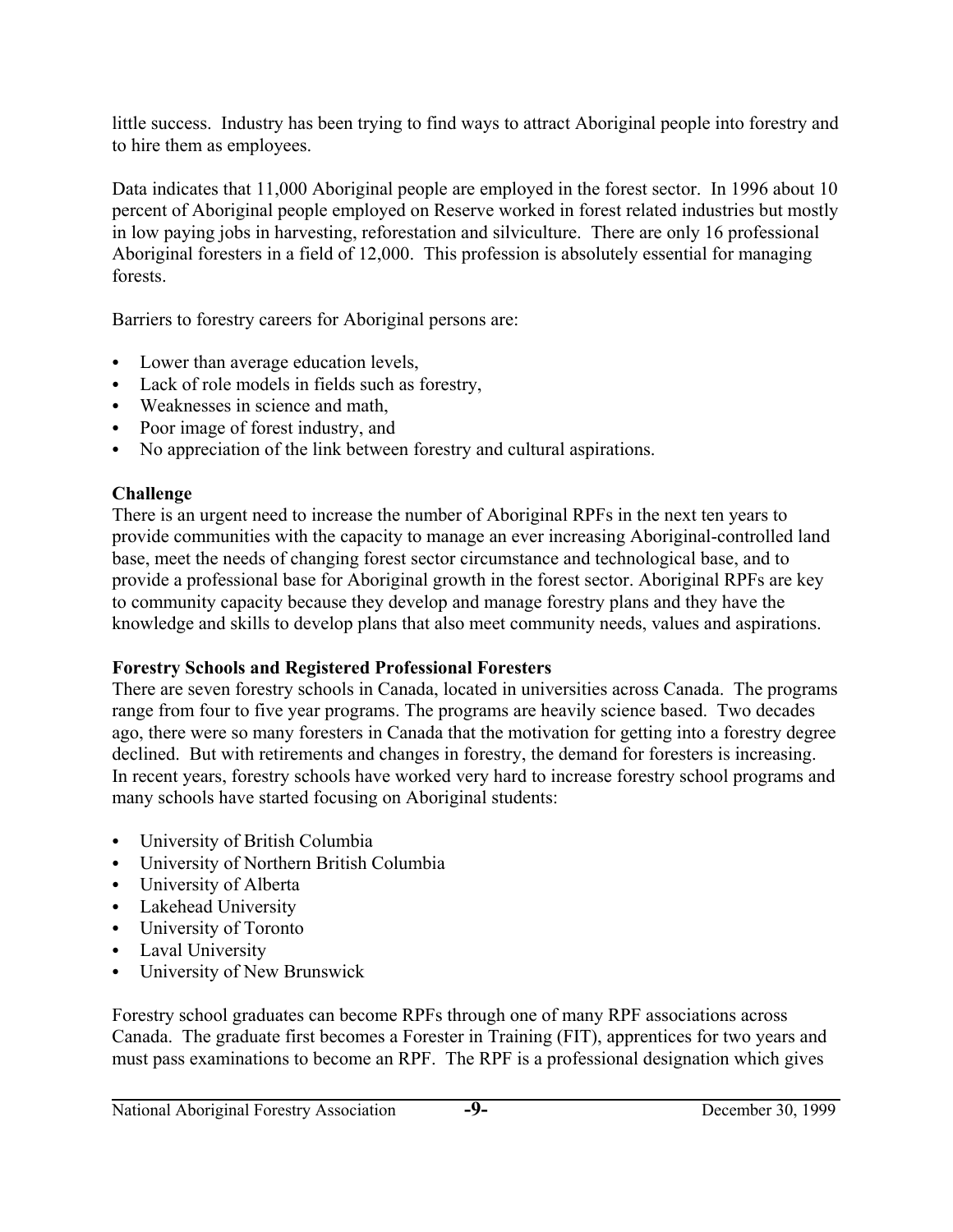the holder the authority to develop forest management plans in accordance with provincial, territorial and First Nation forest policy.

Some forestry schools are working closely with community colleges to "flow" or "bridge" qualified Aboriginal students to university programs. For example, the Nicola Valley Institute of Technology (NVIT) works closely with the University of British Columbia (UBC) to "flow" NVIT's Aboriginal graduates who are interested and qualified to move from NVIT's two-year diploma program to the second year of UBC's forestry school. This is an approach that has worked in other fields and seems to be working for NVIT and UBC. There are at least two other programs that are bridging successful Aboriginal candidates from community colleges to rigorous forestry school programs.

The main issue these initiates are trying to solve is the problem of Aboriginal students preparedness in math and science. Many Aboriginal students are forced to play catch-up. The bridging programs prepare students in math and science to give them a base to complete forestry school. Aboriginal students often play catch-up. Many non-Aboriginal students start their math and science education at age 5 with special programs and tutors. Perhaps this is an extreme, but there is a need to reach Aboriginal students very early on in their education. Some programs use professionals with a math and science education to act as mentors in rural programs that are linked to schools. As with many of the solutions, there is a need for direct intervention with students in order to address problems of math and science education, developing awareness and education, and recruitment. There is also a need for recognition and support by parents and communities for these interventions and supports.

## **About the National Aboriginal Forestry Association**

The National Aboriginal Forestry Association (NAFA) was incorporated in 1991 as a non-profit, non-government, First Nation controlled organization, with a mission to promote increased Aboriginal participation in forest management and related commercial opportunities. Its profession development objective is "to facilitate capacity building in forest management through the development of human resource strategies and models for increased participation in natural resource decision-making". NAFA was formed in anticipation of the forest sector becoming the cornerstone for economic and social development for many First Nation and Aboriginal communities.

The formation of NAFA coincided with a number of key international developments in sustainable forest management. Most notably, the United Nations Conference on Environment and Development (UNCED) provided a forum for worldwide discussion and commitment to the goal of sustainable development. Outcomes from UNCED, including Chapter 26 of Agenda 21, the Biodiversity Convention and the International Guiding Principles on Forests, gave recognition to the importance of forests to indigenous peoples, and emphasized the need to strengthen the role of indigenous communities and their institutions in natural resource management. As well, UNCED and instruments which followed, acknowledged the contribution that indigenous peoples could make in conserving biological diversity through the broader use of their traditional ecological knowledge.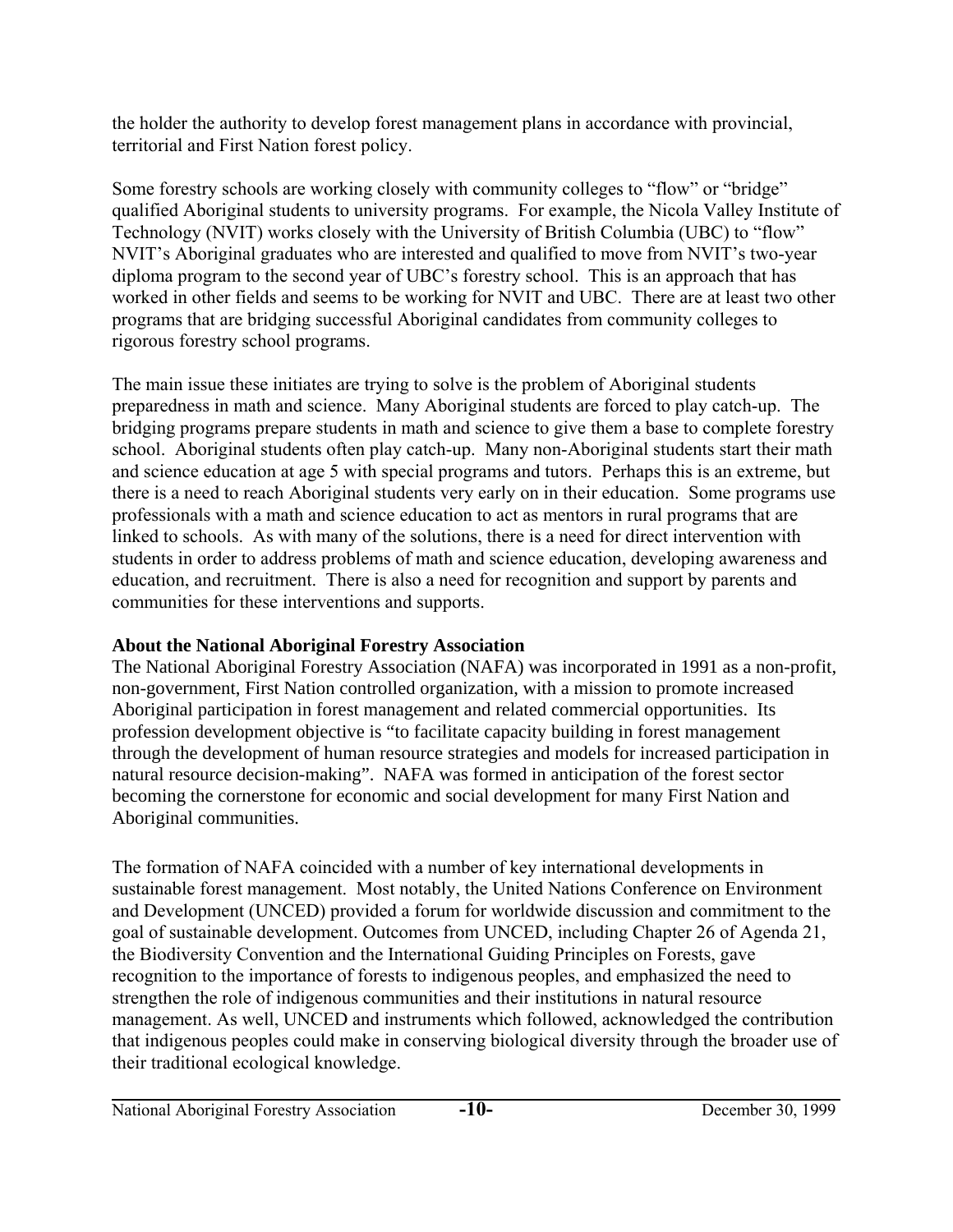Within Canada, international commitments for sustainable management have been pursued in accordance with Canada's National Forest Strategy, Sustainable Forests, A Canadian Commitment. In March of 1992, the Federal and Provincial governments along with some thirty non-governmental organizations, including NAFA, signed the Canada Forest Accord, confirming their commitment to the strategy intended to improve the sustainability of all values from Canadian forests. NAFA provided input into the development of Canada's National Forest Strategy (and preparatory meetings for UNCED), consistent with a discussion paper it had prepared entitled *An Aboriginal Forest Strategy*. This discussion paper, which was completed in early 1992 after consultation meetings with Aboriginal forestry interest groups, proposed guiding principles and five key elements to be addressed in enabling Aboriginal people to more fully participate in the forest sector. Strategic Direction Seven of Canada's National Forest Strategy deals with Aboriginal issues and the need to increase the involvement of Aboriginal Peoples in forest land management and, in the process, ensure recognition of Aboriginal and Treaty rights.

The NAFA discussion paper, *An Aboriginal Forest Strategy (January 1992)*, focused on issues such as education and training; legislation, programs, business development, policy and advocacy. The strategy addressed issues through cooperative initiative that involved First Nations, Aboriginal forestry organizations, provinces, industry and the Federal Government. It is a blueprint to further increase Aboriginal participation in the forest sector. In March 1996, NAFA released *Aboriginal Forestry: Significant Developments and Events* which described NAFA's work from 1991-95. More recently, NAFA did a report on its subsequent achievements in *A Report on Achievements and Activities with a look Ahead.* NAFA is a project-based organization (it does not receive core-funding) that takes on tasks associated with its mission and stated objectives. NAFA's activities fall into eight categorizes:

- 1. Development of management tools
- 2. Policy and programming
- 3. Capacity-building
- 4. Community empowerment
- 5. Research and advocacy
- 6. Support to First Nations
- 7. International forestry policy and Indigenous Peoples liaison
- 8. Communications

NAFA is a grassroots initiative backed by First Nations and other Aboriginal groups and organization that function at either the provincial/territorial, regional or community level in the area of forestry. The Board of Directors is comprised of ten First Nations representatives, one from each of the provinces and territories, except for the Atlantic region, which has two directors for the four provinces. NAFA's membership base consists of 300 First Nations, Tribal Council, Aboriginal forestry organizations and enterprises, individual and educational institutions.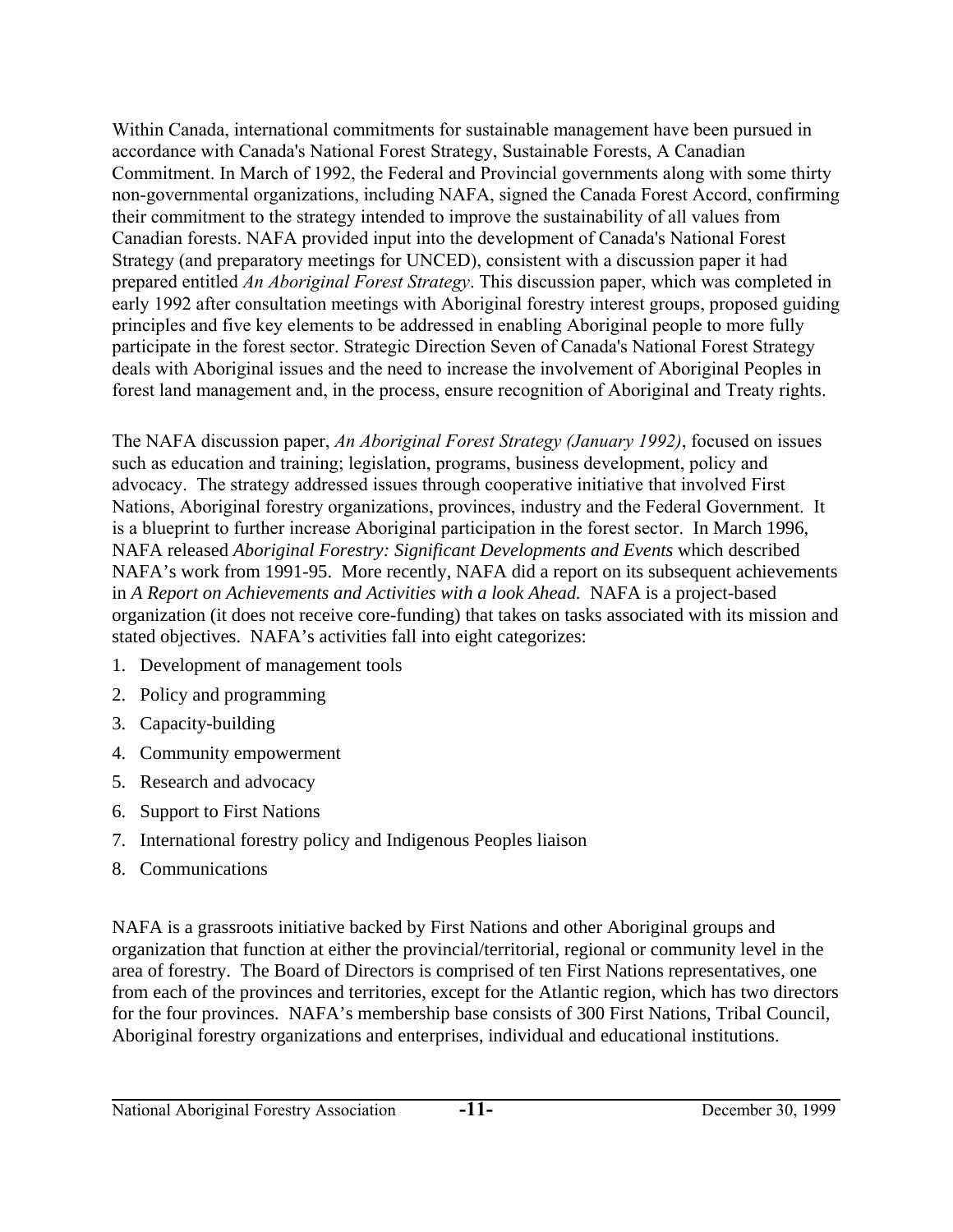In 1992, NAFA initiated a process to develop a strategic approach to Aboriginal human resource develop in the forest sector. Under the Industrial Development Service (HRDC) established the Aboriginal Forestry Training and Employment Review (AFTER) for a process of consultation, research and assessment and planning to develop a strategic approach. Over a five-year period the committee of Aboriginal organizations, unions, academia, forest industry and government completed 3 reports and began networking with academia and research institutions.

NAFA has completed some ground breaking research and a conference to support capacitybuilding and professional development in the forest sector. NAFA published an *Aboriginal Forestry Education & Training Catalogue* in 1996-97 and recently published *Labour Market Prospects for Aboriginal People in the Forest Sector.* In 1997, NAFA with the University of British Columbia organized an international conference and published a report Indigenous Perspectives in Forestry Education. In 1999, NAFA participated in the national conference Balancing Choices: Opportunities in Science and Technology for Aboriginal People. In 1999- 2000 professional development in the forest sector has become a major objective and focus for NAFA.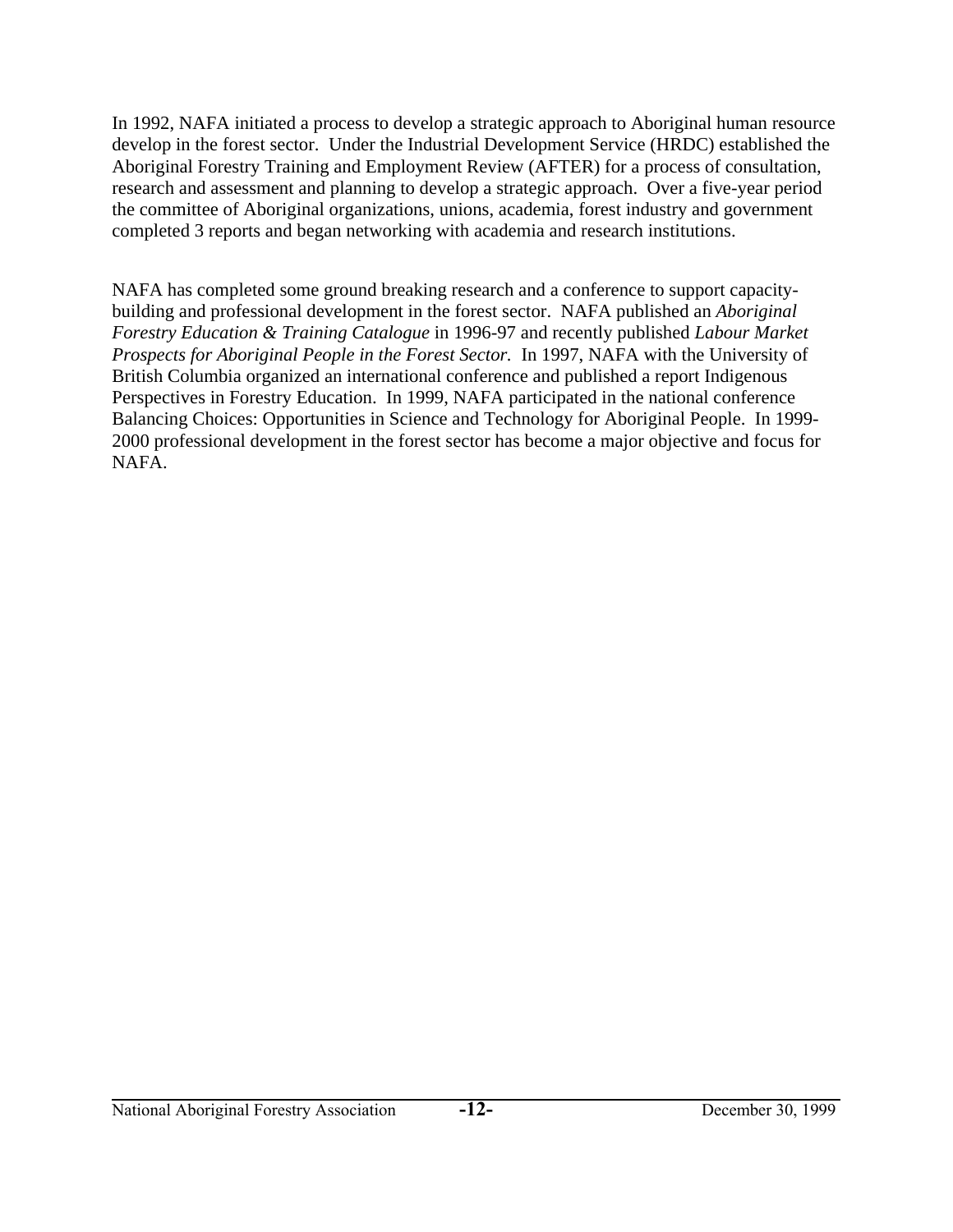### **PROFESSIONAL DEVELOPMENT WORKPLAN**

This action plan suggests initiatives to increase the number of Aboriginal Registered Professional Foresters and to increase Aboriginal community capacity in forestry. The following identified the outputs identified to develop this action plan to achieve the original objectives of this initiative.

Overall Output: To develop an action plan detailing steps necessary to promote Aboriginal professional development. The action plan will include:

- a. Review of existing forestry education programs.
- b. Review of direction of forestry in Canada, particularly sustainable forestry and how it relates to Aboriginal Peoples.
- c. Review of existing access and recruitment programs to forestry education programs.
- d Feasibility of developing new programs to facilitate Aboriginal student participation in forestry programs.
	- bridging programs
	- access programs
	- objective of Aboriginal forestry
	- Aboriginal forestry educational scholarships
- e. Identify ways to promote forestry as a career opportunity for Aboriginal students.
	- special recruitment programs
	- study of potential job opportunities in Aboriginal forestry
	- change image of forestry from clearcutting to sustainable integrated forestry

In order to develop the action plan two key objectives were identified, first a meeting with Deans of Forestry Schools and a workshop with Aboriginal forestry professionals, particularly Aboriginal RPFs. The following outlines these two objectives:

- 1. Meeting with Deans of Forestry Schools to seek their cooperation and input on ideas, suggestions and recommendations on facilitating increased Aboriginal enrollment in forestry schools:
	- Strategically need support and ideas of deans
	- Awareness that forestry is not only "clearcutting"
	- Awareness of Aboriginal sustainable goals for forestry
	- Need to communicate to grade and high schools, information on math and sciences
	- Information on job potential in forestry
	- Existing "access" and other programming
	- Brriers and opportunities
- 2. Meeting with Aboriginal forestry professionals in November 1999 to seek advice on how professional development in the forest sector should be pursued.
	- Meeting with up to 20 professionals in Vancouver
	- Seek their personal experience in acquiring professional status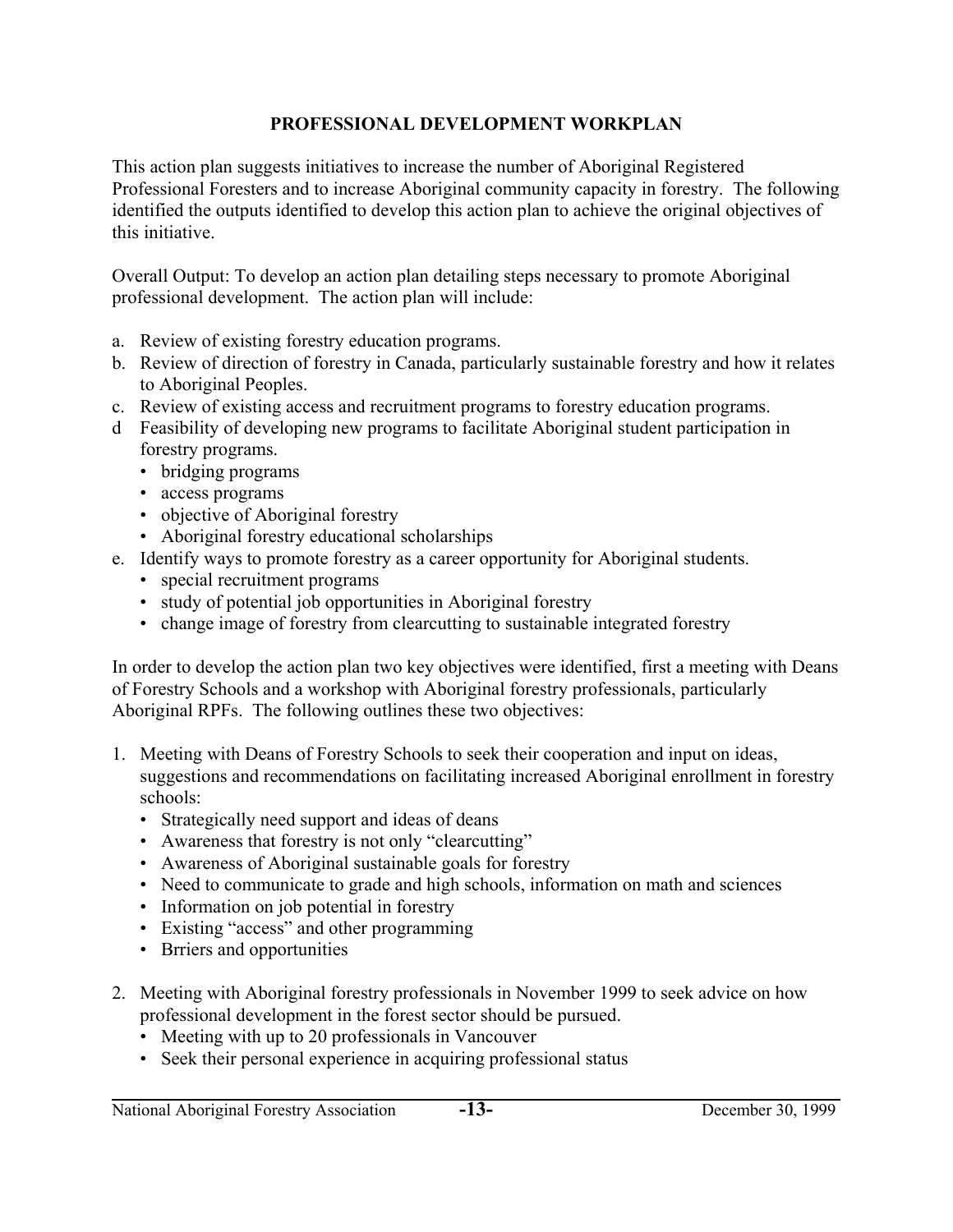- Experience in working at the community level
- Advise in setting context for professional development

Follow-up meetings/discussions with Aboriginal organizations working in other sectors or related professions to identify their experience and advice on professional development and implementing the action plan.

- Council for the Advancement of Native Development Officers
- Regional Aboriginal forestry associations
- Oil and gas, mining, etc.
- Others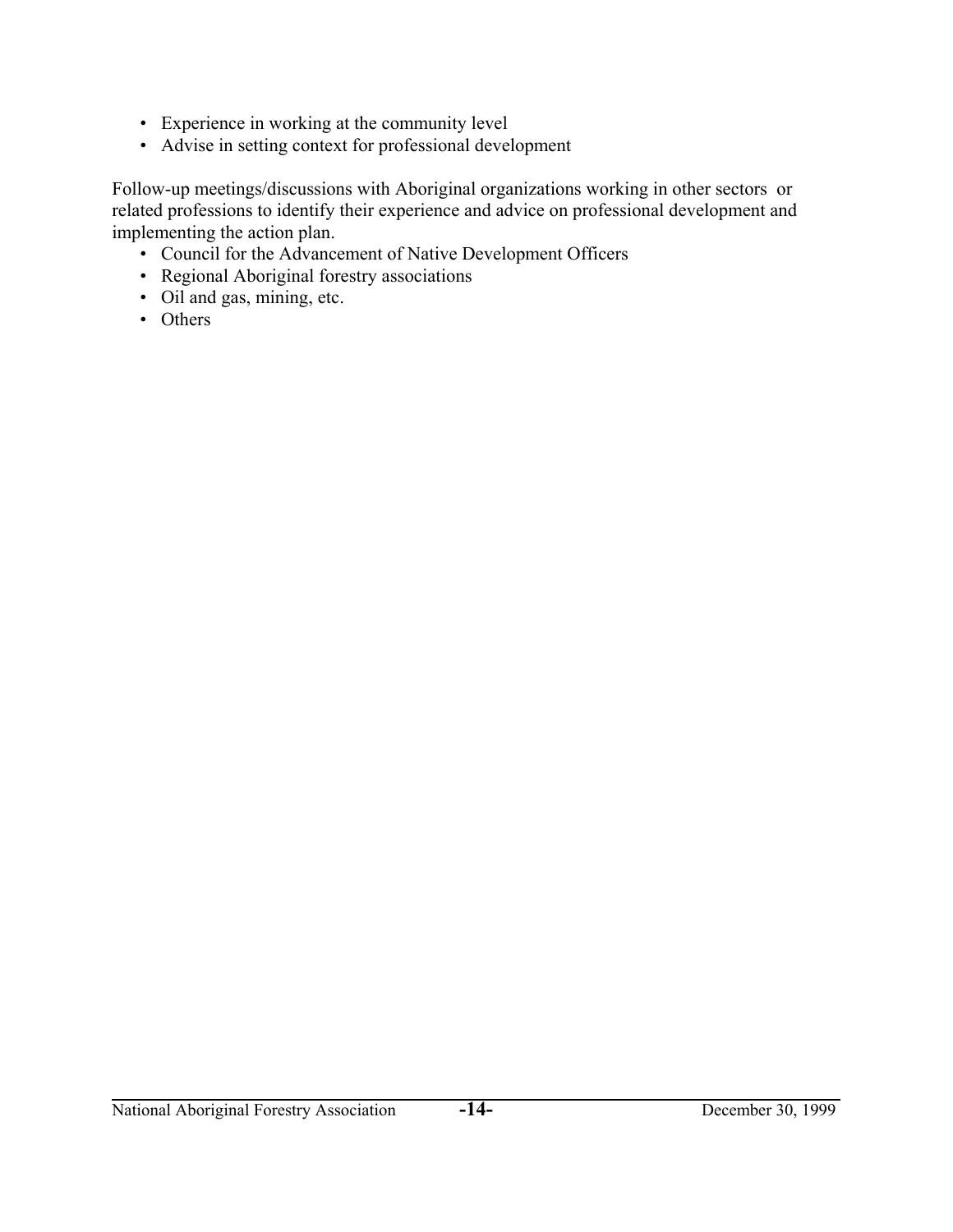### **MEETING REPORT WITH DEANS OF FORESTRY SCHOOLS**

The National Aboriginal Forestry Association had requested a meeting with Deans of Canadian forestry schools during their deliberations that coincided with the 91<sup>st</sup> CIF/IFC Annual General Meeting in Banff, Alberta on October 3-7, 1999. The deans held a meeting the evening of October  $2<sup>nd</sup>$  to which NAFA was invited. There were 11 persons in attendance. The meeting is part of NAFA's workplan to develop an action plan for increasing Aboriginal participation in forestry schools with a view of becoming a Registered Professional Forester.

A brief overview of the situation was given that included the following points:

- There are only 16 Aboriginal professional foresters, of 12,000 RPFs in Canada,
- We are looking at increasing the number of Aboriginal RPFs in the system to 500 in the next 10 years,
- There are 700 Aboriginal businesses in forestry,
- There are 11,000 Aboriginal persons employed in the forest sector,
- Aboriginal and treaty rights are being recognized in the courts,
- 80 percent of Aboriginal communities are in forest areas,
- 160,000 Aboriginal youth will be entering in the labour market in the next 10 years.

The briefing paper "Aboriginal Forestry Professional Development Plan" was provided to all present. The workshop on November 4-5, 1999 for Aboriginal professional foresters was highlighted. Deans were interested in the results of the workshop and the names of the Aboriginal RPFs so they could consult and possibly add names to this list. An insightful and focused discussion ensued. Deans were very interested in supporting and participating in the Aboriginal professional development initiative.

## **Discussion**

*Intermediate stage streaming*: there are a number of initiatives that seem to be working for Aboriginal students that have been characterized as an intermediate stage. Community college forestry diploma programs are monitored for potential students who could be carefully streamed to university level programmes that lead to professional designations. Two such cooperative initiatives were discussed: UBC and NVIT and Lakehead University and Sault College. These initiatives address a number of recognized issues:

- Cultural shock of large universities,
- Upgrading of math and science skills, and
- Providing a supportive environment.

*Cultural dissonance*: Many Aboriginal foresters view university level forestry education as too mainstream and devoid of Aboriginal perspective and culture. This is perhaps one of the main reasons for a lack of Aboriginal participation in forestry schools. Environmental programs that feature integrated resource management have been more compatible with Aboriginal culture and values. However, the need for Aboriginal RPFs was recognized because of the key decision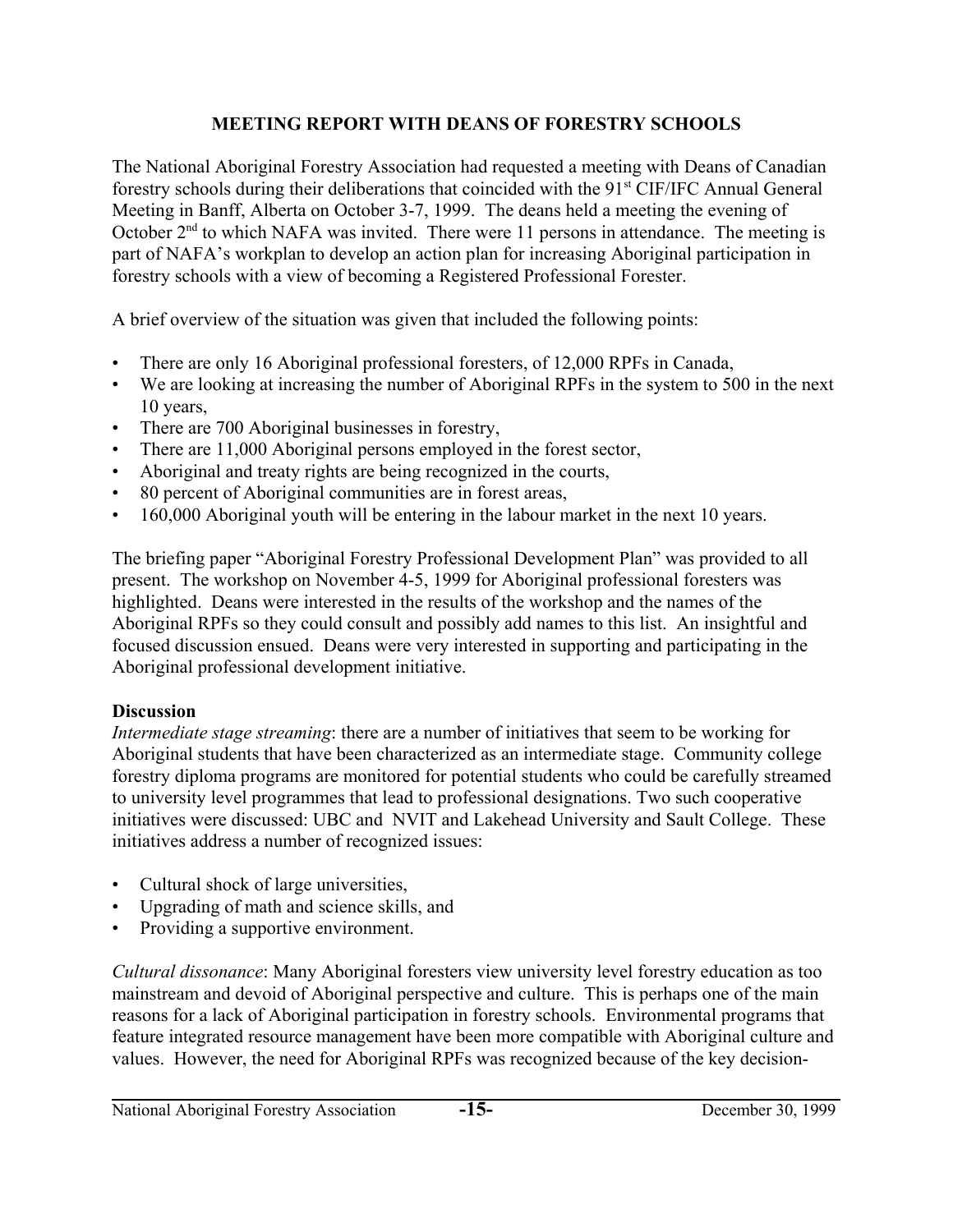making role RPFs play in resource management. UBC has hired Madeleine MacIvor to integrate Aboriginal knowledge into all courses offered by the university. This is one way to sensitize the course to Aboriginal culture, values and knowledge. Universities do recognize the need to incorporate Aboriginal knowledge in courses so that the courses are enhanced by Aboriginal knowledge and more sensitive to the needs of Aboriginal students.

*Capacity building*: Universities have a role in capacity building of First Nations communities. The university is working with the community to educate First Nations students who potentially could work as RPFs in the community. Aboriginal RPFs are the critical link between communities and forestry management.

*Provincial role*: provincial governments can play an important role in implementing any Aboriginal professional development initiative with funding, support and linkages. Provincial ministries of natural resources already play a role in funding and support for Aboriginal technical and professional education.

*Distant and module learning*: Previous research with Aboriginal economic development practitioners found that they prefer education delivery that is modular in or near their community, and/or distant education. There are a number of reasons for this preference: Aboriginal students do not want to get too far away from for extended periods, links to family and kin, and job and community commitments. Forestry schools have been experimenting with alternative delivery approaches. Sault College for example has a distant education program that Aboriginal students find meets their needs. Other schools are into web teaching.

*Science*: Aboriginal students are having difficulty with science and math. Some programmes have been designed to provide remedial support.

### **Follow-up**

There are a number of follow-ups to this meeting with deans:

- 1. Deans will be kept abreast of NAFA's professional development through direct contact with NAFA.
- 2. Proceedings of the Aboriginal professional foresters workshop will be circulated to deans via e-mail and through direct contact with deans.
- 3. Deans have requested a meeting with NAFA during summer 2000 when they will be meeting next in Ottawa.
- 4. Direct contact will be made with the Dean of the University of Toronto to keep the deans committee in the loop.
- 5. Deans were interested in NAFA's list of Aboriginal RPFs so they can add to the list, so a complete list can be compiled.

### **WORKSHOP ON ABORIGINAL PROFESSIONAL DEVELOPMENT IN THE FOREST SECTOR**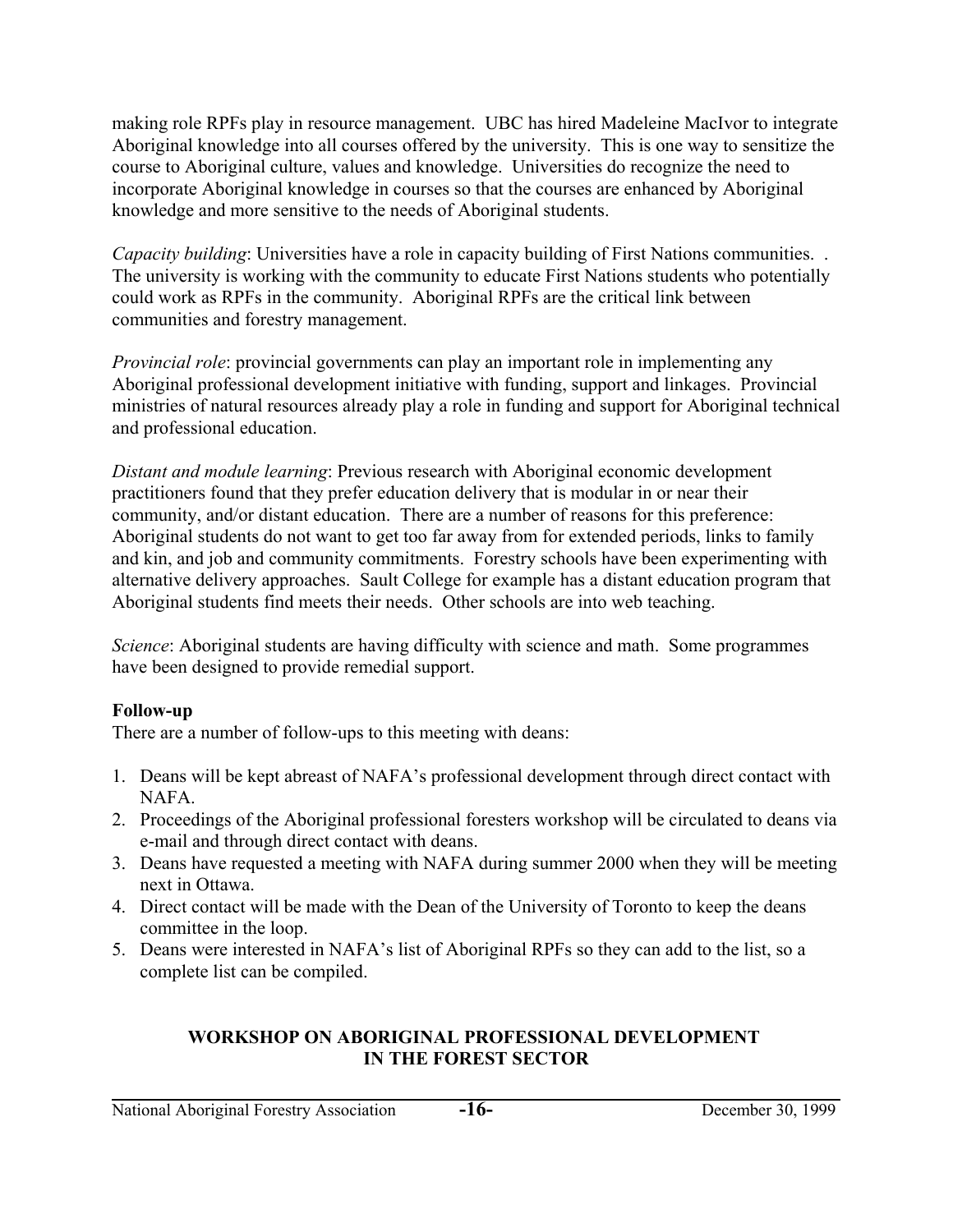A workshop on Aboriginal professional development was hosted at UBC Aboriginal House of Learning in Vancouver November 1999. All known Aboriginal Registered Professional Foresters were invited and many attended. In addition, others were invited, including: senior Aboriginal forestry technicians, Aboriginal forestry students, academics, government forestry specialists, First Nations representatives, Indigenous Peoples, and others. In the end, over 50 persons participated in this historic workshop. The workshop was organized in two parts: first, panel and open discussions and second, group workshops where participants were divided into four discussion groups who reported back individual action plans. The entire two days was rich with in-depth discussion of issues and more importantly resulting in comprehensive recommendations in the form of an action plan.

For the opening several presentations were made by Garry Merkel, Madeleine MacIvor, Gordon Prest and Angus Dickie. Garry Merkel focused on where he saw the state of Aboriginal forestry professionals. Ten years ago there were only three registered professional foresters that he knew of and sitting here today with a room full of Aboriginal forestry professionals was a very moving experience for him. Today, the science and practice of forestry is changing and Aboriginal Peoples can fundamentally change forest planning and operations. Garry said we must think about how we can bring our agenda forward.

Some strategic thoughts are as follows:

- We still need to get our numbers up
- We need to interact with forest, aboriginal, academic and other institutions
- We are getting in a position where we can affect change, and in the next five years we should be seriously affecting change in forestry school curriculum, research, forestry planning and operations
- We must turn our minds as professionals to the very complex issues of forestry tools, planning techniques, research, policy tools, methods, etc.
- We need new ways to document and share Aboriginal forestry professional and Indigenous knowledge through things like web sites, forums, conference and other networking systems
- We must not however lose our grounding and not be seduced by intellectual pursuits but be directed by our own traditional knowledge and values
- We need more Aboriginal Peoples to be trained in the field of forestry
- Again, we need more numbers to get to the next stage
- We must develop organizational capacity. It is not a lack of will that things are not getting done, it is a lack of ability to follow through and to solve problems and we do not need more organizations around to compete and duplicate roles
- We need a group of professionals in forestry to affect change
- As professionals we need supports for: 1. Professional development, 2. Improving our tools, and 3. Working with academia
- Forestry professionals are not just registered professional foresters, but also include biologists, ecologists and others who work in the forests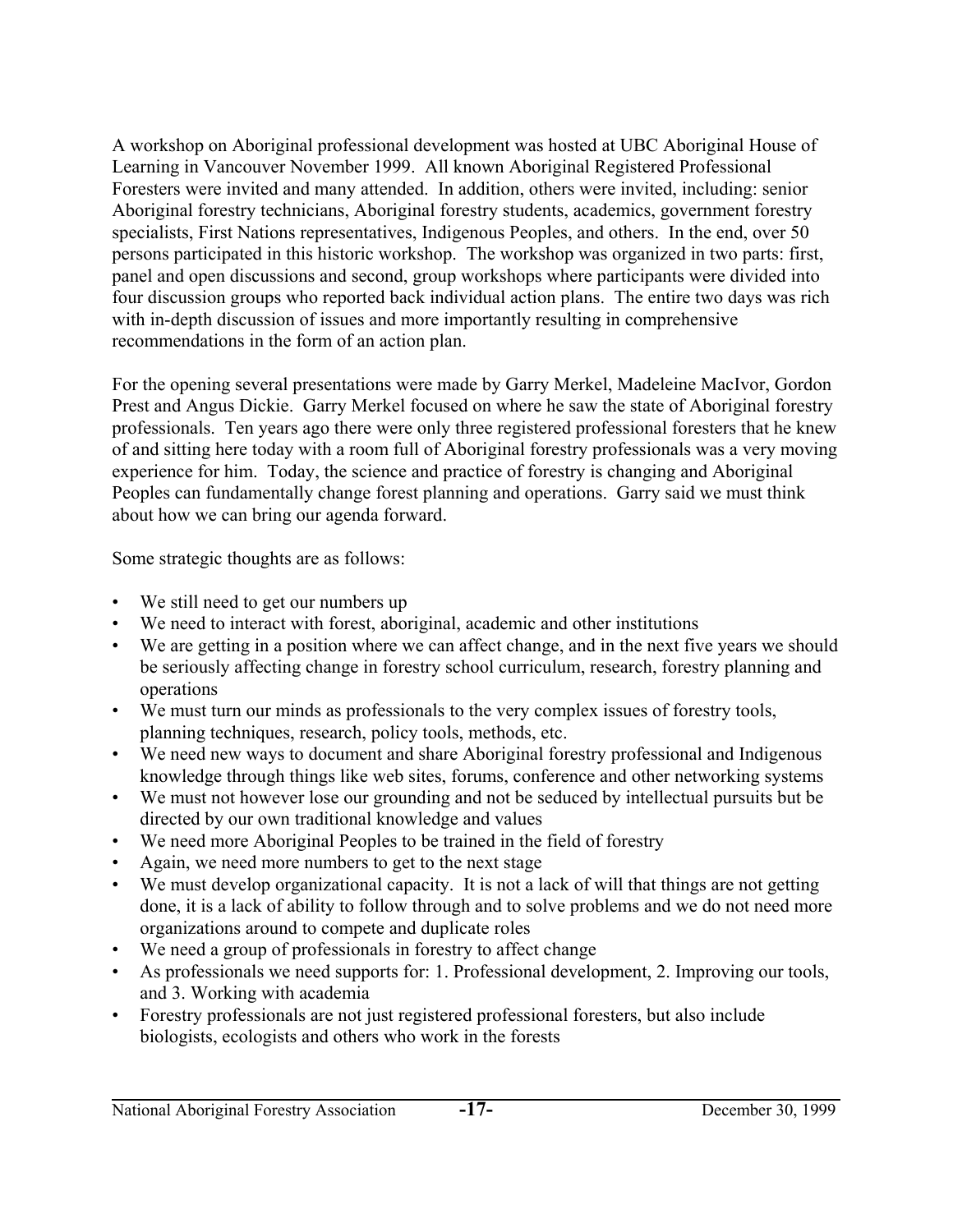• We need to figure out how to carry on this conversation. It is worthwhile to spend two-days with 4 agenda items, such as, developing planning tools, a discussion on ethics, course curriculum on Aboriginal treaty and land rights, and other topics. We should think about what these topics ought to be.

Finally, we must prepare ourselves and get our numbers up. Today, as in the past our politicians have been pushing for Aboriginal rights. Our job is to be prepared to meet the current and growing demand to manage the land, or we will be caught in the "arguing for rights" cycle. In this cycle, we began fighting for our rights and we won those rights. With rights comes a huge responsibility and often we are unprepared to deal or manage those rights - and the result is frustration. With this frustration comes anger and the call for more rights because we cannot deal with the rights we won in the first place. So in the end, it is up to all of us to ensure that professional development in forestry happens and continues to happen.

Madeleine MacIvor, UBC Forestry School, presented a paper on their analysis of their experience in attracting and supporting Aboriginal students in their forestry school. Her remarks focused in improving standards, lack of preparedness, community and family responsibilities, awareness of forestry industry, distance from communities, funding and needs of both undergraduate and graduate students in forestry. Her report will be summarized as part of this report and will be attached as an appendix. Madeleine concluded her remarks on the need for multi-year funding to ensure continuity of staff in order to stabilize forestry programs.

Madeleine also focused on the need for relevant reference material focused on Aboriginal forestry. UBC has a reference centre with 150 reference materials which have been catalogued and can be searched by key words. Harry Bombay also said that NAFA has a good reference library which can be searched electronically through the Indian and Northern Affairs library. The discussion concluded that there is a need for better access to reference materials and new materials such as case studies.

Gordon Prest, NVIT, reiterated the point that while only three percent of British Columbia's population is Aboriginal, Aboriginal rights and forestry will affect 100 percent of the British Columbia population. In his experience in Aboriginal forestry education, if you build it they will come. The assumption being, there is a urgent need for Aboriginal forestry education, that Aboriginal students are interested in the field and there is growing awareness of the urgency to have Aboriginal forestry professionals. Aboriginal forestry should be fully integrated into forestry curriculum and course, education and professional practice.

Gordon presented a model which he called laddering, which builds on the existing interests and human resources in the forestry sector. Aboriginal Peoples work up through various levels of employment in the forestry industry. The model is as follows and is constructed on a pyramid beginning with unskilled labour at the bottom of the workforce to registered professional foresters (RPF) at the top of the profession. As one travels up the ladder, the requirement for more formal training and education increases.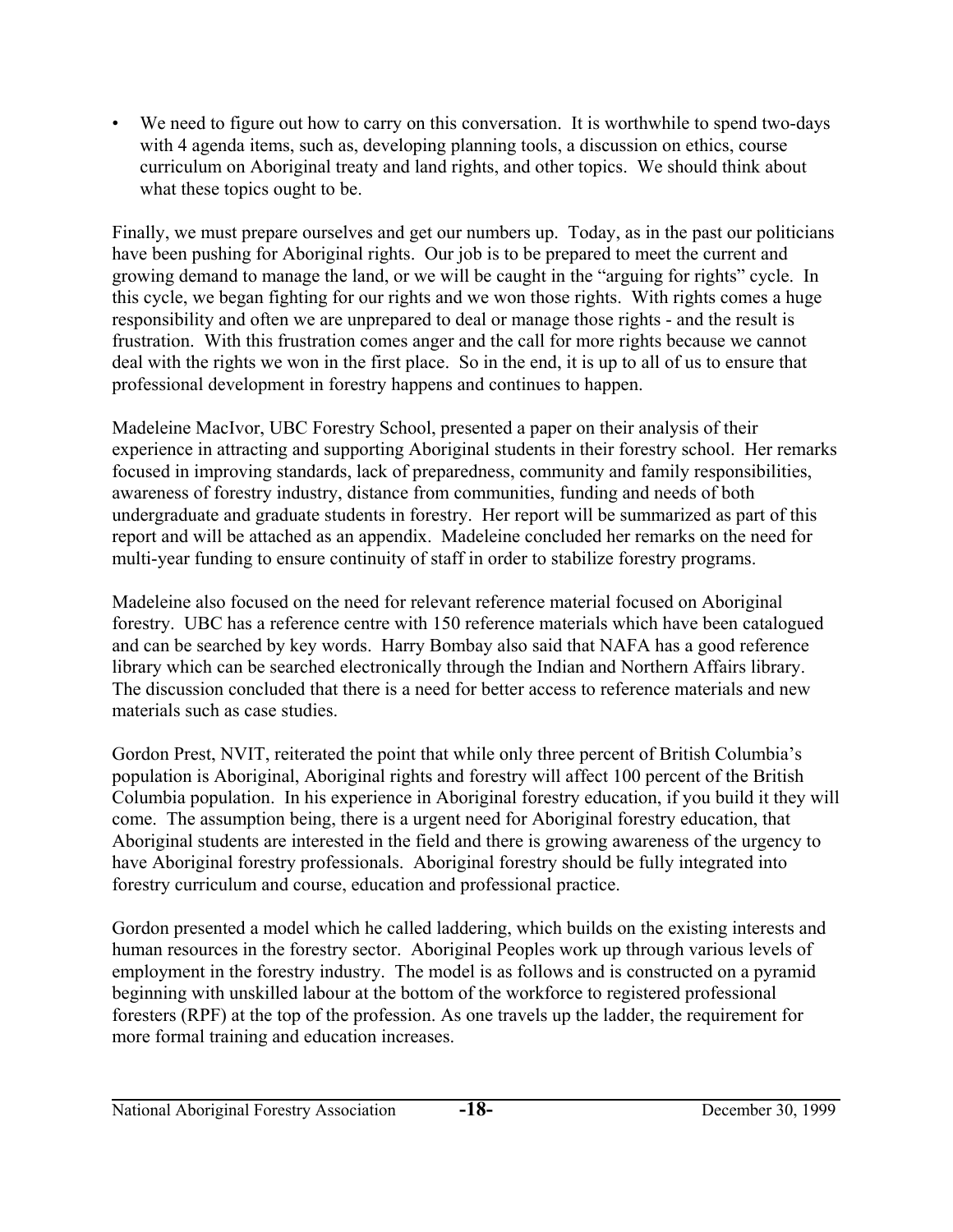#### LADDERING MODEL

Forestry professionals (RPFs, etc.)  $\wedge$ Forestry Technicians and Technologists  $\wedge$ Forestry Workers  $\wedge$ Unskilled Labour

Many present emphasized that the general awareness of Aboriginal employment in the forestry sector is really focused on the low paid jobs in tree planting and logging, when in fact the long term, stable and wealth generating jobs at professional levels. Speakers focused on the need to have the "head offices" with all the stable long term jobs in Aboriginal communities, not in Vancouver or other large cities.

In conclusion, there was a discussion of the need to develop infrastructure to manage forests. We have to re-establish those linkages between the community and the natural world through education and traditional knowledge.

#### GROUP REPORTS

The workshop participants were divided into four groups of 10-15 people with the task of developing work plans that addressed the following issues:

- 1. How are we going to attract Aboriginal people to forestry schools; and
- 2. How are we going to provide the supports to ensure they will succeed.

In addition, to these basic questions, they were also asked to consider the following other issues:

- 3. What are the organization development needs of NAFA to assist in developing networks, communication and supports; and
- 4. What are the next steps.

Each group reported back the results of their discussions. While each groups discussion focused on different issues and solutions, there was consensus to increase the number of Aboriginal Peoples going to forestry schools, helping students succeed, the organizational development of NAFA and taking concrete next steps. Here are the four reports in full, in descending order:

### **Group 4 - Action Plan Report presented by Steven Ginnish**

- *I Attracting students to forestry*
- 1. First it is a life-long learning process
- 2. Elementary Students and their introduction to forest and forest related issues, such as,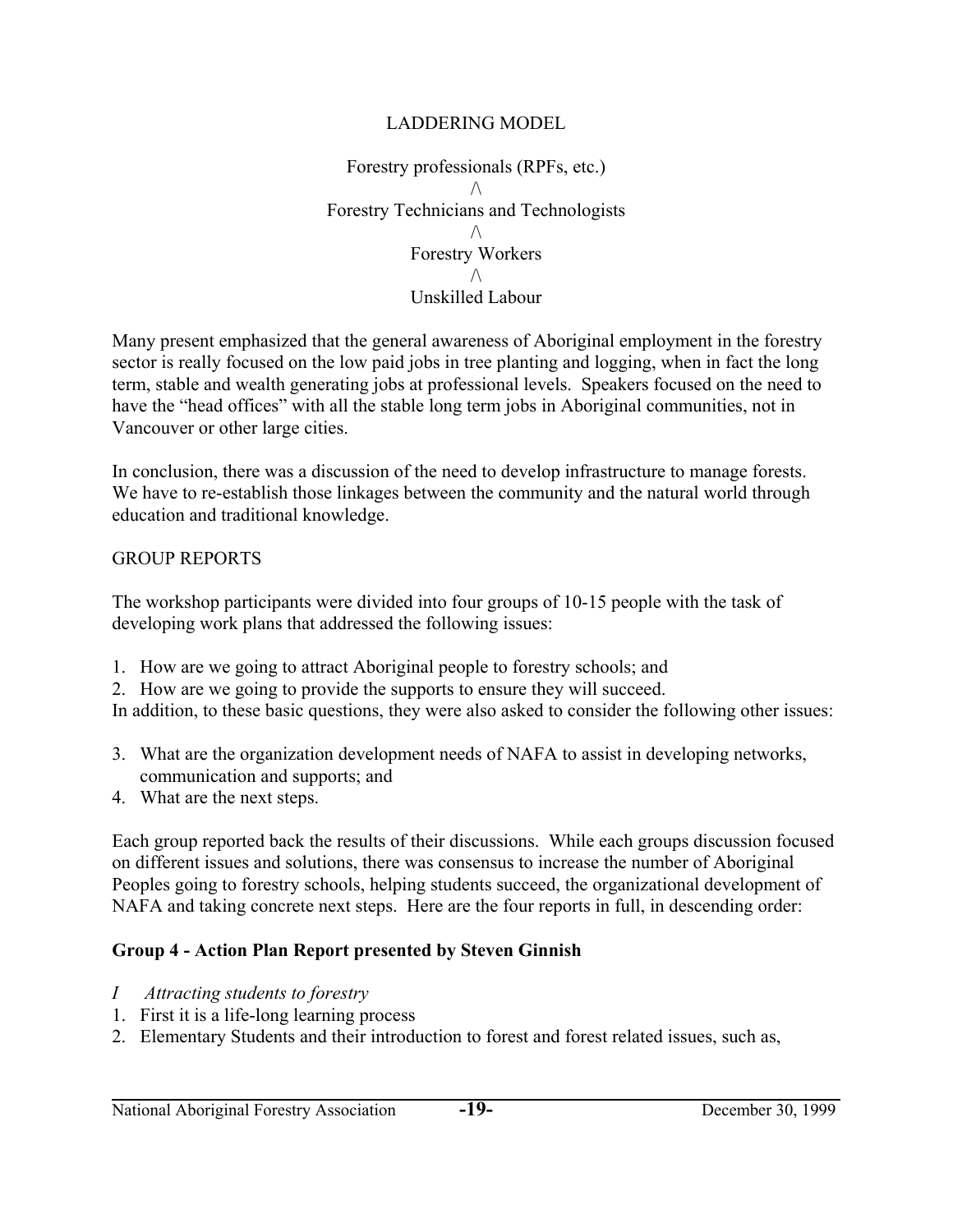- Elders and traditional knowledge, formal instruction all connected as part of their curriculum of instruction.
- Need to change curriculum to reflect the true history of Aboriginal rights and land use.
- 3. High School Students and the need for:
	- Curriculum on forest and Aboriginal issues. It is needed everywhere but particularly in areas where forestry is a major employer.
	- Recruitment of students by employers (government, business and academia)
	- Awareness of forestry sector employment and educational opportunities
	- Summer employment opportunities, like on-the-job training to expose students to forestry jobs to see if it is something they should seriously consider. The jobs are a key component to interest students in forestry, so they can get a taste of what is to come by working on timber crews, collecting medicinal plants, etc.
	- Networking is required with human resource professionals in First Nations governments to coordinate the functions of education, employment and economic development to focus on the needs for Aboriginal forestry.
	- Career fairs participation focusing on career opportunities at the community level in forestry, such as managing community forests, forestry planning and operations, forestry professionals and technicians, etc. etc.
	- Job shadowing to give students a taste of jobs in forestry; they follow foresters around for a day, doing work such as plot assessment - this ensures students get involved at the high school level.
	- Role models are important materials such as posters, articles featuring Aboriginal foresters are all important to making a career in forestry appealing to young people.
	- Incentives should not be overlooked, to give students something to strive for in other fields, students are given small awards such as certificates of participation, recognition awards and medals, financial awards, etc.
- 4. There is a need for communities to create a vision to support community forests, employment, education and developing sustainable forests.

## *II Improving success*

- 1. Need to improve quality of funding for students to ensure success, rather than funding many at poor levels that it affects their success rate. In an era of limited funding, we must ensure that the top-notch students get funded.
- 2. Need for community based forest programs and courses, e.g. Field and labs located in Aboriginal communities so students can be supported by their communities, friends and family closer to home.
- 3. Recognition at all levels (community, family, academia, etc.) Aboriginal students need the recognition and support of their communities, so they are not viewed as outsiders or with suspicion as they complete their forestry education. This recognition strengthens students' resolve and view that a forestry education will benefit their communities and strengthen Aboriginal culture and values. Communities should see forestry students as future leaders.
- 4. Family support and interaction is important to students.
- 5. There is a need for a reward or scholarship system.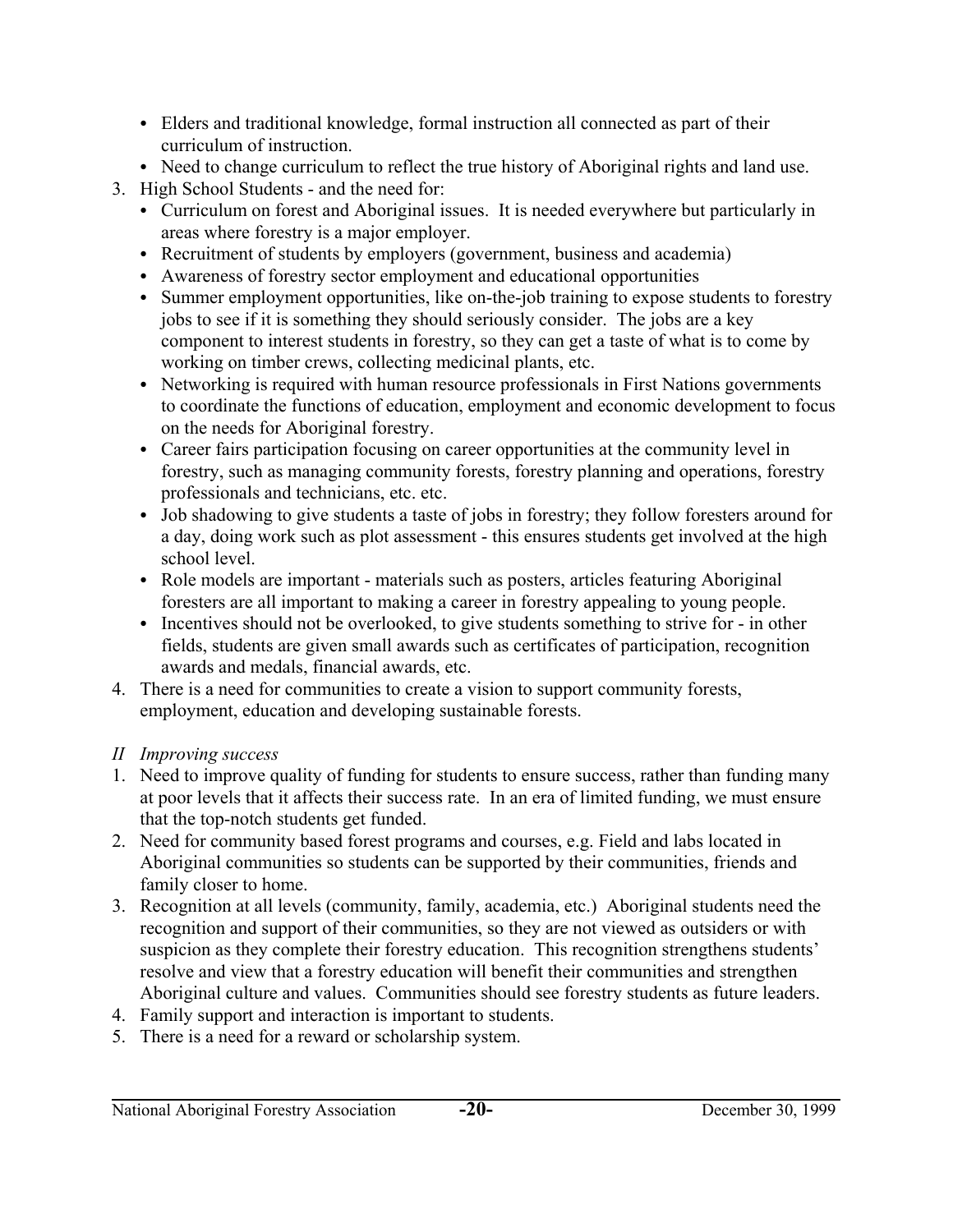- 6. A mentorship program with professionals may help students get through difficult patches in their education and help guide them, as forestry professionals have already experienced the difficulties students are facing.
- 7. Forestry education should be driven by and for First Nations.

# *III NAFA Organizational Development*

- 1. NAFA needs to build its organization from the grassroots up and let this process guide NAFA's organizational development. A top down model is a recipe for failure.
- 2. Organizational development begins at the grassroots and flows up through the regional to the provincial/territorial level to the national level (includes NAFA, universities, AFN).
- 3. Through the process of organization development, it is up to NAFA to take it back.

# *IV Next Steps*

- 1. Follow-up on action steps identified at this workshop.
- 2. Maintain links established at this workshop, particularly the link between the students who participated at workshops by encouraging them to keep up the contacts and feel free to contact the Aboriginal forest professionals they met during the two-day workshop.
- 3. The workshop participants need to submit personal profiles; it can be a short one paragraph profile, to be shared with other participants and form part of the report.
- 4. Students and professionals need access to resources, such as computers and an Internet connection.

# **Group 3 - Action Plan Report presented by Deborah McGregor**

- *I Attracting students to forestry*
- 1. Need for awareness in general; students do not know what is involved in forestry; forestry tends to be perceived as anti-nature. We need to get over the negative perceptions of forestry being seen as a bad thing.
- 2. We need to get youth back on the land to get a good traditional knowledge perspective.
- 3. We should be taking youth delegates to conferences, workshops, etc.
- 4. We need to change the perspective of forestry and Aboriginal people.
- 5. We need role models and youth involvement in forestry through posters, more of a profile for forestry to reinforce the view that the forest is part of their life and part of who they are. "We are a non-timber forest product".
- 6. Aboriginal youth's self-worth and identity can be strengthened through an improved awareness and perspective of our relationship with the forest and how it strengthens/supports our culture and values.
- 7. Youth exchanges so they can travel and visit our model community forests, such as Waswanipi and Eel Ground Forests; forestry has to become a cool thing to do.
- 8. We need to develop local community role models in forestry by giving local awards and recognition at the local level.
- 9. We need to be reaching students in the very early grades, to direct their interests in forestry.
- 10. We need youth orientated organizations, such as Junior Rangers, Rediscover, Super Saturdays at museums, science camps and visits to camps in the forest.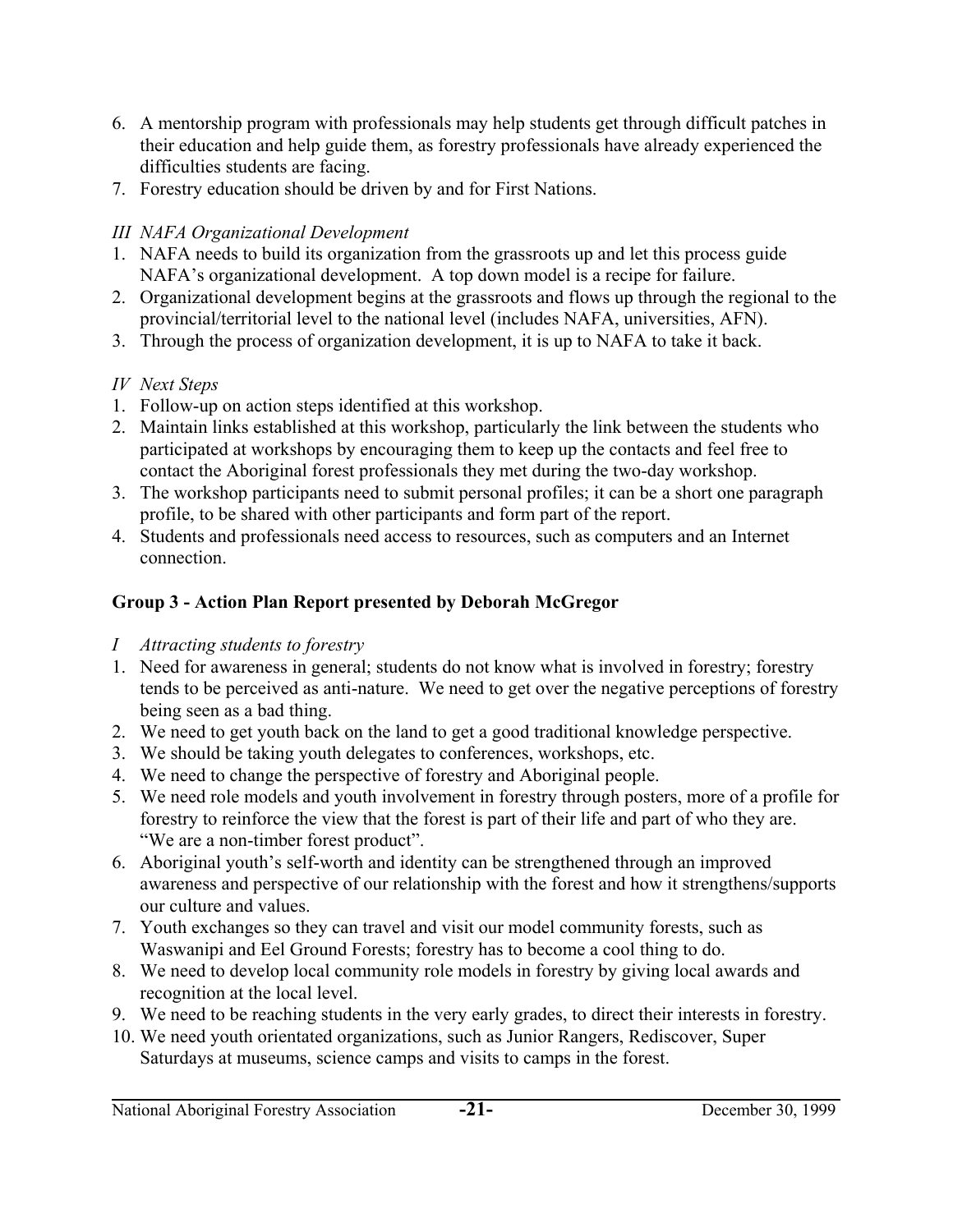- 11. We need distant learning and Internet access targeting math and science.
- *II Improving success*
- 1. We need scholarships and bursaries
- 2. We would like support from our communities that recognizes and understands the long hours and demanding courses we are required to complete in our program in order to be successful at university forestry schools.
- 3. There should be coop programs in our communities.
- 4 We need more financial support from our communities.
- 5. Some communities have become creative with program funding such as social assistance in cases where the students has demonstrated they are working hard; the social assistance programming has been changed to address students' issues.
- 6. We need to "uncap" DIAND education funding, to introduce upgrading programs.
- 7. We need to examine why students are not making it through the education system, so we can take what we have learned in terms of lessons learned and apply them to ensure success and having the proper supports for Aboriginal students.
- 8. There is a need for cross culture awareness.
- 9. We need a forest career education policy at the public school level.

# *III NAFA Organizational Development*

1. Aboriginal people should be able to enter into forestry education at multiple points and not necessarily work their way up through the system, in a bottom up approach. For example, students should be able to get into a forestry education at the community level, the college or technical school or at university. We need to design systems and plans that accommodate and consider multi-points of entry.

## *IV Next Steps*

- 1. NAFA needs to find ways to establish core funding, by getting support from various bodies, such as political support from Aboriginal political bodies.
- 2. Follow-up on this conference.
- 3. Need for further conferences.

# **Group 2 - Action Plan Report presented by Marc Stevenson**

- *I Attracting students to forestry*
- 1. There is a need for "post" education professional development for such things as interdisciplinary studies, links with other departments in universities, interfaculty studies, etc.
- 2. There is a need for a mentoring program.
- 3. When students start at schools, there should be a get together so students can get to know each other early on in the school year.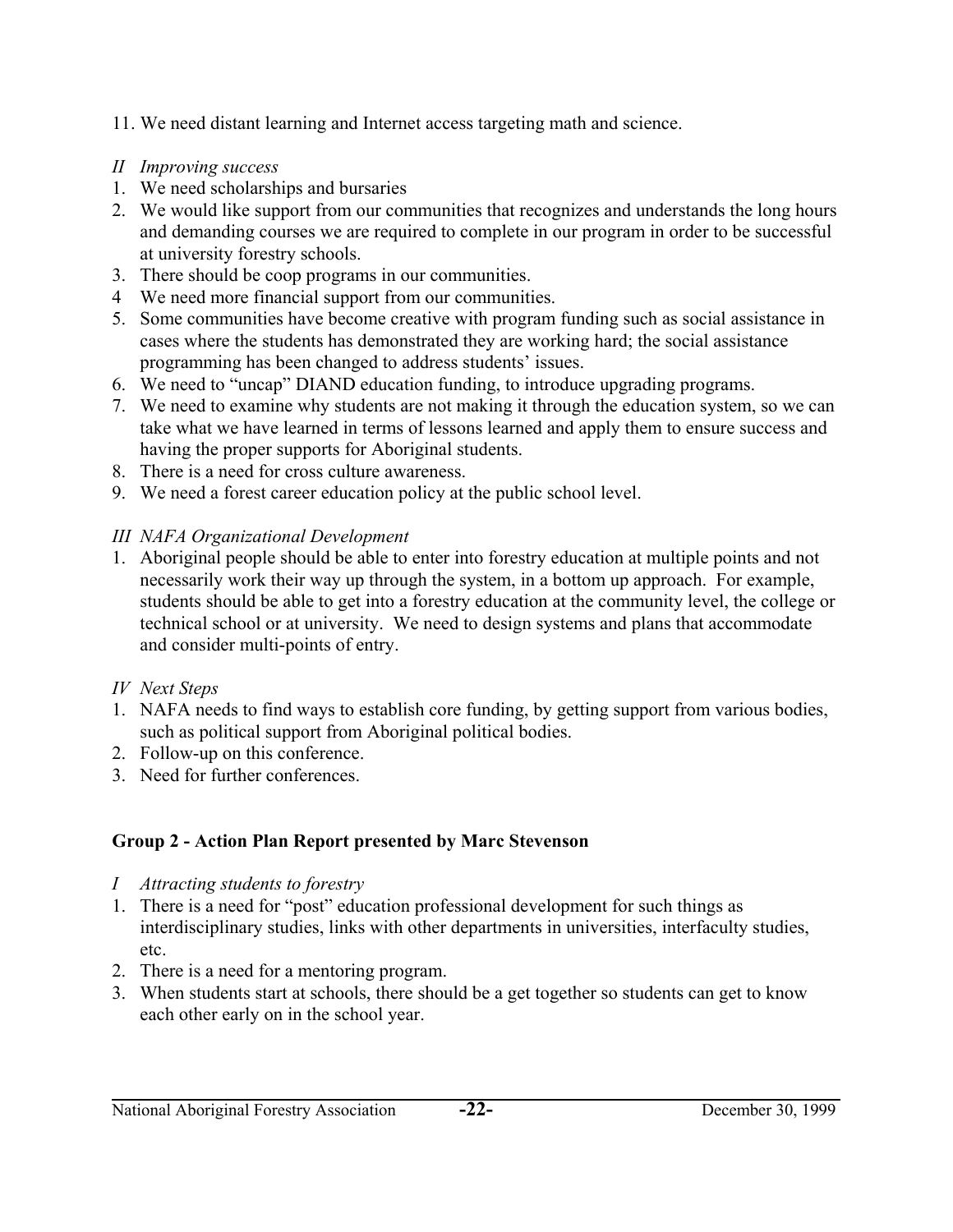- 4. Students need affirmation by their communities and families to support their program of studies, because there is often a lack of awareness of the relevance of an education in forestry programs to the community.
- 5. Students need affirmation from their funding sources which recognizes the challenging program they are taking on in their studies.
- 6. We need to develop a model of successful student support that could be adapted by universities across Canada.
- 7. We need to develop a list of forestry students across Canada in order to provide them with supports, communications links and educational and career supports.
- 8. We need to develop good recruitment materials, which promote the field as exciting and an adventure.
- 9. We need to promote forestry education as a good mid-career choice.
- 10. We need bridging programs that link forestry students with communities and communities with forestry students.
- 11. There is a need for forestry faculty in the following areas:
	- Greater support from forestry faculty to Aboriginal forestry
	- Increased awareness and understanding of Aboriginal issues and topics
	- Need Aboriginal faculty in forestry schools
	- Need to develop training directed forestry faculty
- 12. To become a licensed forester there should be a requirement for knowledge in First Nations issues, history, law, traditional knowledge, etc. This should be a mandatory requirement to become a professional forester.
- 13. There is a need to develop a data base of people who can teach Aboriginal forestry courses.
- *II Improving success*
- 1. Encourage a dialogue on Aboriginal forestry issues, there is a real reluctance to discuss Aboriginal issues.
- 2. There is a need to make more funding available for Aboriginal students.
- 3. Make educational supports available, Aboriginal students need equipment such as computers.

# *III NAFA Organizational Development*

- 1. Need to form an Aboriginal professional foresters network, which can provide a mutually supporting environment, circulate professional information and literature, updates on member activities, and other information such as meetings, conferences, gatherings, etc.
- 2. Provide Aboriginal students with the tools that would be helpful and useful to them, such as: reference materials, Internet links, online literature and documents, links to databases, Aboriginal foresters chat-line, etc.
- 3. Need for networking between provincial/territorial organizations and Aboriginal organizations (i.e., AFN).
- 4. Ensure that persons entering Aboriginal lands have training in Aboriginal forestry and land issues, for example, persons working in silviculture have to take a course to train them for the job of tree planting.
- 5. There is a need to develop courses/training on Aboriginal land stewardship.
- 6. There is a need to develop a two year program on Aboriginal forestry.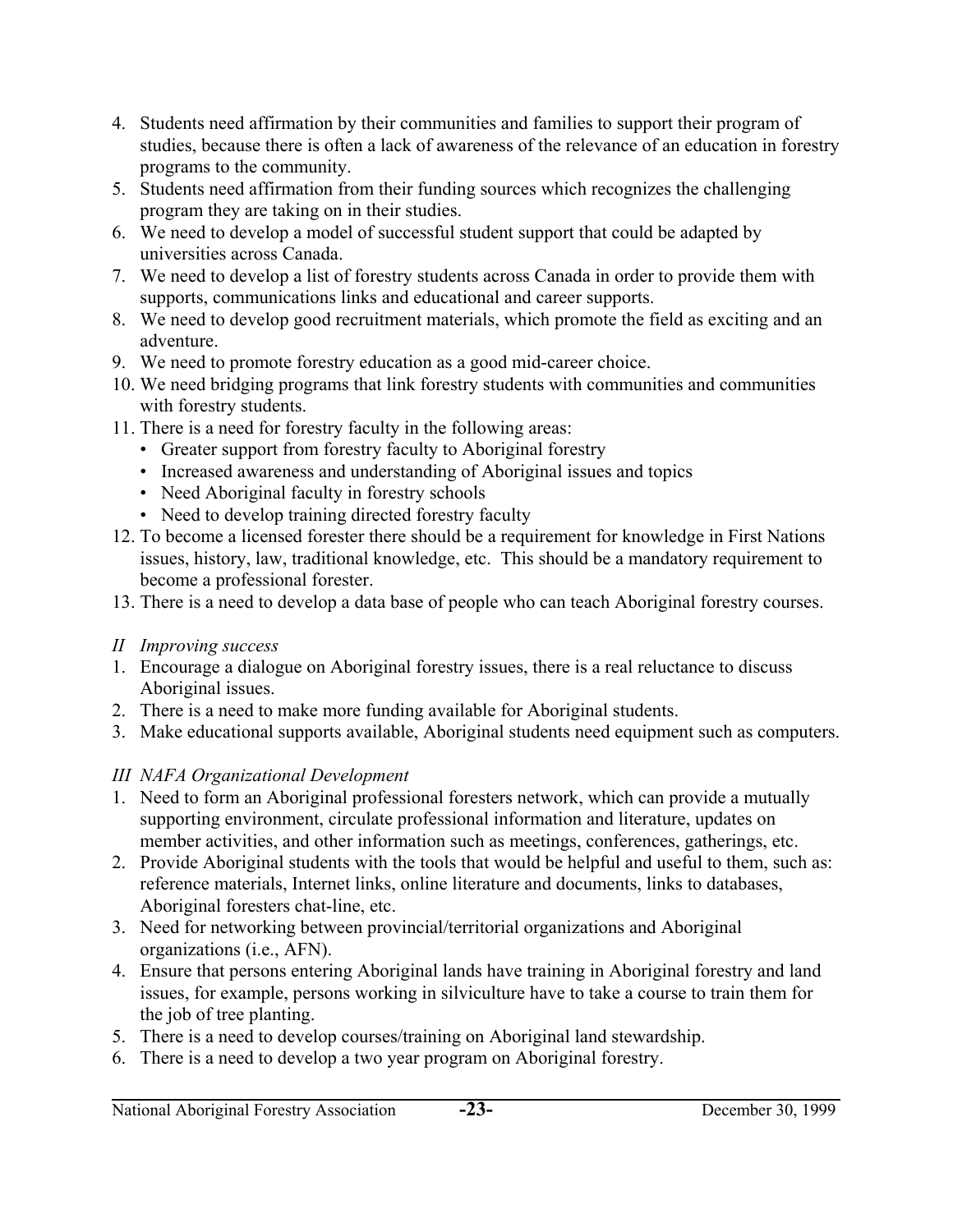- *IV Next Steps*
- 1. NAFA work towards an Aboriginal foresters network.
- 2. NAFA develop an Internet site to support Aboriginal students in forestry schools with reference materials, Internet links, online literature and documents, links to databases, Aboriginal foresters chat-line, etc.

### **Group 1 - Action Plan Report presented by Garry Merkel**

- *I Attracting students to forestry and promoting success*
- 1. Interest there is a need to increase interest in forestry, for example, development of games, comics that promote an understanding of forestry that the industry is more than cutting. We need to develop all kinds of information tools to generate interest. There needs to be more hands-on activities and active involvement of Aboriginal youth to attract their interest in forestry.
- 2. Supports we need to develop supports to become successful: find money, mentoring, recruitment, communications, community involvement, First Nations instructors, courses and curriculum that is relevant to First Nations, help with pre-requisites and requirements for forestry schools, promote our "ambassadors" and role models, etc.
- 3. Opportunity we have to promote the opportunities in forestry as a place for students to go and get employment, placements, coop programs and match making. We need to assess these opportunities and to do some match-making. We need to show people this picture that there are opportunities in forestry for individuals and communities to work on the land. We need youth councils, elders, community and individuals involved in order to promote these opportunities.

Promoting success in forestry

Interest  $\setminus$ **Supports**  $\setminus$ **Opportunity** 

### *III NAFA Organizational Development*

This has been an awesome experience. It has been amazing to have this workshop. It has been a very valuable forum that focused on the key issues in sufficient detail to provide valuable direction.

- 1. We need to task out how we as professional foresters help promote the gospel and help each other in a collective way.
- 2. Are there is enough of us to form an association or should we become a sub-group of another professional organization? This has been a very useful forum to deal with policy and professional issues.
- 3. NAFA has a policy role. We need to support NAFA's policy, forum and networking role to get funding. We can provide support by writing letters of support, etc.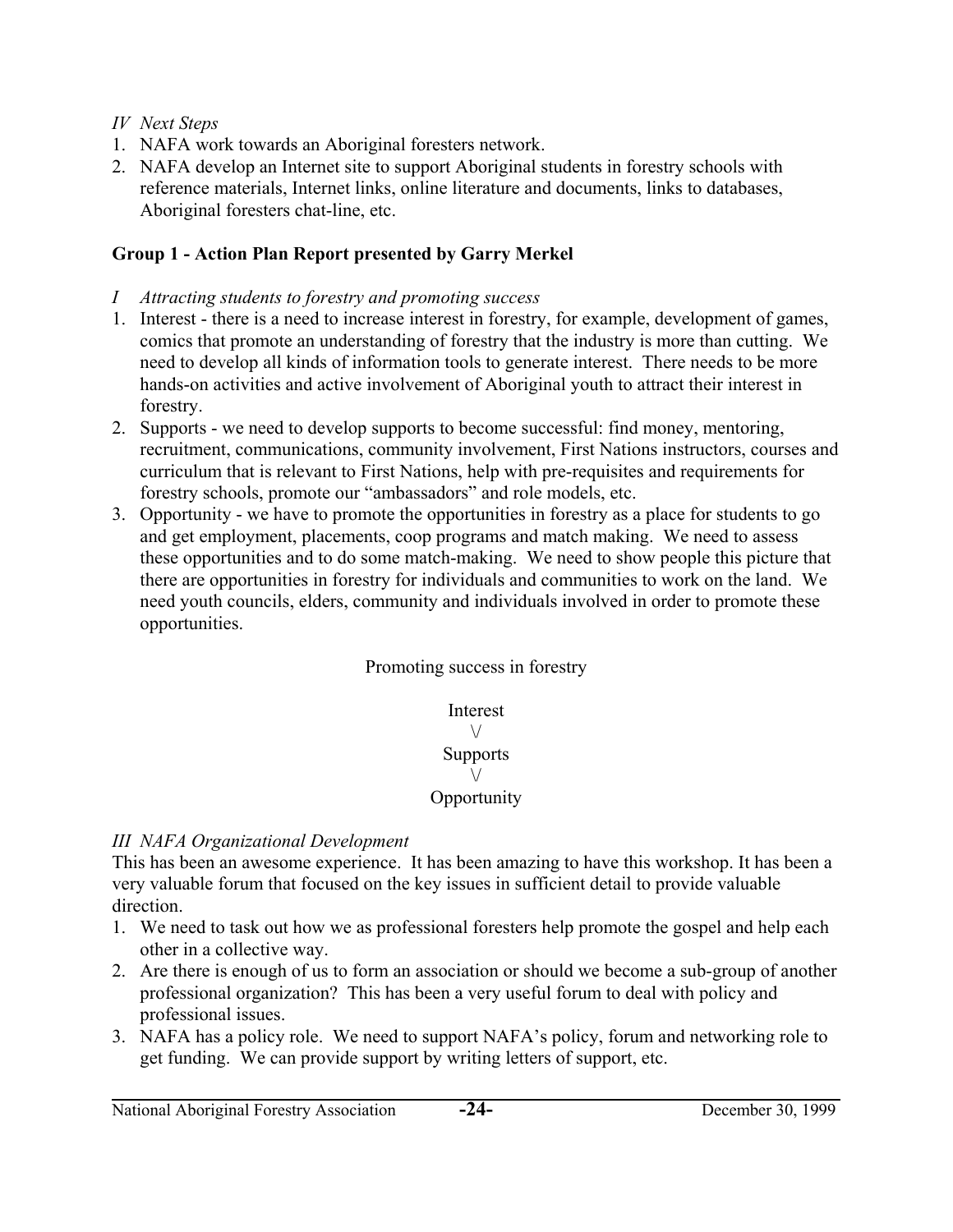4. We support NAFA in developing a closer working relationship with Aboriginal forestry professionals. We are not interested in NAFA's political identity - we see it as a nonpolitical forum.

## *IV Next Steps*

- 1. We need to create a summary of the meeting and distribute a report.
- 2. We need to produce key education materials and supports discussed here at the work shop to support Aboriginal students success.
- 3. We need another meeting to see how this affiliation would work in the following areas:
	- a. Policy forum on NAFA core funding and long term direction
	- b. Discussion of interest to Aboriginal professional foresters professional development, such as a detailed discussion on planning, curriculum, etc.
- 4. NAFA needs to develop a professional foresters web site that includes things like: Aboriginal foresters profiles, bulletin board, document, etc.
- 5. In summary, our work needs to come together, we need to get together and discuss the future direction of Aboriginal professional forestry. In the long term we might look at Aboriginal professional forester developed curriculum and Aboriginal teaching institutions and directed research.
- *I. Attracting students to forestry*
- 1. Awareness
	- a. Awareness of forestry sector employment and educational opportunities
	- b. Need for awareness in general; students do not know what is involved in forestry; forestry tends to be perceived as anti-nature. We need to get over the negative perceptions of forestry being seen as a bad thing.
	- c. We need to change the perspective of forestry and Aboriginal people.
	- d. Aboriginal youth's self-worth and identity can be strengthened through an improved awareness and perspective of our relationship with the forest and how it strengthens/supports our culture and values.
	- e. We need to be reaching students in the very early grades, to direct their interests to forestry.
	- f. Interest there is a need to increase interest in forestry, for example, development of games, comics that promote an understanding of forestry that the industry is more than cutting. We need to develop all kinds of information tools to generate interest. There needs to be more hands-on activities and active involvement of Aboriginal youth to attract their interest in forestry.
- 2. Role model
	- a. Role models are important materials such as posters, articles featuring Aboriginal foresters are all important to making a career in forestry appealing to young people.
	- b. We need role models and youth involvement in forestry through posters, more of a profile for forestry to reinforce the view that the forest is part of their life and part of who they are. "We are a non-timber forest product".
	- c. We need to develop local community role models in forestry by giving local awards and recognition at the local level.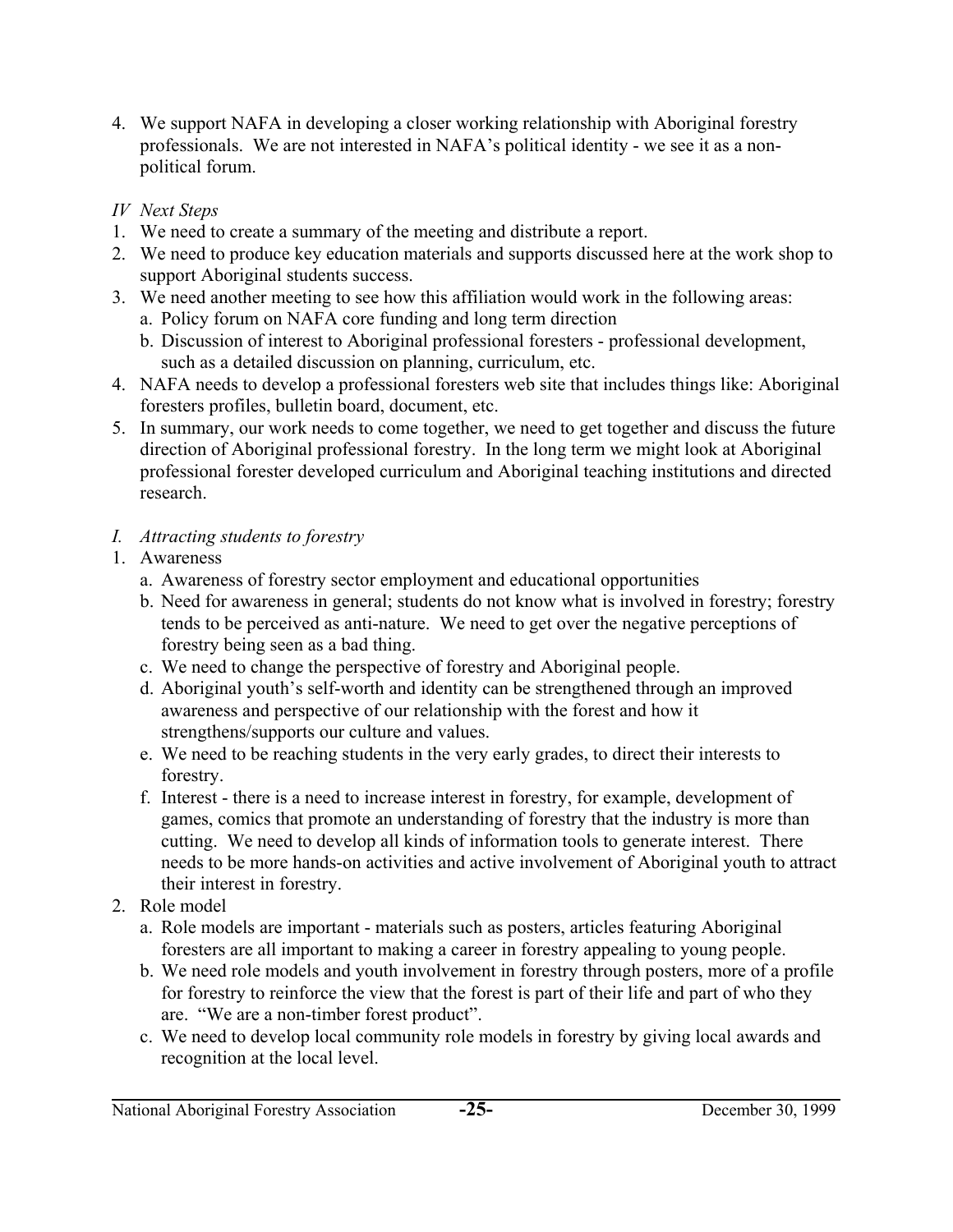- 3. Education and curriculum
	- a. Include elders and traditional knowledge as part of formal instruction, that is part of elementary and high schools' curriculum of instruction.
	- b. Need to change curriculum to reflect the true history of Aboriginal rights and land use in elementary and high schools.
	- c. High school students need curriculum on forest and Aboriginal issues, particularly in areas where forestry is a major employer.
	- d. We need to get youth back on the land in order that they get a good traditional knowledge perspective.
	- e. We need distant learning and Internet access targeting math and science.
	- f. We need a forest career education policy at the public school level.
- 4. Youth forest experience
	- a. Job shadowing to give students a taste of jobs in forestry; they follow foresters around for a day, doing work such as plot assessment - this ensures students get involved at the high school level.
	- b. We should be taking youth delegates to conferences, workshops, etc.
	- c. Youth exchanges so they can travel and visit our model community forests, such as Waswanipi and Eel Ground Forests; forestry has to become a cool thing to do.
	- d. We need youth orientated organizations, such as Junior Rangers, Rediscover, Super Saturdays at museums, science camps and visits to camps in the forest.
- 5. Summer employment
	- a. Summer employment opportunities, like on-the-job training to expose students to forestry jobs to see if it is something they should seriously consider. The jobs are a key component to interest students in forestry, so they can get a taste of what is to come by working on timber crews, collecting medicinal plants, etc.
- 6. Incentives
	- a. Incentives should not be overlooked, to give students something to strive for in other fields students are given small awards such as certificates of participation, recognition awards and medals, financial awards, etc.
- 7. Community level
	- a. Networking is required with human resource professionals in First Nations government to coordinate the functions of education, employment and economic development to focus on the needs for Aboriginal forestry.
	- b. There is a need for Aboriginal communities to create a vision to support community forests, employment, education and developing sustainable forests.
- 8. Recruitment
	- a. Recruitment of Aboriginal high school students to the industry by employers (government, business and academia).
	- b. Career fair participation focusing on career opportunities at the community level in forestry, such as managing community forests, forestry planning and operations, forestry professionals and technicians, etc. etc.
	- c. We need to develop good recruitment materials, which promote the field as exciting and an adventure.
	- d. We need to promote forestry education as a good mid-career choice.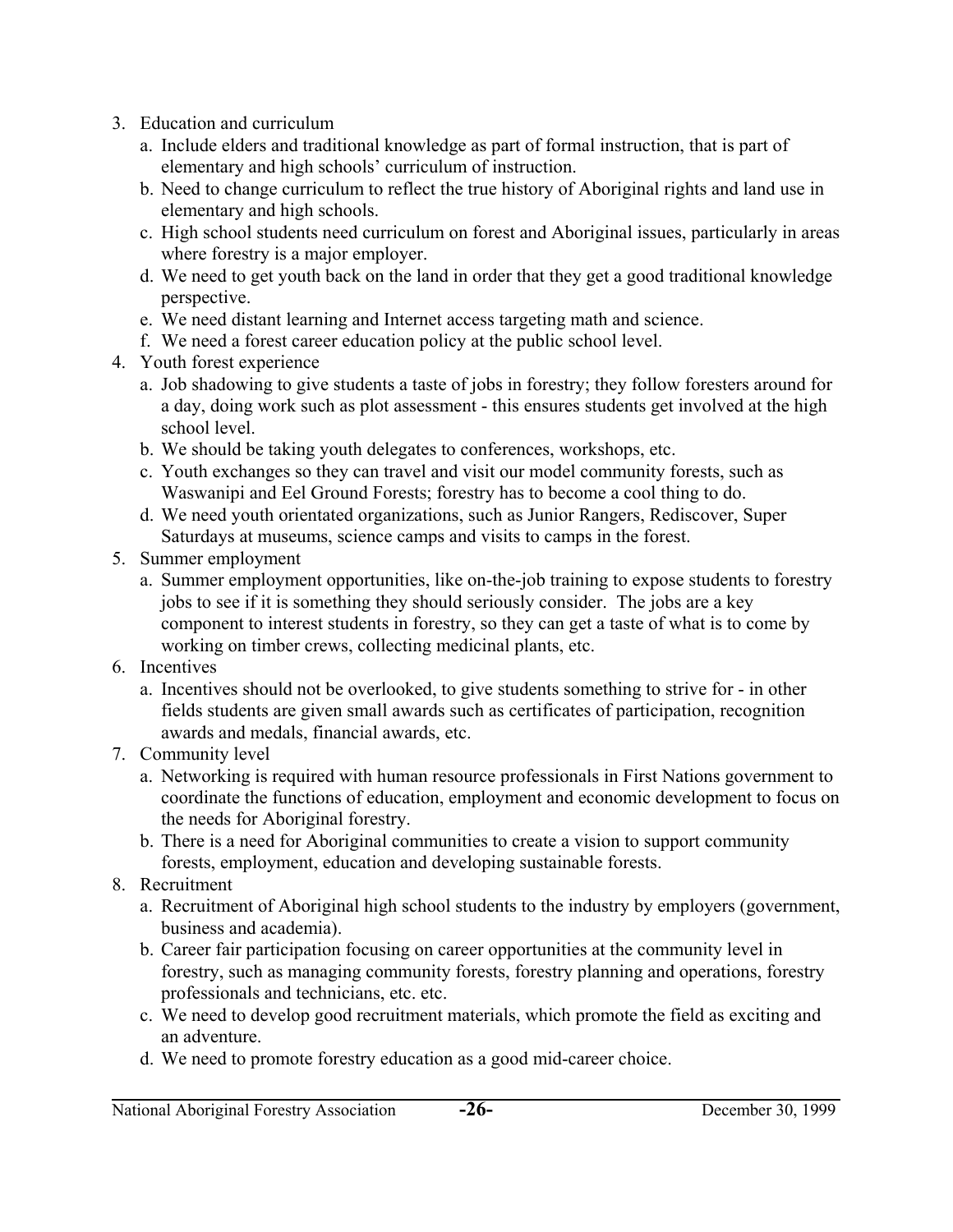- e. Aboriginal people should be able to enter into forestry education at multiple points and not necessarily work their way up through the system, in a bottom up approach. For example, students should be able to get into a forestry education at the community level, the college or technical school or at university. We need to design systems and plans that accommodate and consider multi-points of entry.
- *II Improving success*
- 1. Encouraging success: models, access and programs
	- a. We need to develop a model of successful student support that could be adapted by universities across Canada.
	- b. We need bridging programs that link forestry students with communities and communities with forestry students.
	- c. Opportunity we have to promote the opportunities in forestry as a place for students to go and get employment, placements, coop programs and match making. We need to assess these opportunities and to do some match-making. We need to show people this picture that there are opportunities in forestry for individuals and communities to work on the land. We need youth councils, elders, community and individuals involved in order to promote these opportunities.
	- d. We need to examine why students are not making it through the education system, so we can take what we have learned in terms of lessons learned and apply them to ensure success and having the proper supports for Aboriginal students.
- 2. Supports
	- a. Supports we need to develop supports to become successful: find money, mentoring, recruitment, communications, community involvement, First Nations instructors, courses and curriculum that are relevant to First Nations, help with pre-requisites and requirements for forestry schools, promote our "ambassadors" and role models, etc.
	- b. We need to develop a list of forestry students across Canada in order to provide them with supports, communications links and educational and career supports.
	- c. Recognition at all levels (community, family, academia, etc.) Aboriginal students need the recognition and support of their communities, so they are not viewed as outsiders or with suspicion as they complete their forestry education. This recognition strengthens students resolve and views that a forestry education will benefit their communities and strengthen Aboriginal culture and values. Communities should see forestry students as future leaders.
	- d. Make educational supports available, Aboriginal students need equipment such as computers.
	- e. Provide Aboriginal students with the tools that would be helpful and useful to them, such as: reference materials, Internet links, online literature and documents, links to databases, Aboriginal foresters chat-line, etc.
- 3. Forestry Schools
	- a. When students start at schools there should be a get together so students can get to know each other early on in the school year.
	- b. There is a need for forestry faculty in the following areas:
		- Greater support from forestry faculty to Aboriginal forestry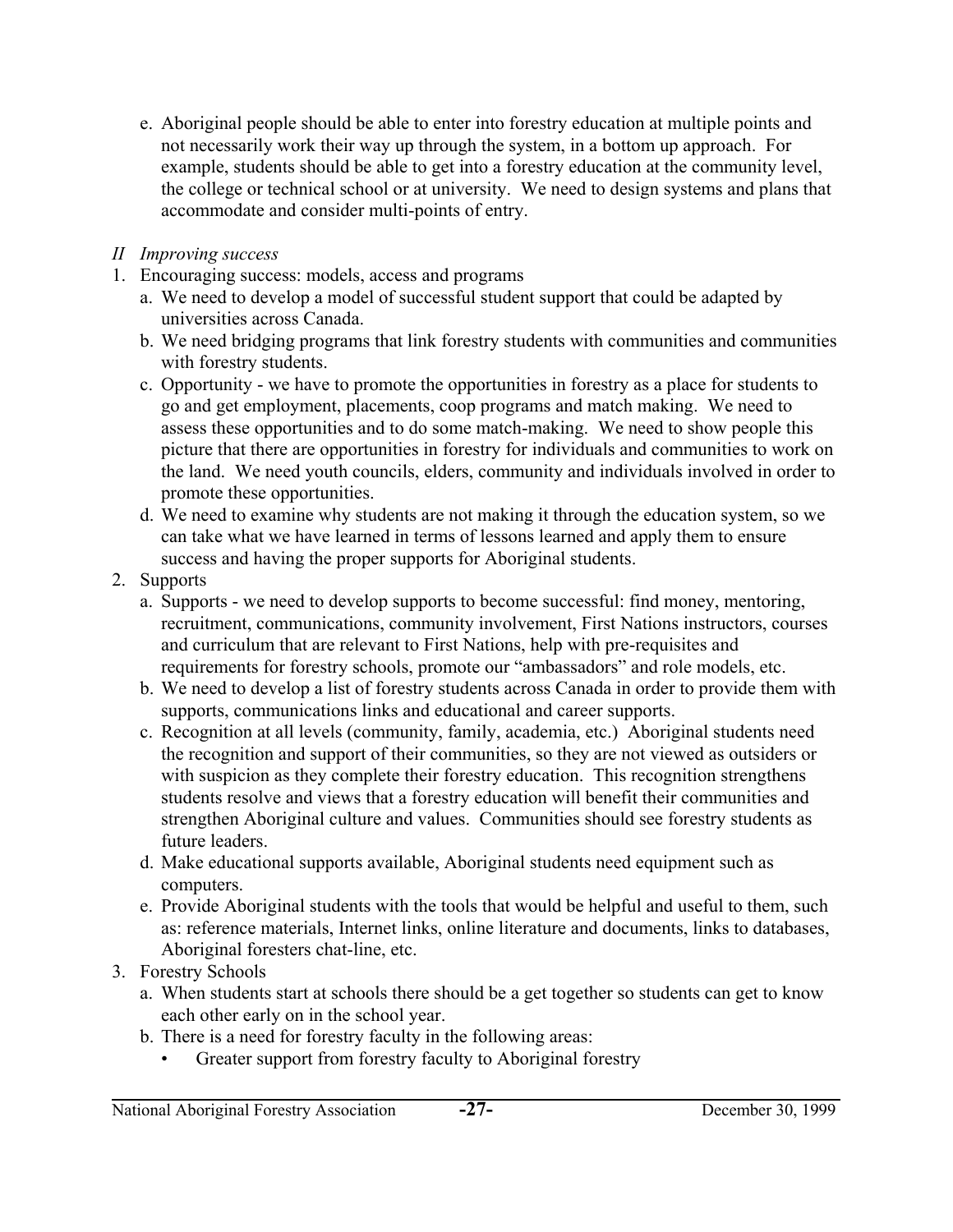- Increased awareness and understanding of Aboriginal issues and topics
- Need Aboriginal faculty in forestry schools
- Need to develop training directed forestry faculty
- c. There is a need to develop a data base of people who can teach Aboriginal forestry courses.
- d. Need for community based forest programs and courses, e.g. field work and labs located in Aboriginal communities so students can be supported by their communities, friends and family closer to home.
- e. Forestry education should be driven by and for First Nations.
- f. There should be coop programs in our communities.
- g. There is a need to develop courses/training on Aboriginal land stewardship.
- 4. Funding
	- a. Students need affirmation from their funding sources which recognizes the challenging program they are taking on in their studies.
	- b. Need to improve quality of funding for students to ensure success, rather than funding many at such as poor levels that it affects their success rate. In an era of limited funding, we must ensure that the top-notch students get funded.
	- c. There is a need for a reward or scholarship system.
	- d. We need scholarships and bursaries
	- e. We need more financial support from our communities.
	- f. Some communities have become creative with program funding such as social assistance in cases where the students have demonstrated they are working hard; the social assistance programming has been changed to address students' issues.
	- g. We need to "uncap" DIAND education funding, to introduce upgrading programs.
	- h. There is a need to make more funding available for Aboriginal students.
- 5. Registered Professional Foresters
	- a. To become a licensed forester there should be a requirement for knowledge in First Nations issues, history, law, traditional knowledge, etc. This should be a mandatory requirement to become a professional forester.

# 6. Mentors

- a. There is a need for a mentoring program.
- b. A mentorship program with professionals may help students get through difficult patches in their education and help guide them as forestry professionals have already experienced the difficulties students are facing.
- 7. Networks
	- a. There is a need for cross culture awareness.
	- b. Encourage a dialogue on Aboriginal forestry issues, there is a real reluctance to discuss Aboriginal issues.
	- c. Need to form an Aboriginal professional foresters network, which: can provide a mutually supporting environment, circulate professional information and literature, updates on member activities, and other information such as meetings, conferences, gatherings, etc.
	- d. Need for networking between provincial/territorial organizations and Aboriginal organizations (i.e., AFN, SFI Net, etc.).
- 8. Community supports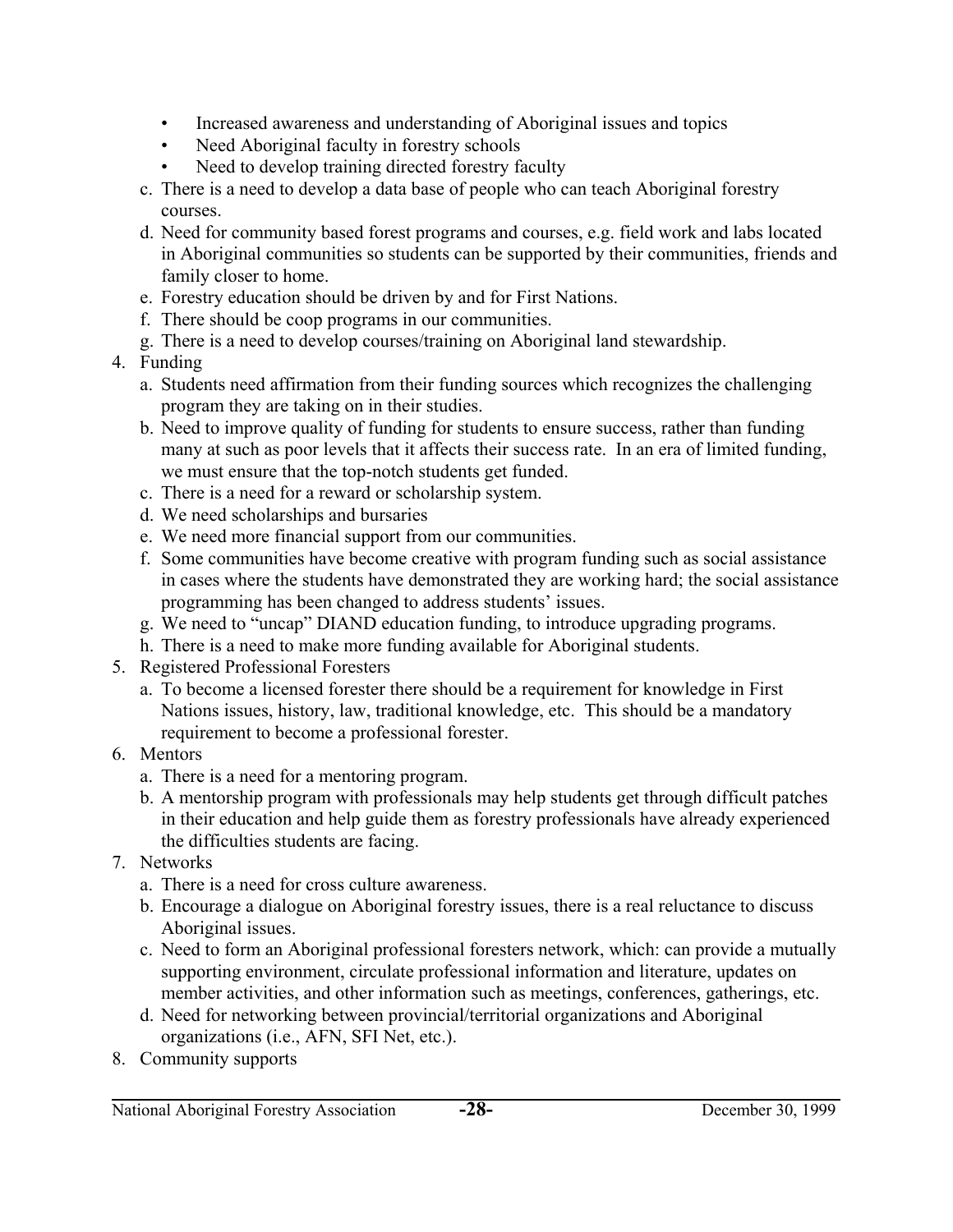- a. Students need affirmation by their communities and families to support their program of studies, because there is often a lack of awareness of the relevance of an education in forestry programs to the community.
- b. Family support and interaction is important to students.
- c. We would like support from our communities that recognizes and understands the long hours and demanding courses we are required in our program in order to be successful at university forestry schools.
- 9. Professional development
	- a. There is a need for "post" education professional development for such things as interdisciplinary studies, links with other departments in universities, interfaculty studies, etc.
	- b. Ensure that persons entering Aboriginal lands have training in Aboriginal forestry and land issues, for example, persons working in silviculture have to take a course to train them for the job of tree planting.
	- c. There is a need to develop a two year program on Aboriginal forestry

# *III Organizational development*

- 1. Organizational development begins at the grassroots and flows up through the regional to the provincial/territorial level to the national level (includes NAFA, universities, AFN). Through this process of organization development, NAFA can take the leadership.
- 2. There is a need for further forums like this workshop to discuss key issues important to Aboriginal professional foresters.
- 3. NAFA has a policy role. We need to support NAFA's policy, forum and networking role to get funding. We can provide support by writing letters of support, etc.
- 4. We support NAFA in developing a closer working relationship with Aboriginal forestry professionals. We are not interested in NAFA's political identity - we see it as a nonpolitical forum

# *IV. Next steps*

- 1. Follow-up on action steps identified at this workshop. We need to create a summary of the meeting and distribute a report.
- 2. There is a need for more workshops and forums, meeting with all these forestry professionals has been an awesome experience. It has been amazing to have this workshop. We need further meetings to see how this affiliation would work in the following areas:
	- a. Policy forum on NAFA core funding and long term direction
	- b. Discussion of interest to Aboriginal professional foresters professional development, such as a detailed discussion on planning, curriculum, etc.
	- c. It has been a very valuable forum that focused on the key issues in sufficient detail to provide valuable direction.
	- d. We need to task out how we as professional foresters help promote the gospel and help each other in a collective way.
	- e. Are there is enough of us to form an association or should we become a sub-group of another professional organization? This has been a very useful forum to deal with policy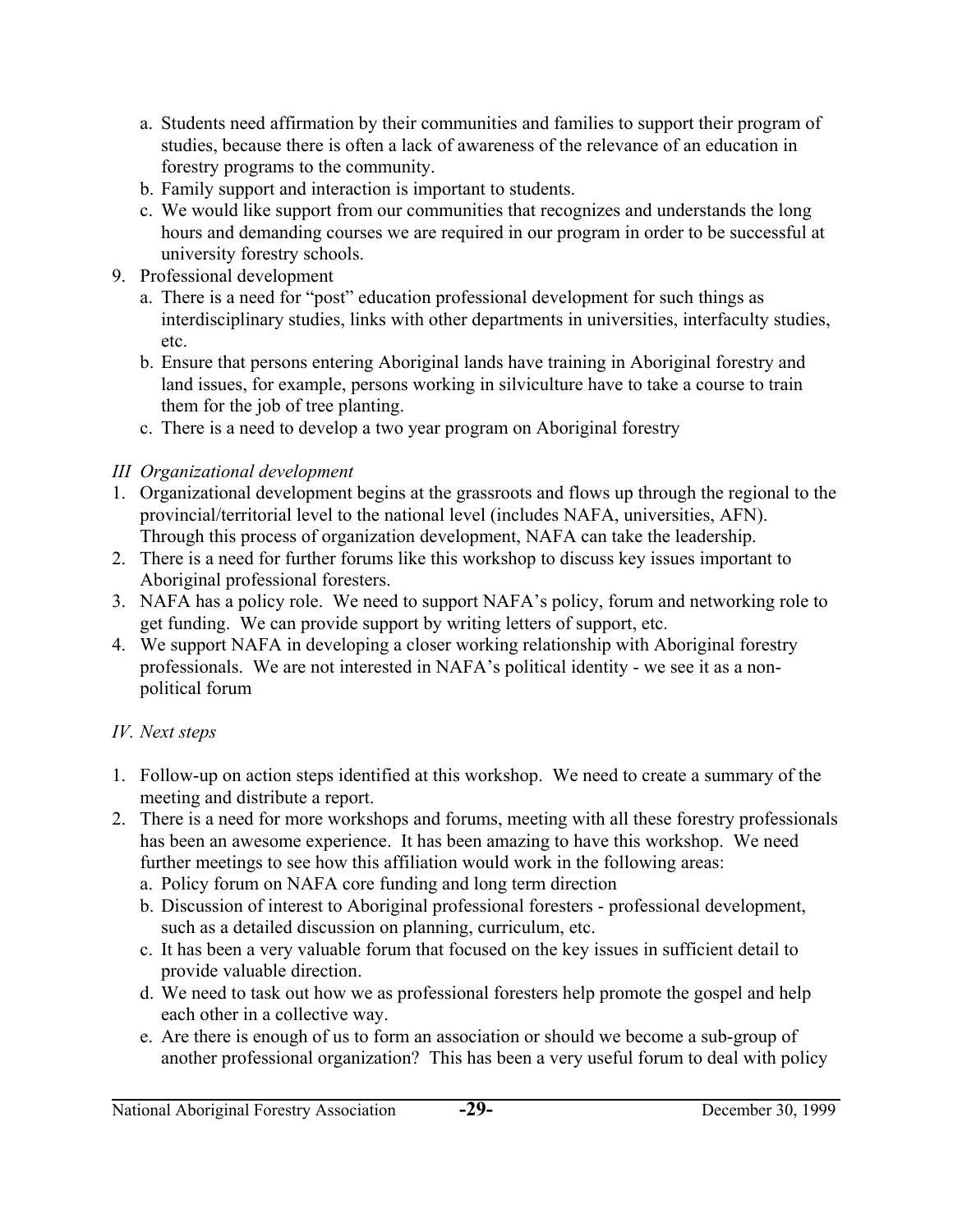and professional issues. NAFA needs to support further forums, workshop like this workshops.

- f. Maintain links established at this workshop, particularly the link between the students who participated at workshops by encouraging them to keep up the contacts and feel free to contact the Aboriginal forest professionals they met during the two-day workshop.
- 3. Students and professionals need access to resources, such as computers and the Internet connection.
- 4. NAFA needs to find ways to establish core funding, by getting support from various bodies, such as political support from Aboriginal political bodies.
- 5. NAFA work towards an Aboriginal foresters network.
- 6. NAFA needs to develop an Internet site
	- a. to support Aboriginal students in forestry schools with reference materials, Internet links, online literature and documents, links to databases, Aboriginal foresters chat-line, etc
	- b. NAFA needs to develop a professional foresters web site that includes things like: Aboriginal foresters profiles, bulletin board, document, etc.
	- c. The workshop participants need to submit personal profiles; it can be a short one paragraph profile, to be shared with other participants and form part of the report.
	- d. We need to produce key education materials and supports discussed here at the work shop to support Aboriginal students success.
- 7. In summary, our work needs to come together, we need to get together and discuss the future direction of Aboriginal professional forestry. In the long term, we might look at Aboriginal professional forester developed curriculum and Aboriginal teaching institutions and directed research.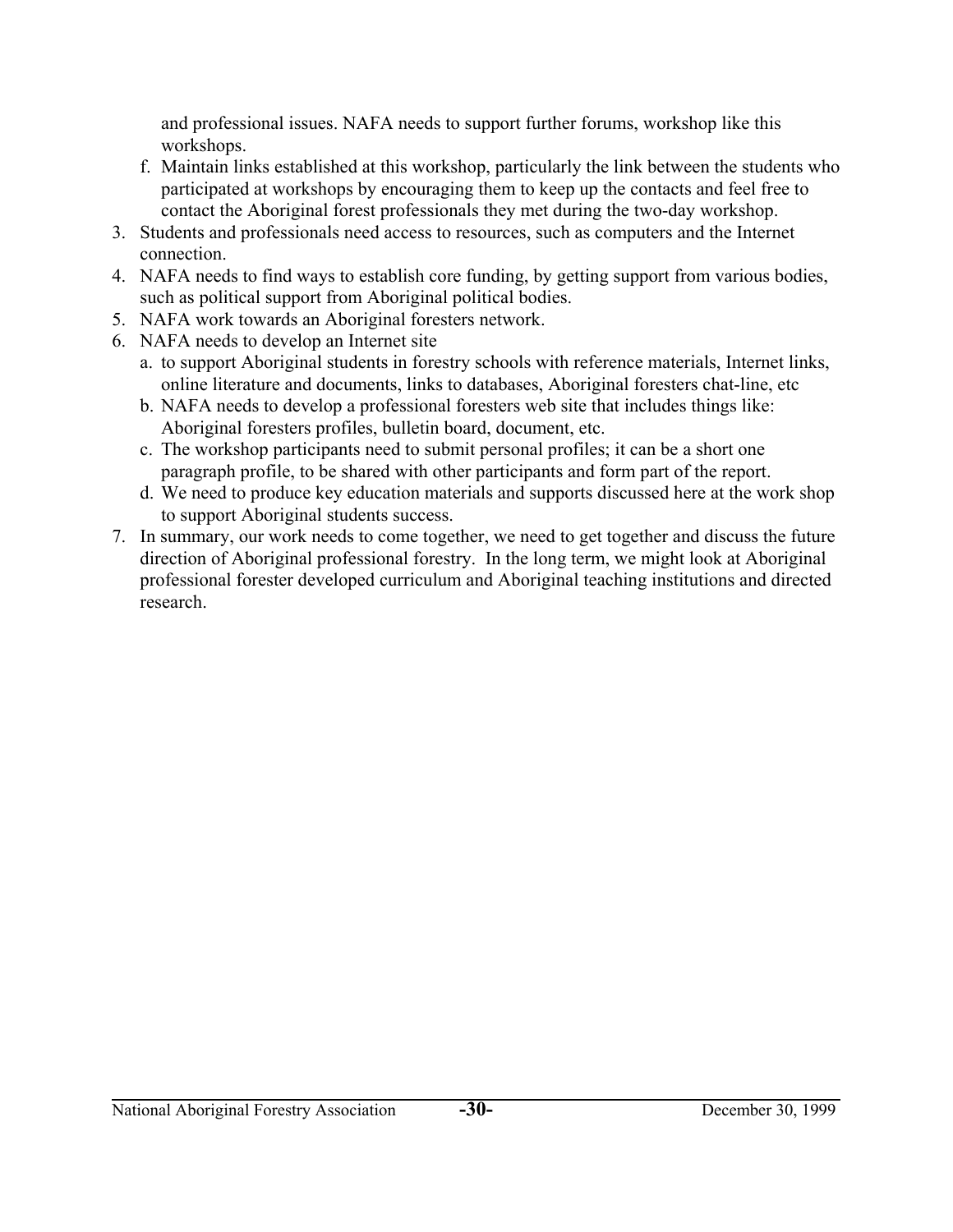#### **ACTION PLAN ABORIGINAL PROFESSIONAL DEVELOPMENT IN THE FOREST SECTOR**

The following synthesizes the full range of actions proposed by Aboriginal foresters, senior technicians and practitioners, forestry schools educators, Aboriginal forestry students, First Nations government representatives, government representatives and NAFA board members. While this synthesis is primarily the result of the two-day workshop in Vancouver, it is comprehensive and representative of the actions required to increase the number of Aboriginal students going to forestry schools with the view of becoming registered professional foresters.

## **I. ATTRACTING STUDENTS TO FORESTRY**

There is a major need to attract students to forestry. First of all, very little is known about the changes in forestry education. Forestry is stereotyped as being primarily "clear cutting" and destroying habitat. Forestry is changing, particularly in the last few decades, from an industrial model to sustainable forestry. Canada is on the forefront of developing new models for sustainable forestry. It has a number of "model forests" that are living experiments for a sustainable future. Aboriginal communities have their own perspective on the forest and do not view it as primarily a "resource", but as (if respected and maintained in a traditional way) an endless source of food, shelter, spirit and other benefits. Multiple and wise use is often the objective of forest development for Aboriginal communities. To attract Aboriginal youth to forestry, they must develop a mature awareness of the forest as a source of wealth in terms of cultural and economic development.

Goal 1: to actively attract, educate and recruit Aboriginal students to an education in forestry. To achieve this goal, there are a number of objectives that would have to be achieved in the following areas:

- Awareness
- Role models
- Education and curriculum
- Youth forest experience
- Summer employment
- Incentives
- Community support
- Recruitment

### **Awareness**

There is a need to develop an awareness campaign to increase Aboriginal youth and communities awareness of the opportunities, challenges and benefits of forestry.

- a. awareness of forestry sector employment and educational opportunities
- b. Need for awareness in general; students do not know what is involved in forestry; forestry tends to be perceived as anti-nature. We need to get over the negative perceptions of forestry being seen as a bad thing.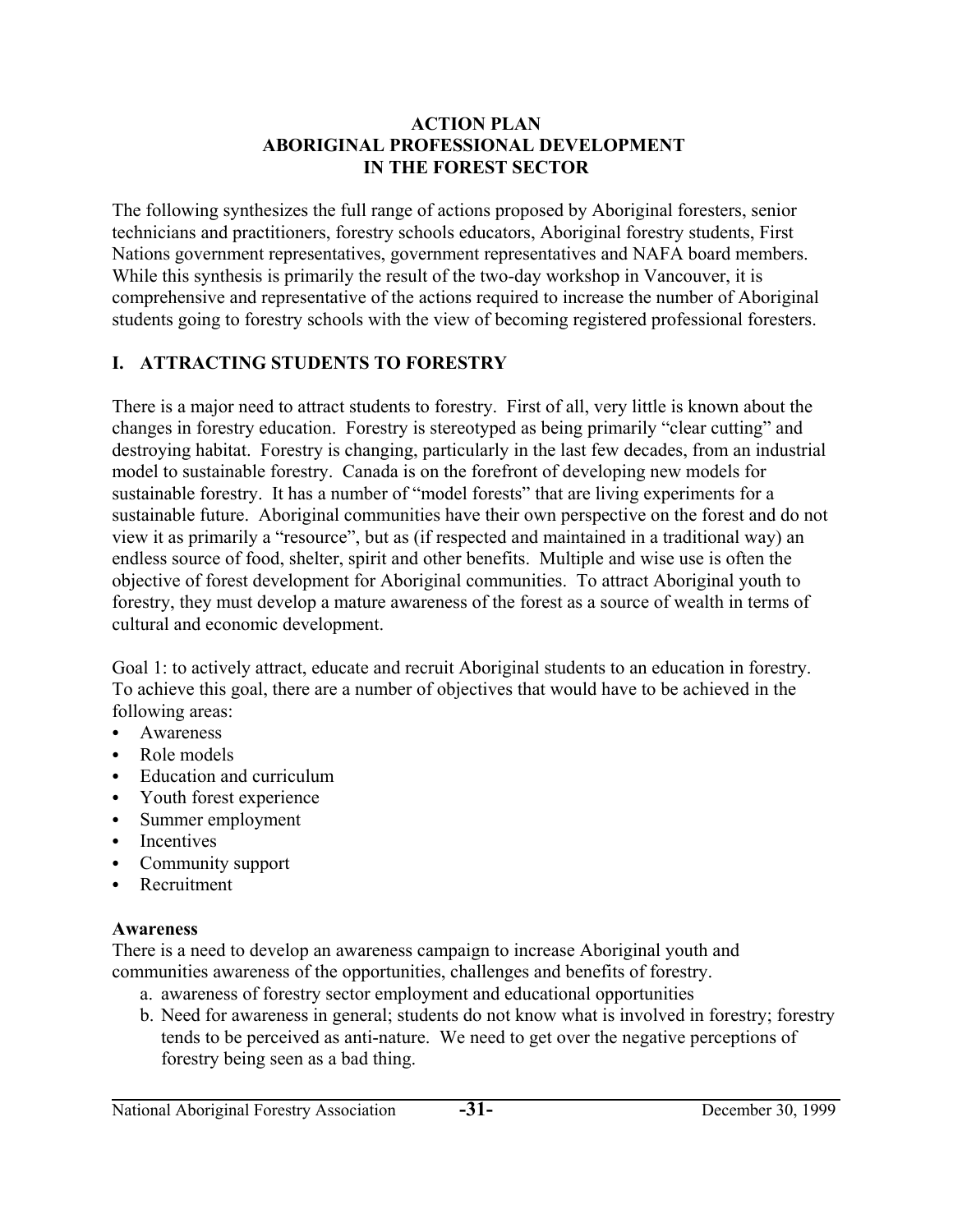- c. We need to change the perspective of forestry and Aboriginal people.
- d. Aboriginal youth's self-worth and identity can be strengthened through an improved awareness and perspective of our relationship with the forest and how it strengthens/supports our culture and values.
- e. We need to be reaching students in the very early grades, to direct their interests to forestry.
- f. Interest there is a need to increase interest in forestry, for example, development of games, comics that promote an understanding of forestry that the industry is more than cutting. We need to develop all kinds of information tools to generate interest. There needs to be more hands-on activities and active involvement of Aboriginal youth to attract their interest in forestry.

### *Action Plan*

Objective: to develop and implement a promotional campaign that would increase Aboriginal youth and communities awareness of the opportunities, challenges and benefits of forestry. The campaign would include the following elements:

- Theme: such as "Sustaining Mother Earth: A Future in Forestry"
- Poster and brochure campaign
- Develop other materials to reach a wide range of grades and interests
- Feature Aboriginal foresters as role models in campaign promoting forestry as a career and how forestry can meet community needs and aspirations
- Develop a school pack that Aboriginal foresters and other professionals could use in presentations to Aboriginal students and audiences
- Promote discussion of awareness issues at conferences and workshops, and encourage the writing of articles focused on ways to promote awareness in the Aboriginal community.

Budget: \$15,000 per year

Multi-year planning

- Year 1: Develop basic campaign and publish poster and brochure
- Year 2: Develop plan for promote school visits by role models
- Year 3: Develop other materials for students, such as a comic book, interactive web site
- Year 4: Promote recent forestry school graduates in poster and brochure campaign

Year 5: Develop plan to get recent forestry school graduates into Aboriginal communities Responsibility: NAFA with Aboriginal professional foresters, senior technicians and forestry schools and NAFA board.

## **Role models**

One of the most effective ways to promote careers in forestry is the use of Aboriginal role models, which has been effective in other fields, such an entrepreneurs, arts, sports, etc.

- a. Role models are important materials such as posters, articles featuring Aboriginal foresters are all important to making a career in forestry appealing to young people.
- b. We need role models and youth involvement in forestry through posters, more of a profile for forestry to reinforce the view that the forest is part of their life and part of who they are. "We are a non-timber forest product".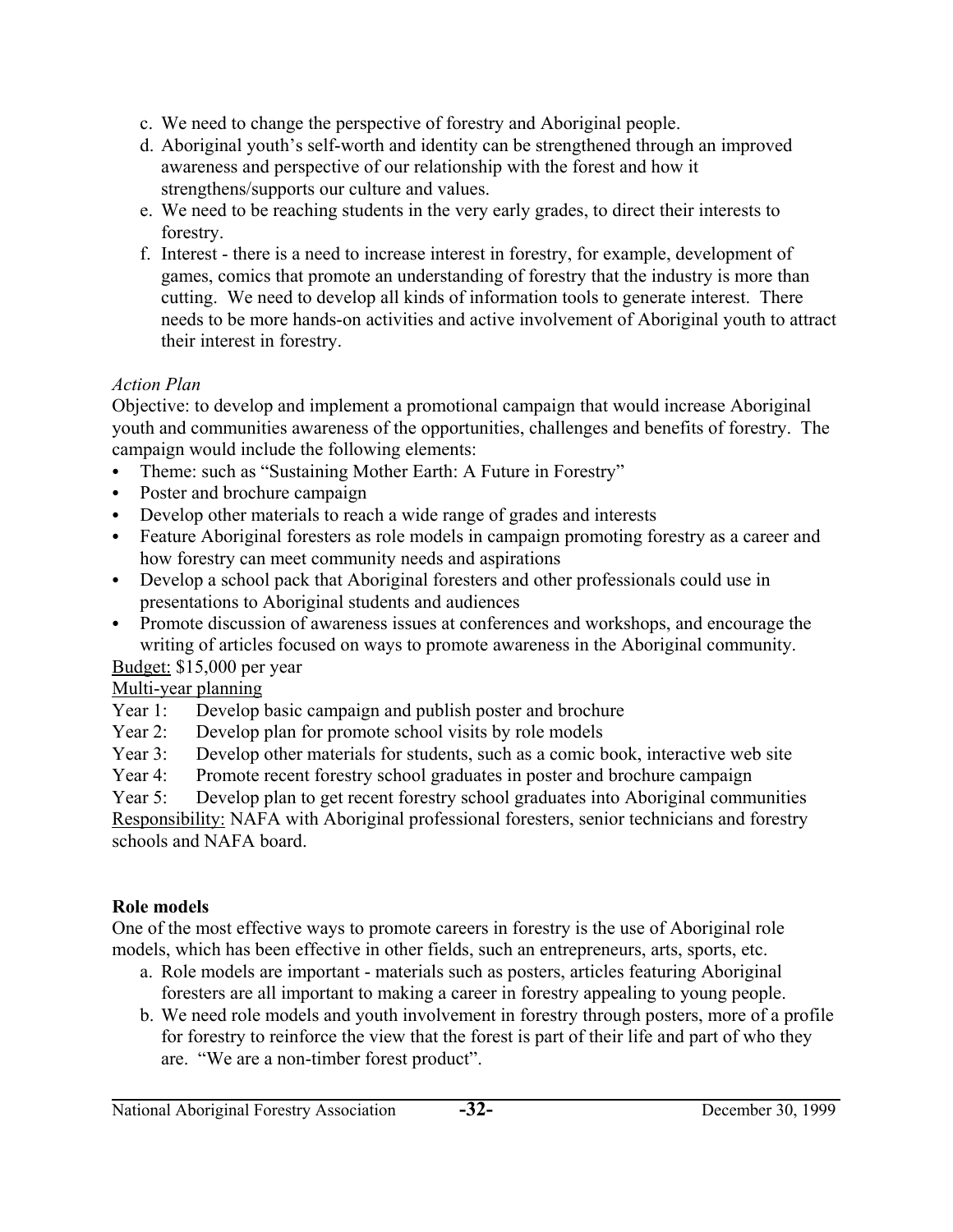c. We need to develop local community role models in forestry by giving awards and recognition at the local level.

### *Action Plan*

Objective: to develop and implement an Aboriginal Forestry Role Model programme to promote Aboriginal foresters to Aboriginal youth to promote it has a career and benefit to Aboriginal communities:

- To develop a programme that could coordinate with the awareness programme, but not necessarily
- To develop a campaign theme, such as Aboriginal Foresters for a Sustainable Future
- To develop campaign materials, such as posters
- To identify foresters who would be able to travel to promote the campaign
- Campaign should be for a 3 year period, with a review in the third year

Budget: \$40,000 per year. In addition to the poster and press campaign, funding should be provided for role model(s) travel, accommodations and salary.

## Multi-year planning

- Year 1: National poster and press campaign and launch, possibly limited travel
- Year 2: Regional awareness campaigns and some travel by role models
- Year 3: National and regional awareness campaigns and review of program
- Year 4: Continue with revised role model program
- Year 5: Continue role model program

Responsibility: NAFA with Aboriginal professional foresters, government, forestry schools and NAFA board.

Funding: there are sources of funding which should be explored, as follows: DIAND, Aboriginal Business Canada, NRCan and the private sector.

## **Education and curriculum**

There is an urgent need for education to increase the awareness of forestry issues in both the Aboriginal and non-Aboriginal world. In addition, new curriculum needs to be developed which would be used in the education program, and new and existing courses.

- a. Include elders and traditional knowledge as part of formal instruction, that is part of elementary and high schools' curriculum of instruction.
- b. Need to change curriculum to reflect the true history of Aboriginal rights and land use in elementary and high schools.
- c. High school students need curriculum on forest and Aboriginal issues, particularly in areas where forestry is a major employer.
- d. We need to get youth back on the land in order that they get a good traditional knowledge perspective.
- e. We need distant learning and Internet access targeting math and science.
- f. Develop simple curriculum materials that could be included in NAFA newsletter, material would be developed for grades 4-7.
- g. We need a forest career education policy at the public school level.

### *Action Plan*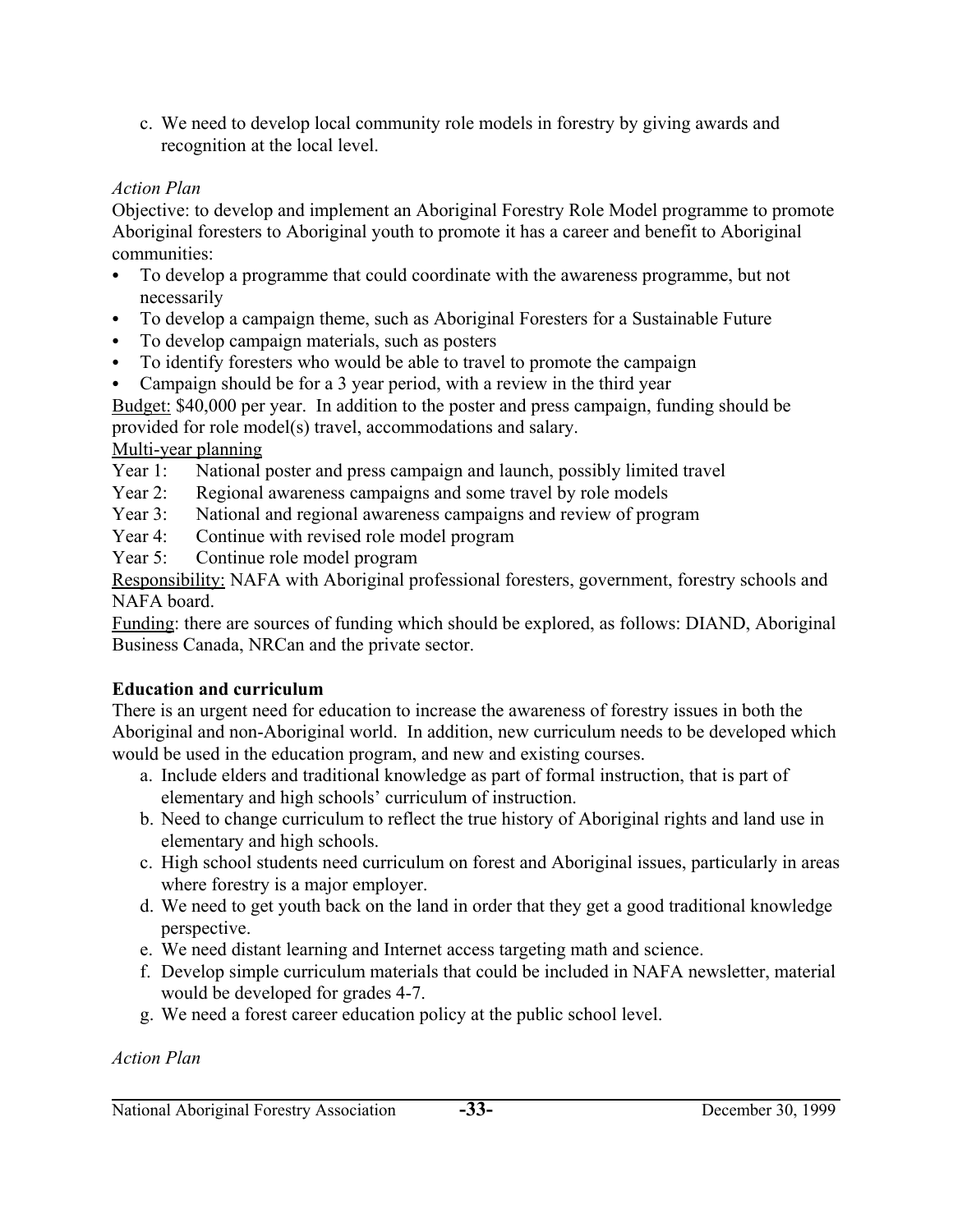Objective: to develop, facilitate and implement new curriculum to be used in Aboriginal schools focused at grades 6-12 to increase awareness of forestry issues in both the Aboriginal and non-Aboriginal world :

- to develop new curriculum and materials for grades  $6 12$
- to encourage use of curriculum materials in both native and non-native schools
- to develop curriculum that focuses on forestry issues, Aboriginal rights and treaties, and success stories across Canada
- to identify possible partners, such as a publisher interested in a text book on Aboriginal forestry directed at high school and first year university level (possible partners is CANDO economic development journal)
- to promote use of curriculum in Aboriginal schools, particularly in Aboriginal areas located in forested areas
- to promote tradition use of foresters, particulary the development of plans and implementation strategies that accommodate traditional and commercial forestry.
- to develop modules for distant learning and Internet access for math and science
- to promote forestry as a career option school guidance counselors will promote Budget: \$20,000 per year

## Multi-year planning

- Year 1: Develop curriculum plan, identifying partners, funding sources and strategy
- Year 2: Develop and distribute first curriculum module for high schools
- Year 3: Develop and distribute second curriculum module for grades 6-7
- Year 4: Develop and distribute traditional use curriculum
- Year 5: Put all materials on Internet

Responsibility: NAFA with Aboriginal professional foresters, forestry educators, publisher partner, senior technicians and forestry schools and NAFA board.

## **Youth forest experience**

There are a number of ways for Aboriginal youth to gain experience in forestry while they are still in high school. This is one way to direct Aboriginal youths interests into the field and enable them to make informed decisions about committing themselves to a career in forestry.

- a. Job shadowing to give students a taste of jobs in forestry; they follow foresters around for a day, doing work such as plot assessment - this ensures students get involved at the high school level.
- b. We should be taking youth delegates to conferences, workshops, etc.
- c. Youth exchanges so they can travel and visit our model community forests, such as Waswanipi and Eel Ground Forests; forestry has to become a cool thing to do.
- d. We need youth orientated organizations, such as Junior Rangers, Rediscover, Super Saturdays at museums, science camps and visits to camps in the forest.

## *Action Plan*

Objective: to develop a program that would provide Aboriginal youth with experience in forestry, that could include job shadowing, travel to conference, model forests, etc. and participation in an organizational setting (see above):

 $\bullet$  to develop a programme delivery approach which could include the following: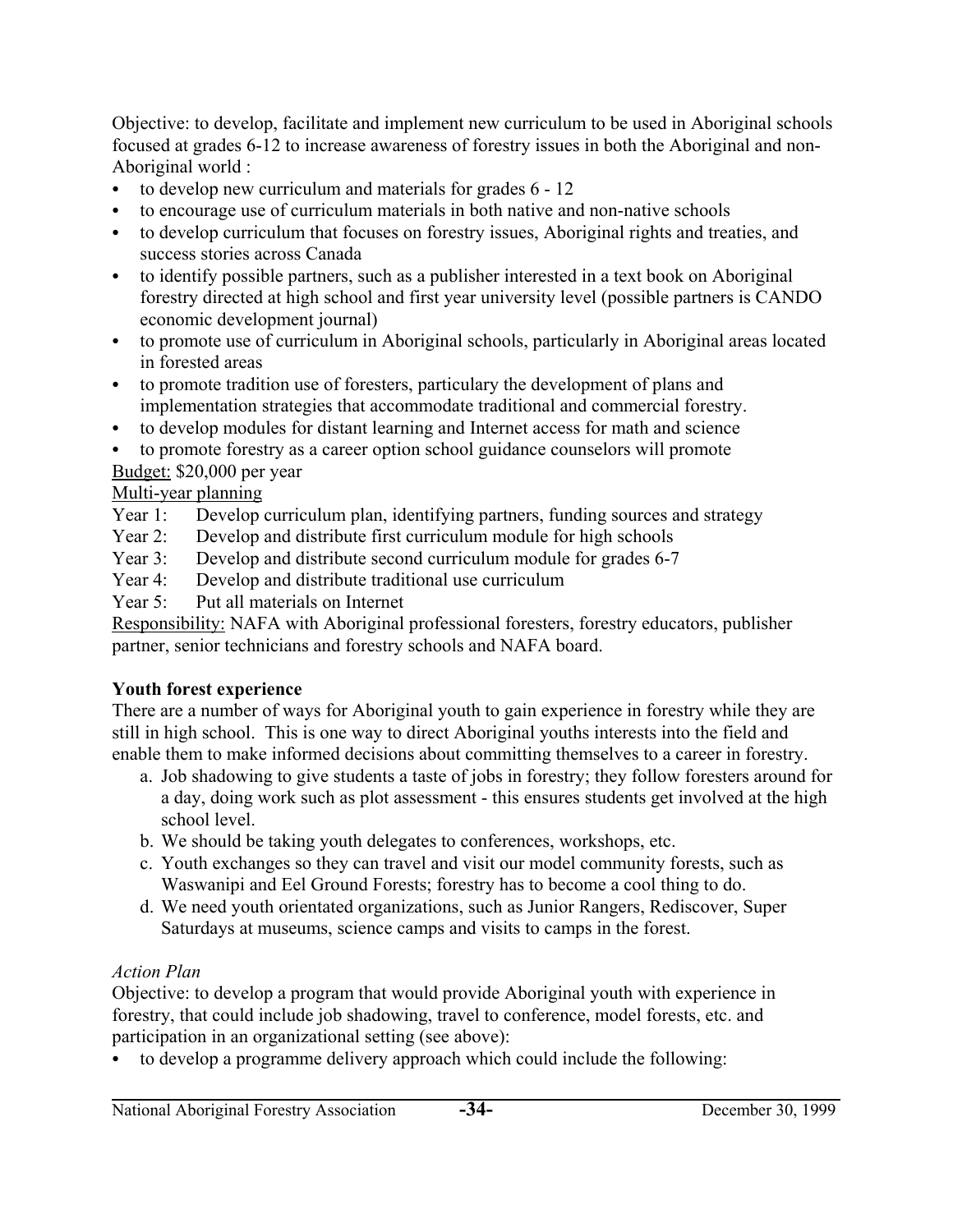- a. small grants, based on matching funding raised by youth
- b. small bursaries for travel based on application and letters of support
- to develop a simple application and approval procedure to administer program. Budget: \$15,000 per year

Multi-year planning

- Year 1: Develop program, identify partners and start programme
- Year 2: Implement grants and bursaries
- Year 3: Implement grants and bursaries, and review program
- Year 4: Modify and continue to implement grants and bursaries
- Year 5: Implement grants and bursaries

Responsibility: NAFA with Aboriginal professional foresters, senior technicians and partners (government and private sector) and NAFA board.

# **Summer employment**

There is a need for summer employment opportunities to support Aboriginal students in forestry schools. The benefits are obvious, students would gain experience in Aboriginal communities and industry and they would be able to earn an income that could lead to employment.

a. Summer employment opportunities, like on-the-job training to expose students to forestry jobs to see if it is something they should seriously consider. The jobs are a key component to interest students in forestry, so they can get a taste of what is to come by working on timber crews, collecting medicinal plants, etc.

# *Action Plan*

Objective: to develop and implement a summer employment program in forestry for Aboriginal youth:

- to work with HRDC in developing a summer youth employment program for Aboriginal youth in forestry
- to work with industry and communities to promote the summer employment program
- to find a government department to deliver the summer employment program
- to work closely with Aboriginal communities and industry to promote the program
- to develop a project selection process

# Budget: \$50,000 per year

Multi-year planning

- Year 1: Develop program
- Year 2: Implement program and evaluate
- Year 3: Revise and implement program
- Year 4: Implement program
- Year 5: Implement program and evaluate

Responsibility: NAFA with Aboriginal professional foresters, senior technicians and forestry schools, Aboriginal communities, forestry industry and NAFA board.

# **Incentives**

It makes sense to recognize Aboriginal youths' achievements and interest in forestry. A small initiative to provide youth with awards for work they have done in improving community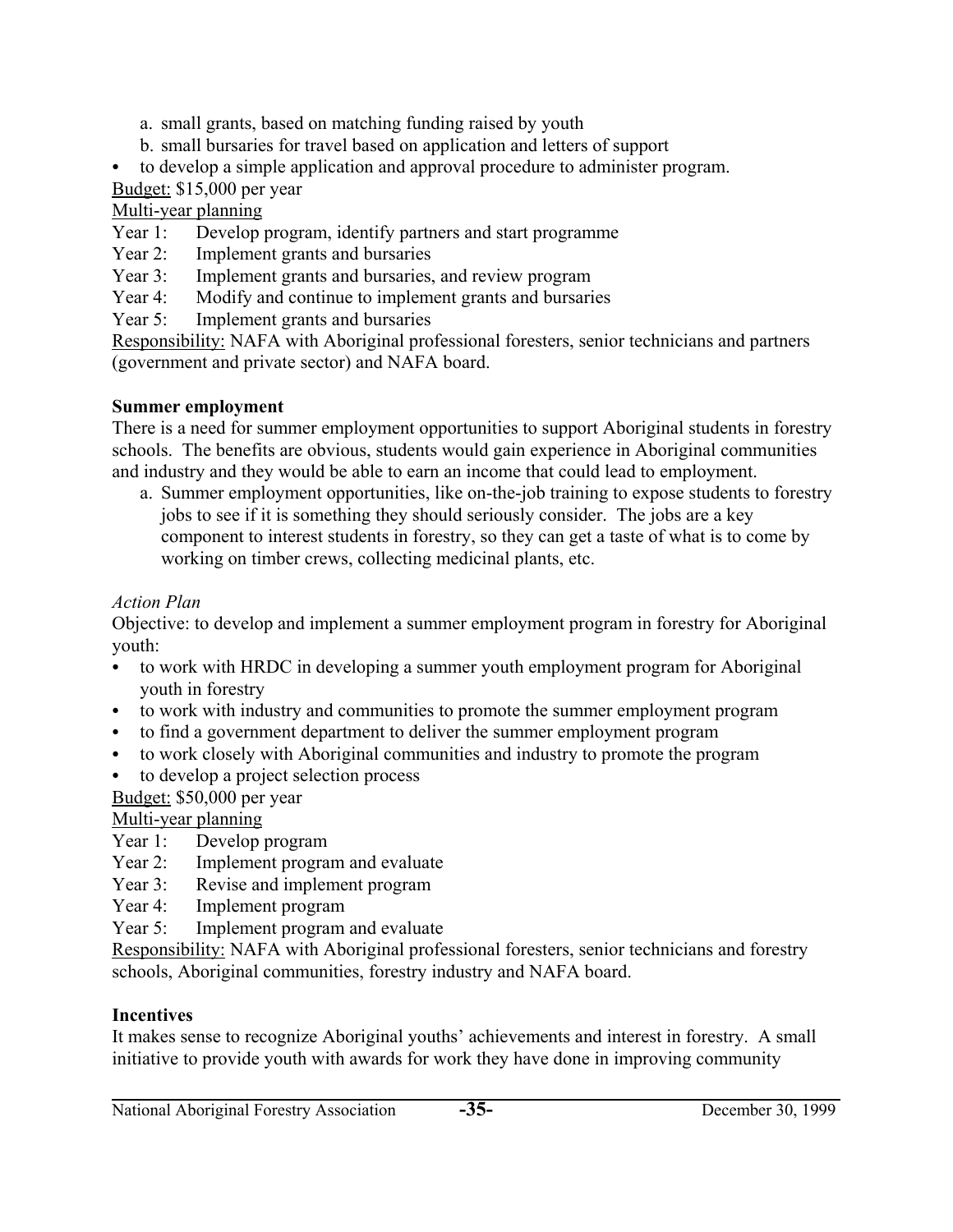awareness of forestry, improving local forests, forestry projects including small restoration projects, etc. would develop awareness and support for Aboriginal forestry.

a. Incentives should not be overlooked, to give students something to strive for - in other fields students are given small awards such as certificates of participation, recognition awards and medals, financial awards, etc.

### *Action Plan*

Objective: to develop an Aboriginal Youth Recognition Award to honour Aboriginal youths' contribution to the development of awareness about forestry issues, caring of forests and the promotion of traditional use of forests:

- Develop an Aboriginal Youth Recognition Award
- All applicants will be given some award, such as medals and prizes.
- Major prize would be to NAFA conference for winner and a guardian
- To develop a award application system and selection committee (could be done by conference call)

Budget: \$7,000 per year

Multi-year planning

- Year 1: Develop award program
- Year 2: Implement award program
- Year 3: Implement award program
- Year 4: Implement award program
- Year 5: Implement award program

Responsibility: NAFA with Aboriginal professional foresters, senior technicians and forestry schools and NAFA board.

### **Community level**

Aboriginal students felt that community support of Aboriginal forestry students was very important to their success in forestry school. Recognition of forestry students by communities develops awareness of the importance of forests to the future of Aboriginal communities and its link to claims and self-government.

- a. Networking is required with human resource professionals in First Nations government to coordinate the functions of education, employment and economic development to focus on the needs for Aboriginal forestry.
- b. There is a need for Aboriginal communities to create a vision to support community forests, employment, education and developing sustainable forests.

### *Action Plan*

Objective: to develop an awareness program directed at First Nations education, counselors and employment personnel to promote awareness and recognition of the forestry profession:

- to identify First Nations education, counselors, economic development and employment personnel
- to publish a special annual issue of NAFA newsletter directed at education and careers in forestry
- to provide information on forestry education, opportunities, and schools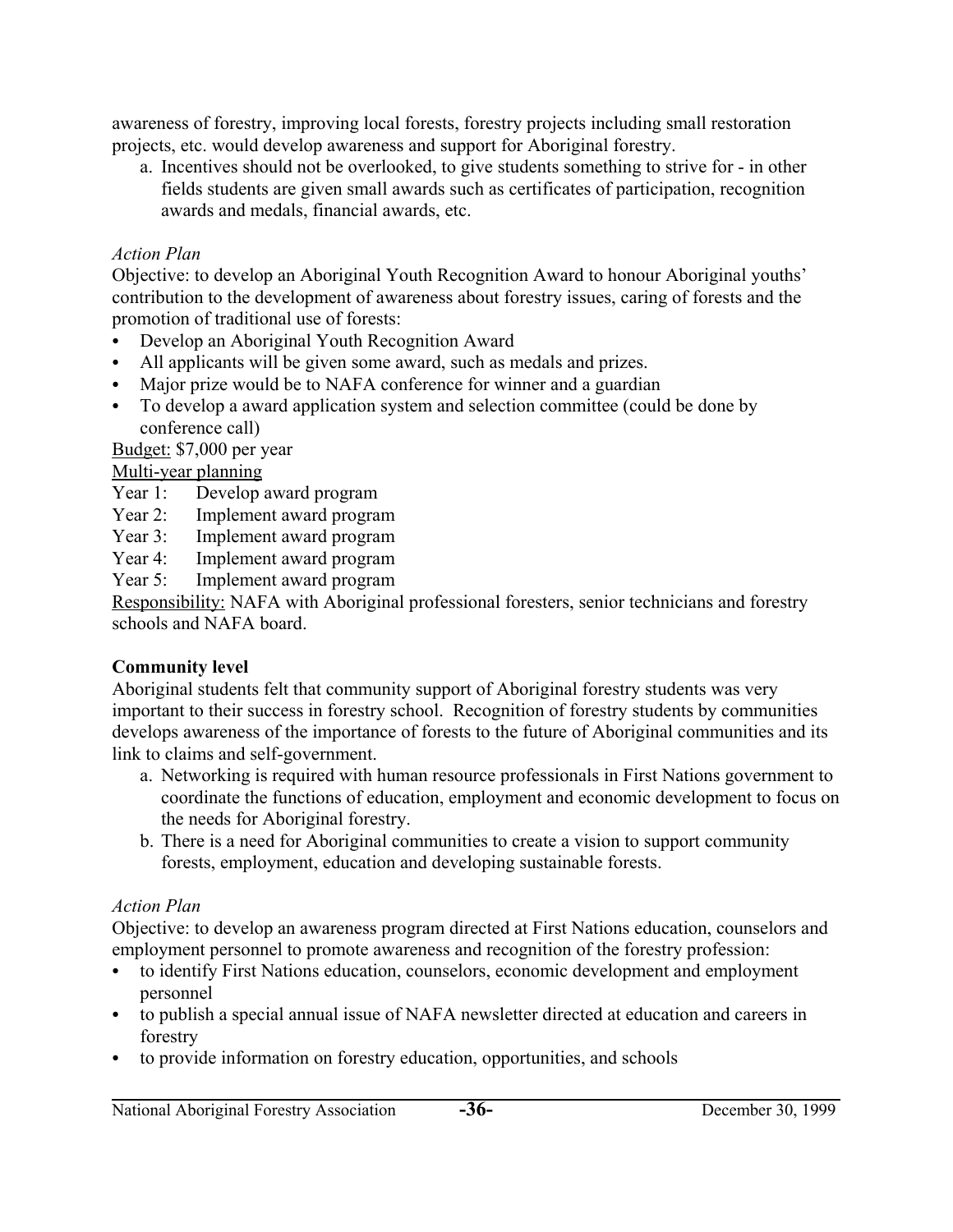• to provide information to First Nations personnel on sources of support and funding for student in forestry schools, colleges and programs

## Budget: \$10,000 per year

Multi-year planning

- Year 1: Develop mailing list for First Nations education, counselors, economic development and employment personnel and publish first newsletter
- Year 2: Gather information on support and funding for students in forestry and publish newsletter and post on NAFA Internet site
- Year 3: Publish and distribute newsletter and post on NAFA Internet site
- Year 4: Publish and distribute newsletter and post on NAFA Internet site
- Year 5: Publish and distribute newsletter and post on NAFA Internet site

Responsibility: NAFA with Aboriginal professional foresters, senior technicians and forestry schools and NAFA board.

## **Recruitment**

There is a need for forestry schools, NAFA and others to communicate directly with Aboriginal students to direct their interest to careers in forestry. While it is important to cast a wide net, it is equally important to develop a plan which results in face to face contact with students to arouse their interests, answer the questions, provide advice and support and develop a long term relationship.

- a. Recruitment of Aboriginal high school students to the industry by employers (government, business and academia).
- b. Career fair participation focusing on career opportunities at the community level in forestry, such as managing community forests, forestry planning and operations, forestry professionals and technicians, etc. etc.
- c. We need to develop good recruitment materials, which promote the field as exciting and an adventure.
- d. We need to promote forestry education as a good mid-career choice.
- e. Aboriginal people should be able to enter into forestry education at multiple points and not necessarily work their way up through the system, in a bottom up approach. For example, students should be able to get into a forestry education at the community level, the college or technical school or at university. We need to design systems and plans that accommodate and consider multi-points of entry.

# *Action Plan*

Objective: to develop a recruitment plan and strategy targeted education and employment for Aboriginal youth in forestry:

- Develop a recruitment plan and strategy and a theme, could be same as awareness campaign
- Identify possible partners, particularly for regional campaigns
- Develop a mailing list of schools and students interested in forestry
- Develop 2-3 special NAFA recruitment displays
- Identify key "fairs" NAFA should participate in, and other fairs that NAFA partners could participate in using NAFA display materials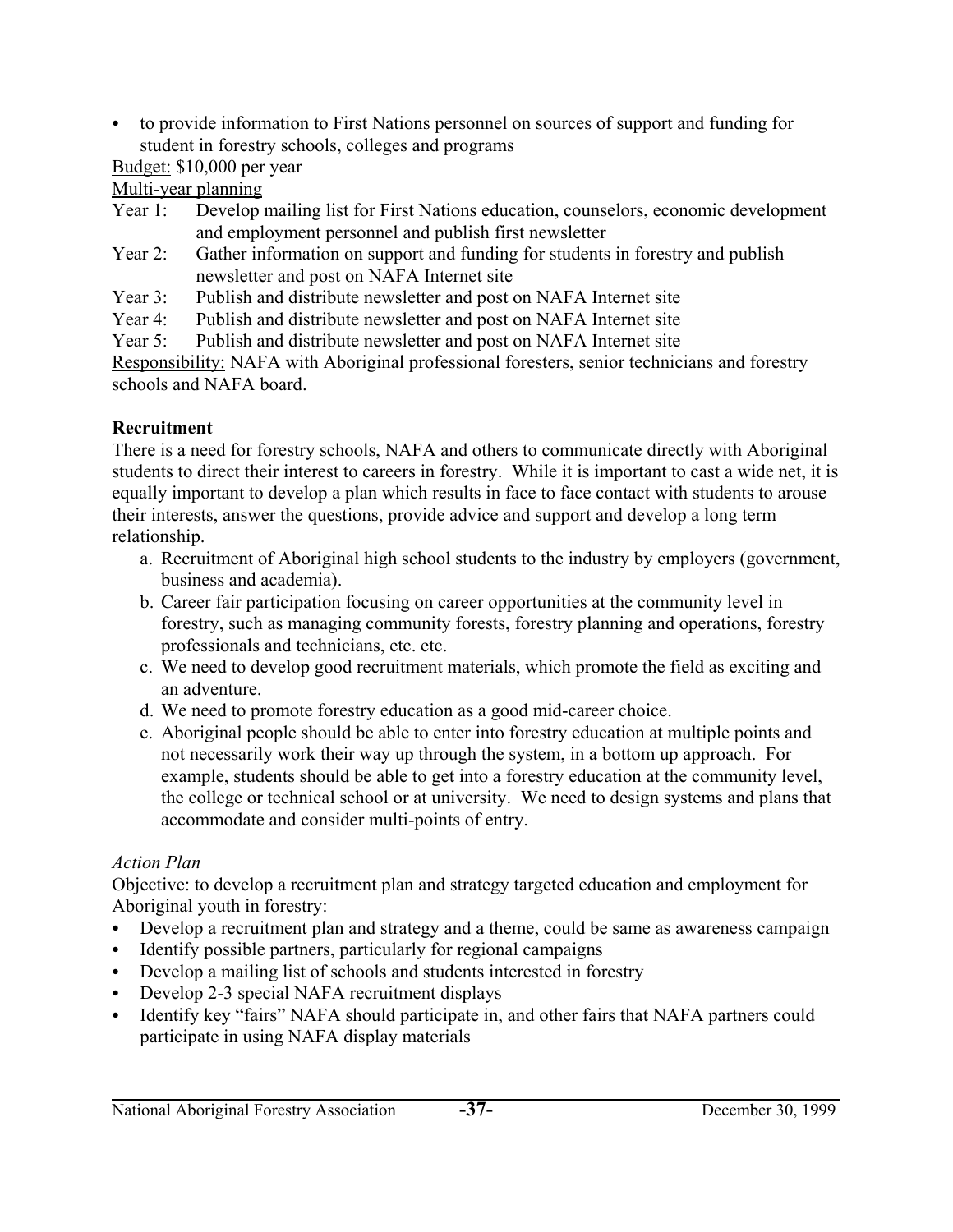Budget: start up year one, \$80,000 and \$20,000 for subsequent years (first year cost of displays and other materials would be paid)

Multi-year planning

Year 1: Develop and implement plan

- Year 2: Implement recruitment plan
- Year 3: Implement recruitment plan
- Year 4: Implement recruitment plan
- Year 5: Implement recruitment plan

Responsibility: NAFA with Aboriginal professional foresters, senior technicians and forestry schools and NAFA board.

# **II IMPROVING SUCCESS**

Everyone agrees there is a real need to enhance Aboriginal students chances of success in forestry school. In particular, students need support in math and science. Improving students' math and science abilities, it was suggested, should start in the early grades and at the high school level. Some programs are directed at providing math and science program prior to students entering college and university. Other programs providing bridging opportunities from two-year college based forestry programs to forestry schools at university.

Goal 2 - to increase Aboriginal students chances of success in forestry school and once they have graduated. The following are some of the objectives that have to be achieved to improve Aboriginal chances of success in forestry schools:

- Encouraging success: models, access and programs
- **Supports**
- Forestry School curriculum
- Student supports
- $\bullet$  Funding
- Registered professional foresters
- Mentors
- Networks
- Community supports
- Professional development

## **Encouraging success: models, access and programs**

Presently, forestry schools, educators and Aboriginal Peoples are at the very early stage of developing approaches to encourage success. Some Aboriginal forestry educators believe that if programs are developed, Aboriginal students will be attracted to the field. Others feel it is important to put into place supports that work and have been proven successful. Success in the end is the coordination and cooperation of all interested parties; schools, students, Aboriginal Peoples, industry and government. Three forestry schools have studied and produced reports on ways in which they could improve Aboriginal student success in their forestry programs.

a. We need to develop a model of successful student support that could be adapted by universities across Canada.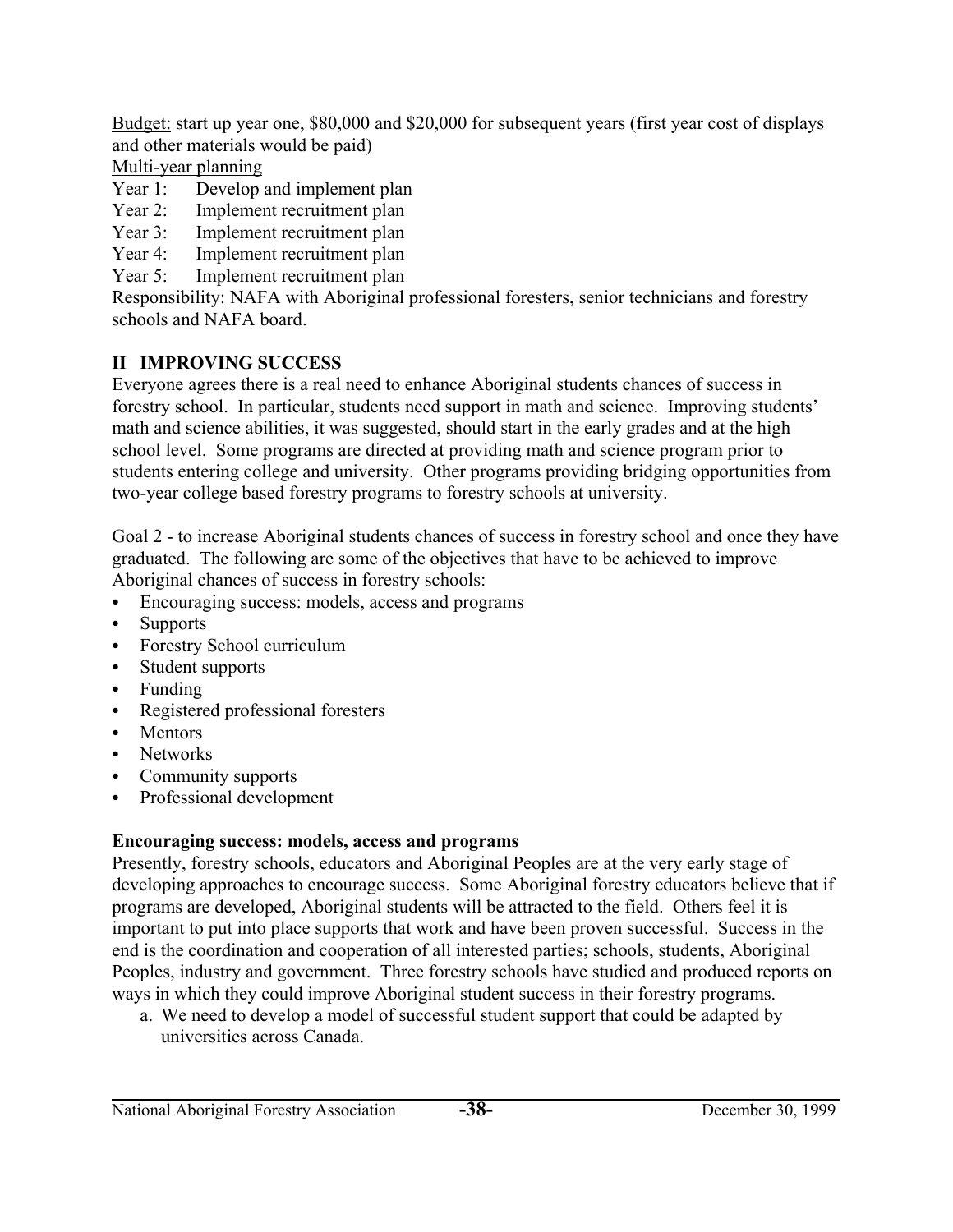- b. We need bridging programs that link forestry students with communities and communities with forestry students.
- c. Opportunity we have to promote the opportunities in forestry as a place for students to go and get employment, placements, coop programs and match making. We need to assess these opportunities and to do some match-making. We need to show people this picture that there are opportunities in forestry for individuals and communities to work on the land. We need youth councils, elders, community and individuals involved in order to promote these opportunities.
- d. We need to examine why students are not making it through the education system, so we can take what we have learned in terms of lessons learned and apply them to ensure success and having the proper supports for Aboriginal students.

## *Action Plan*

Objective: to promote best practices and lessons learned directed at improving Aboriginal students chances of success through national workshops/conferences, such as the workshop held at UBC in November 1999:

- Gather reports, studies and articles on improving Aboriginal success in forestry schools
- To disseminate and promote the use of best practices and lessons learned
- To hold a national workshop or conference of forestry schools, students and Aboriginal RPFs on attracting and retaining Aboriginal students in forestry schools in 2001
- To meet with Deans of Forestry Schools in the summer of 2000 to discuss initiatives to improve Aboriginal students success in forestry schools

Budget: year 1 \$10,000, year 2 \$50,000, years 3, 4, 5 \$10,000 per year Multi-year planning

- Year 1: Meet with Deans of Forestry Schools summer 2000
- Year 2: National conference/workshop on Forestry schools and Aboriginal forestry
- Year 3: Promote best practices and implement action plan for 2001 conference
- Year 4: Promote best practices and implement action plan
- Year 5: Promote best practices and implement action plan

Responsibility: NAFA with Aboriginal professional foresters, senior technicians and forestry schools, NAFA board, government and industry.

## **Student supports**

Aboriginal students identified a number of supports they need in order to succeed in forestry school.

- a. Supports we need to develop supports to become successful: find money, mentoring, recruitment, communications, community involvement, First Nations instructors, courses and curriculum that are relevant to First Nations, help with pre-requisites and requirements for forestry schools, promote our "ambassadors" and role models, etc.
- b. We need to develop a list of forestry students across Canada in order to provide them with supports, communications links and educational and career supports.
- c. Recognition at all levels (community, family, academia, etc.) Aboriginal students need the recognition and support of their communities so they are not viewed as outsiders or with suspicion as they complete their forestry education. This recognition strengthens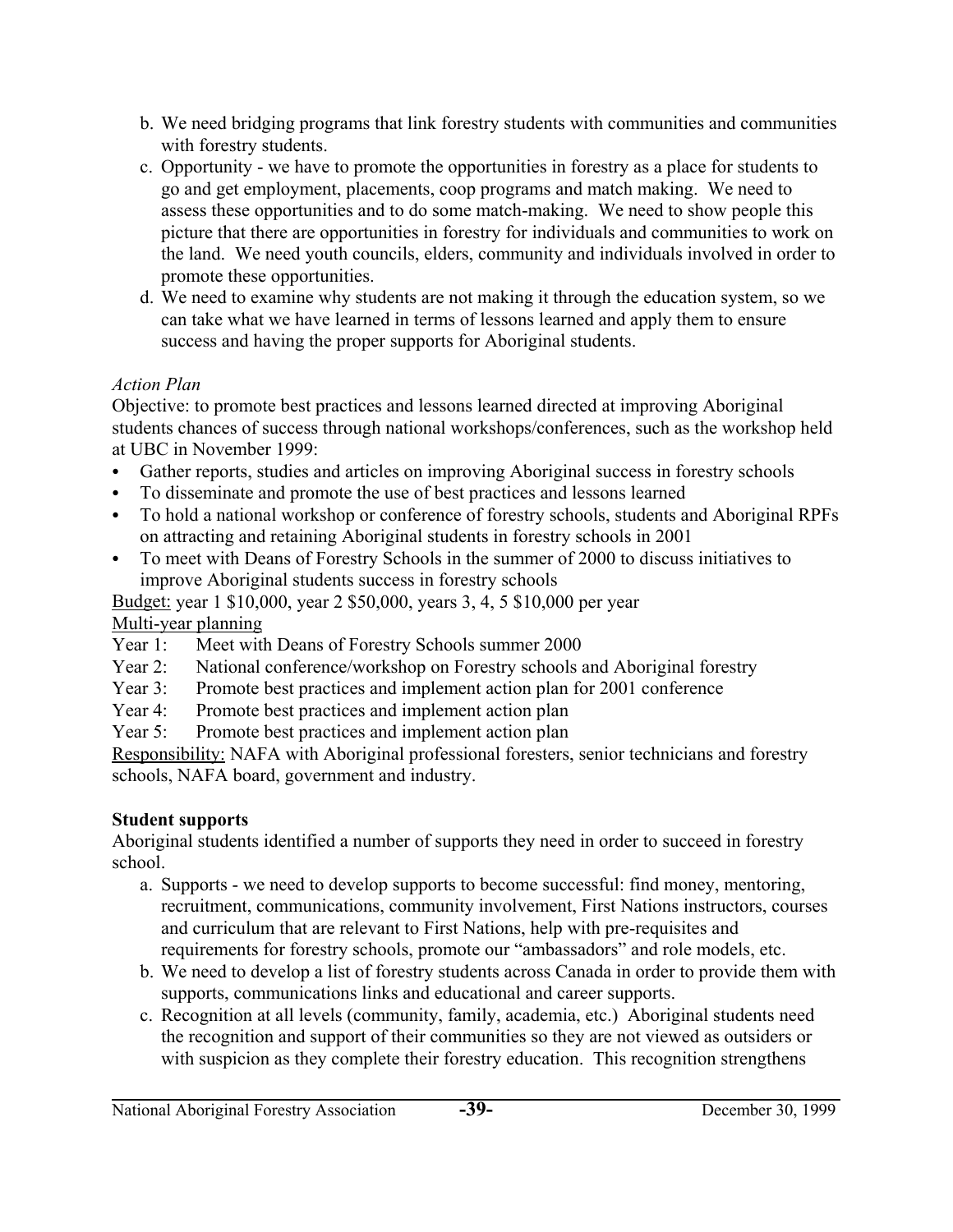students resolve and view that a forestry education will benefit their communities and strengthen Aboriginal culture and values. Communities should see forestry students as future leaders.

- d. Make educational supports available, Aboriginal students need equipment such as computers.
- e. Provide Aboriginal students with the tools that would be helpful and useful to them, such as: reference materials, Internet links, online literature and documents, links to databases, Aboriginal foresters chat-line, etc.

## *Action Plan*

Objective: to develop a list of Aboriginal students in forestry and related fields to provide supports and services. To achieve this objective, a number of tasks and steps must be achieved, as follows:

- Develop a list of Aboriginal students in forestry and related fields
- The list would include name, address, phone, fax, e-mail and a short profile
- Develop a plan to deliver supports to Aboriginal students
- Develop educational supports, such as reference materials, Internet links, online literature and documents, links to databases, Aboriginal foresters chat-line, etc.

Budget: \$20,000 per year

Multi-year planning

- Year 1: Prepare list of Aboriginal students and develop support plan
- Year 2: Develop an Internet site for Aboriginal students
- Year 3: Research and develop online literature and documents, and review plan
- Year 4: Revise and implement plan
- Year 5: Implement plan

Responsibility: NAFA with Aboriginal professional foresters, senior technicians, Aboriginal forestry students' Network, and forestry schools, NAFA board, government and partners.

## **Forestry School initiatives**

Aboriginal foresters and students discussed ways that forestry schools could improve their programs and make their programs more relevant to Aboriginal communities. A number of forestry schools, over the past five years, have examined ways in which they could increase Aboriginal participation and make their programs and curriculum relevant. Three schools have published reports on increasing Aboriginal student participation and success in their schools. Many schools are actively working towards improving Aboriginal participation. NAFA can maintain its thrust in this area by hosting a national workshop on Forestry Schools and Aboriginal Education in 2001 as a follow-up to the November 1999 workshop on professional development.

- a. When students start at schools, there should be a get together so students can get to know each other early on in the school year.
- b. There is a need for forestry faculty in the following areas:
	- Greater support from forestry faculty to Aboriginal forestry
	- Increased awareness and understanding of Aboriginal issues and topics
	- Need Aboriginal faculty in forestry schools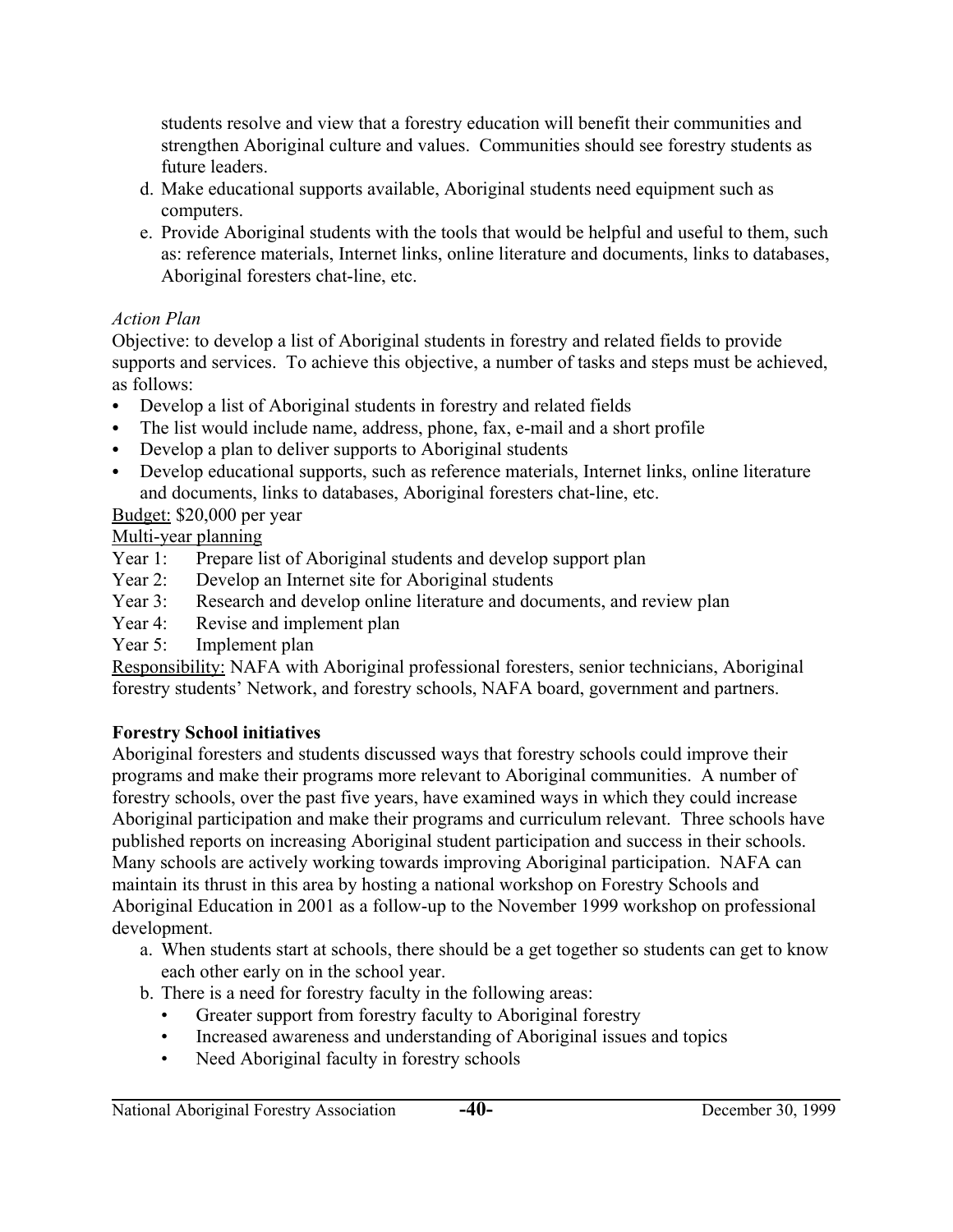- Need to develop training directed forestry faculty
- c. There is a need to develop a data base of people who can teach Aboriginal forestry courses.
- d. Need for community based forest programs and courses, e.g. field work and labs located in Aboriginal communities so students can be supported by their communities, friends and family closer to home.
- e. Forestry education should be driven by and for First Nations.
- f. There should be coop programs in our communities.
- g. There is a need to develop courses/training on Aboriginal land stewardship.

### *Action Plan*

Objective: for NAFA to host a national workshop of forestry schools, academics, administrators, colleges, students, Aboriginal RPFs and partners to exchange ideas and best practices and to develop an action plan on increasing Aboriginal success in forestry schools. To achieve this goal a number of steps and components need to be achieved:

- Develop a proposal and gain support for a national workshop on Forestry schools and Aboriginal students
- Identifying funding support and begin implementing workshop
- C Strike a meeting of the workshop planning committee, meeting to take place via conference calls
- Undertake workshop
- Prepare workshop report and action plan
- Identify funding support for action plan
- Implement action plan

Budget: \$10,000 per year

## Multi-year planning

- Year 1: Develop proposal and identify funding support
- Year 2: Undertake workshop, write action plan and form implementation committee
- Year 3: Implement plan
- Year 4: Implement plan
- Year 5: Implement and evaluate plan

Responsibility: NAFA with Aboriginal professional foresters, senior technicians and forestry schools and NAFA board.

## **Funding**

Not surprising, funding is a major concern for Aboriginal forestry students. Students need support for tuition, living allowance, books and computers and childcare. The Aboriginal foresters supported the students view that financial supports would have helped considerably during the forestry education years.

- a. Students need affirmation from their funding sources which recognizes the challenging program they are taking on in their studies.
- b. Need to improve quality of funding for students to ensure success, rather than funding many at such as poor levels that it affects their success rate. In an era of limited funding, we must ensure that the top-notch students get funded.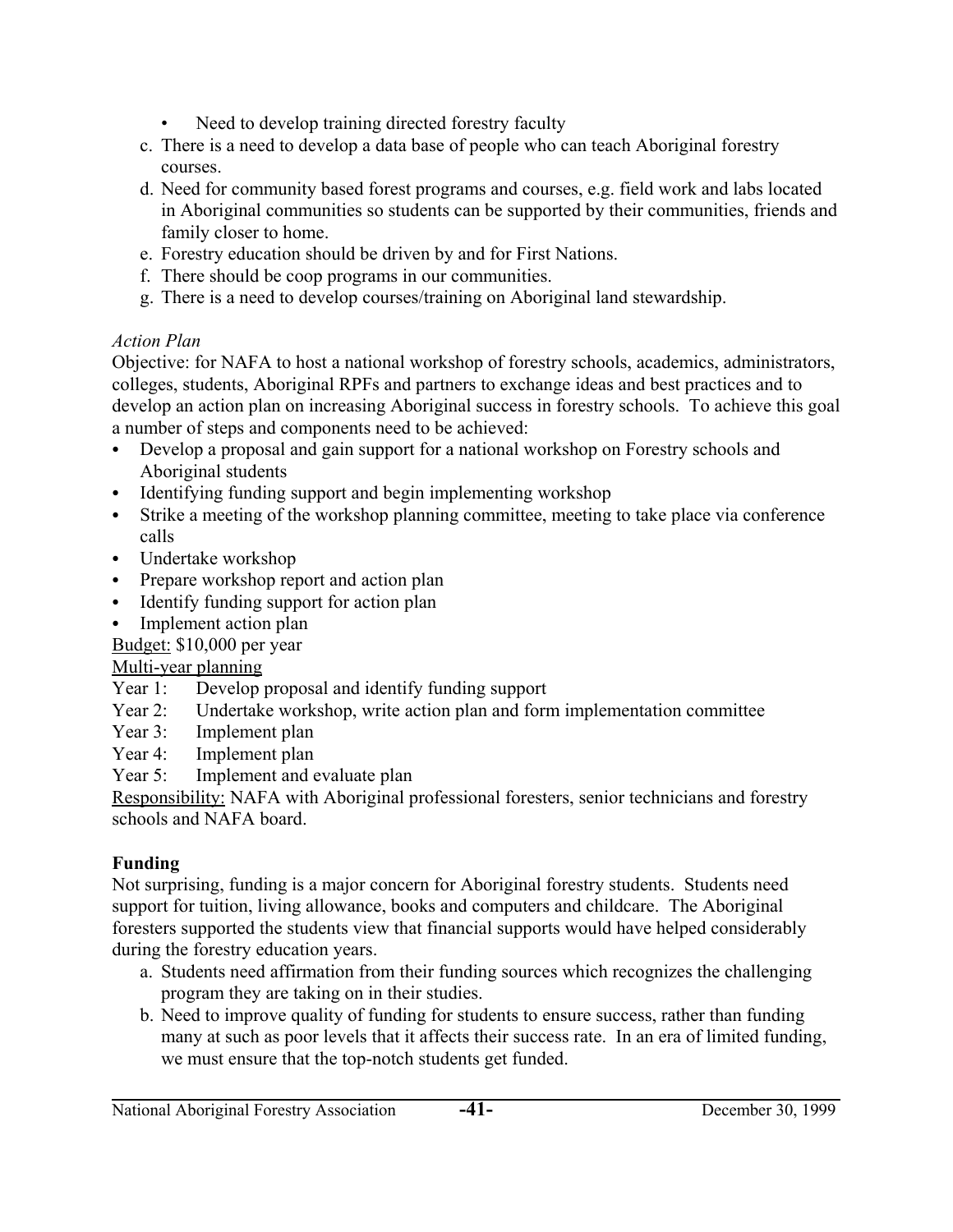- c. There is a need for a reward or scholarship system.
- d. We need scholarships and bursaries
- e. We need more financial support from our communities.
- f. Some communities have become creative with program funding such as social assistance in cases where the students has demonstrated they are working hard; the social assistance programming has been changed to address students' issues.
- g. We need to "uncap" DIAND education funding, to introduce upgrading programs.
- h. There is a need to make more funding available for Aboriginal students.

### *Action Plan*

Objective: to provide Aboriginal forestry students with a range of grants, bursaries and other funding through a variety of sources. To achieve this goal, a number of tasks and components have to be achieved:

- Strike a committee of forest professionals and funding sources
- Identify a range and level of needs
- Develop a fund-raising plan to finance funding supports
- Raise funding and implement dissemination of grants and other supports

Budget: \$10,000 per year

Multi-year planning

- Year 1: Strike committee, identify needs and commence fund-raising
- Year 2: Raise funds and disseminate grants and supports to students
- Year 3: Raise funds and disseminate grants and supports to students
- Year 4: Raise funds and disseminate grants and supports to students
- Year 5: Raise funds and disseminate grants and supports to students

Responsibility: NAFA with Aboriginal professional foresters, senior technicians and forestry schools and NAFA board.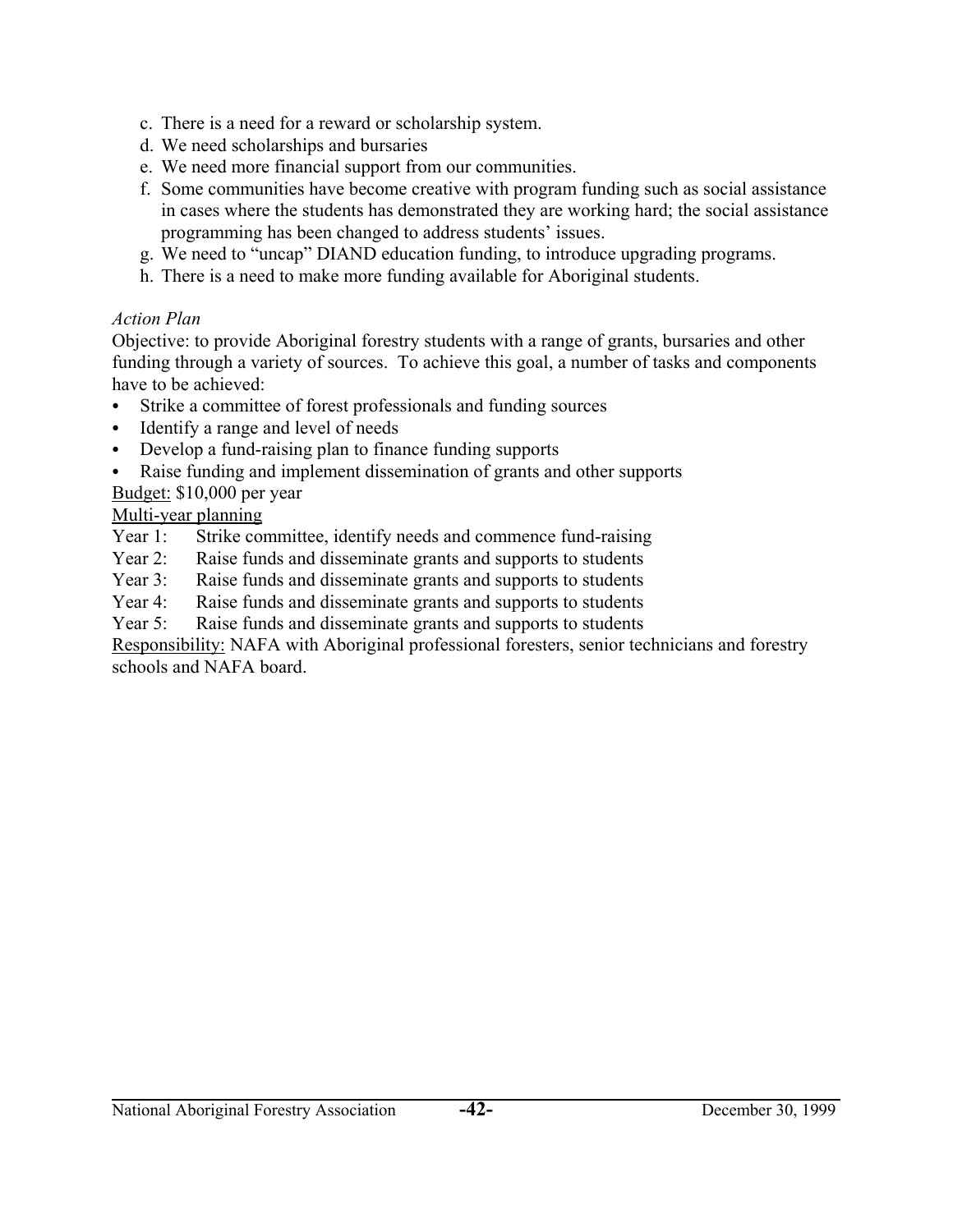### **Registered Professional Foresters**

Aboriginal professional foresters, senior technicians and students were unanimous that Aboriginal issues should be part of all forestry school and RPF education and continuing education. In addition, to increasing the number of Aboriginal RPFs there is an urgent need to educate RPFs on Aboriginal issues. These courses would educate RPFs and develop awareness of Aboriginal perspectives and rights to land and territories, presently there is almost no awareness of Aboriginal issues. The benefit would be improved understanding and services to Aboriginal communities and improved development of forest plans, which incorporate Aboriginal rights, values and aspirations.

a. To become a licensed forester, there should be a requirement for knowledge in First Nations issues, history, law, traditional knowledge, etc. This should be a mandatory requirement to become a professional forester.

## *Action Plan*

Objective: To gain support of RPF professional organizations for courses on First Nations issues, history, law, traditional knowledge, etc.:

- Gain support of all or a selected number of RPF professional associations across Canada for a course or courses on First Nations issues
- $\bullet$  Research and develop course(s) on various issues
- Identify professional to deliver courses
- Conduct pilot courses regionally or across Canada
- Evaluate and revise course

## Budget: \$20,000 per year

## Multi-year planning

- Year 1: Gain support of RPF associations for Aboriginal issues training course(s)
- Year 2: Develop, implement and evaluate first pilot courses
- Year 3: Revise and implement courses more widely across Canada
- Year 4: Implement courses
- Year 5: Implement courses

Responsibility: NAFA with Aboriginal professional foresters, senior technicians and forestry schools, RPF associations, and NAFA board.

# **Mentors**

A mentoring program is needed to support students, foresters in training and foresters just starting. The program would provide young and not-so-young new Aboriginal foresters with a network, access to experience and advice and professional support. Forestry programs prepare students with a sound professional education, but are not able in 4-5 years to provide everything foresters may need to know, such as skills and knowledge in business, community development, Aboriginal law and issues, lessons learned in Aboriginal context, etc.

- a. There is a need for a mentoring program.
- b. A mentor ship program with professionals may help students get through difficult patches in their education and help guide them as forestry professionals have already experienced the difficulties students are facing.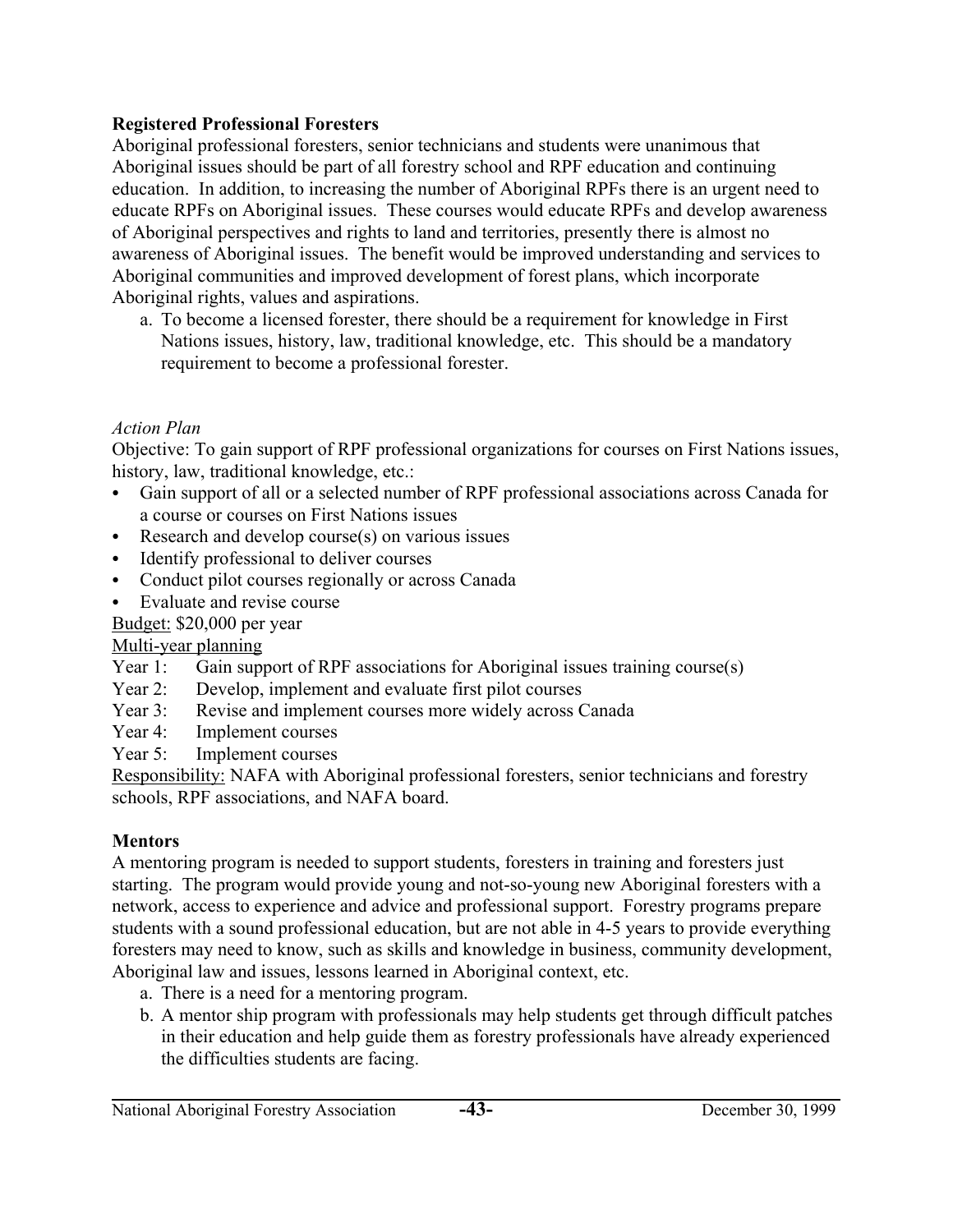### *Action Plan*

Objective: to develop and implement a mentor ship program for Aboriginal students, foresters in Training and new RPFs:

- Develop a mentorship program for Aboriginal forestry
- Strike committee of Aboriginal foresters and student to monitor initiative
- Develop list of students interested in mentors and a list of RPFs who wish to become mentors (it is likely there are more students than Aboriginal RPFs, so it may be necessary to have non-Aboriginal RPFs as mentors)
- Develop short training video for mentorship program for students and mentors
- Implement mentorship initiative

Budget: \$10,000 per year

Multi-year planning

- Year 1: Research and develop mentorship program, develop lists and form committee
- Year 2: Develop short mentorship video, implement program and review results
- Year 3: Revise initiative and implement initiative
- Year 4: Implement initiative
- Year 5: Implement initiative

Responsibility: NAFA with Aboriginal professional foresters, senior technicians and forestry schools, RPF associations, government, private sector and NAFA board.

## **Networks**

Aboriginal professional foresters and students need to develop a network(s) to meet their ongoing professional development and to focus on issues that concern them professionally.

- a. Encourage a dialogue on Aboriginal forestry issues, there is a real reluctance to discuss Aboriginal issues.
- b. Need to form an Aboriginal professional foresters network, which: can provide a mutually supporting environment, circulate professional information and literature, updates on member activities, and other information such as meetings, conferences, gatherings, etc.
- c. Need for networking between provincial/territorial organizations and Aboriginal organizations (i.e., AFN, SFI Net, etc.).
- d. There is a need for cross culture awareness.

## *Action Plan*

Objective: to develop an electronic network and "forum" to meet the needs of Aboriginal RPFs, senior technicians and professional associates for ongoing professional development and to focus on issues that concern them professionally. In order achieve this objective, the following steps and tasks have to be achieved:

- Development of Internet network system (e-mail broadcast, electronic bulletin board, and web site)
- Hosting of occasional forums, where Aboriginal RPFs, senior technicians and professional associates meet to discuss specific issues, such as Aboriginal forestry planning, new technologies, policy, etc.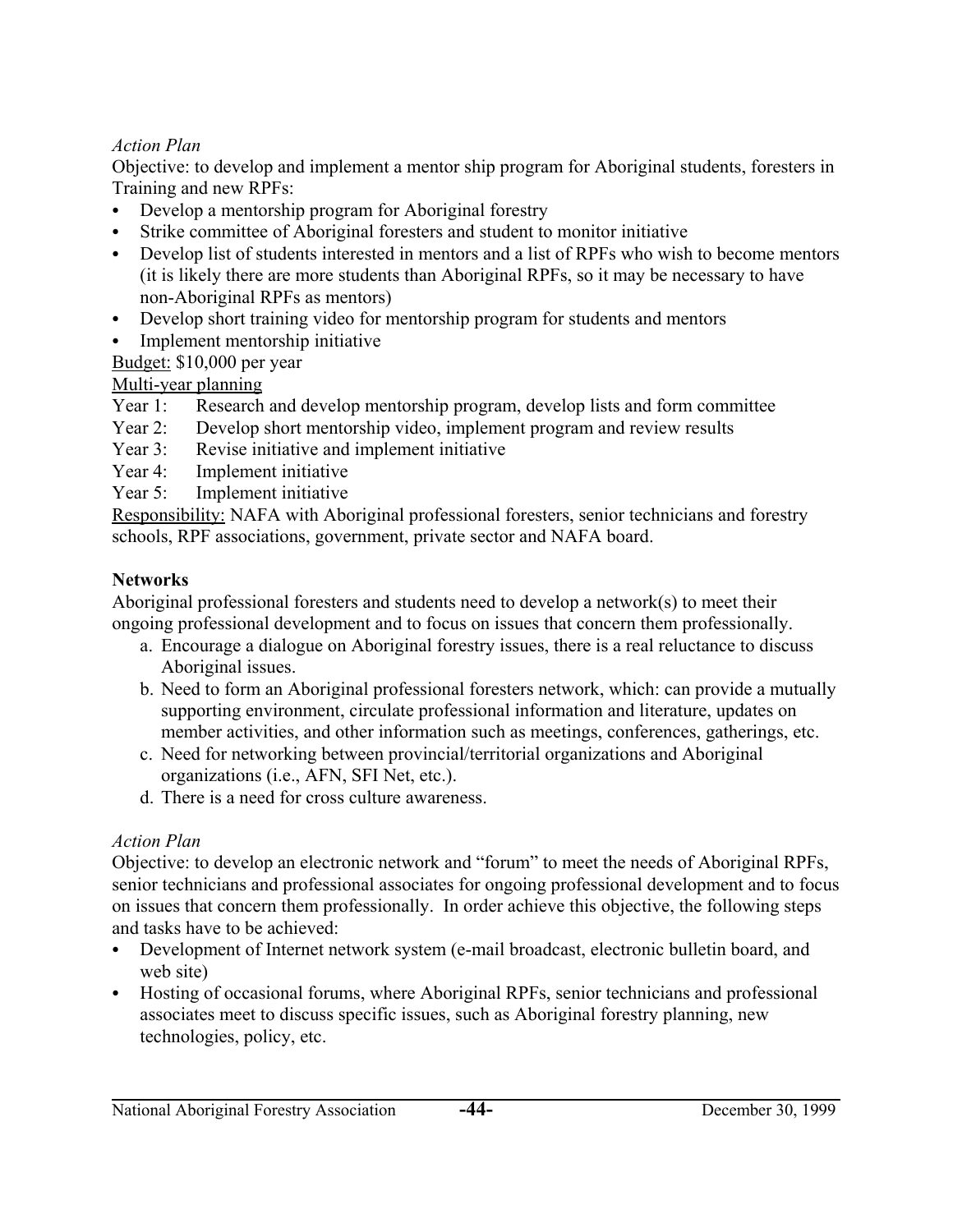• Develop approaches and mechanisms where Aboriginal RPFs can network on their behalf with provincial/territorial organizations and Aboriginal organizations (i.e., AFN, SFI Net, etc.) and to promote cross culture awareness.

Budget: year 1- \$30,000 to develop Internet site; subsequent years \$10,000 per year to manage site and administer forum business, forums would be part of NAFA workshop, therefore travel costs would be born by conference or conference attendees.

### Multi-year planning

- Year 1: Establishment of Internet site and first Forum on Forestry curriculum
- Year 2: Forum on Forestry education and maintenance of site
- Year 3: Forum on Forestry and multiple use and maintenance of site
- Year 4: Forum on international forestry policy and maintenance of site
- Year 5: Forum on employment in forestry and maintenance of site

Responsibility: NAFA with Aboriginal professional foresters, senior technicians and forestry schools, RPF association and NAFA board.

## **Community supports**

Aboriginal students focused on community

- a. Students need affirmation by their communities and families to support their program of studies, because there is often a lack of awareness of the relevance of an education in forestry programs to the community.
- b. Family support and interaction is important to students.
- c. We would like support from our communities that recognizes and understands the long hours and demanding courses required in our program in order to be successful at university forestry schools.

## *Action Plan*

Objective: to encourage Aboriginal communities to recognize contributions by young Aboriginal Peoples to forestry by promoting the idea of awards for good works in forestry by young Aboriginals and students. In order to achieve this, the following steps and tasks must be achieved:

- Review existing awards for opportunities to add a new award for work in forestry, i.e., National Aboriginal Achievement Awards, community-based awards, etc.
- Develop a plan to add forestry awards to existing community-based awards
- Identify private sector and other sources of funding for awards
- Establish a small awards committee to oversee awards program

## Budget: \$5,000 per year

# Multi-year planning

- Year 1: Develop community awards plan, identify funding and establish committee
- Year 2: Implement community-based forestry awards
- Year 3: Implement community-based forestry awards
- Year 4: Implement community-based forestry awards
- Year 5: Implement community-based forestry awards

Responsibility: NAFA with Aboriginal professional foresters, senior technicians and forestry schools and NAFA board.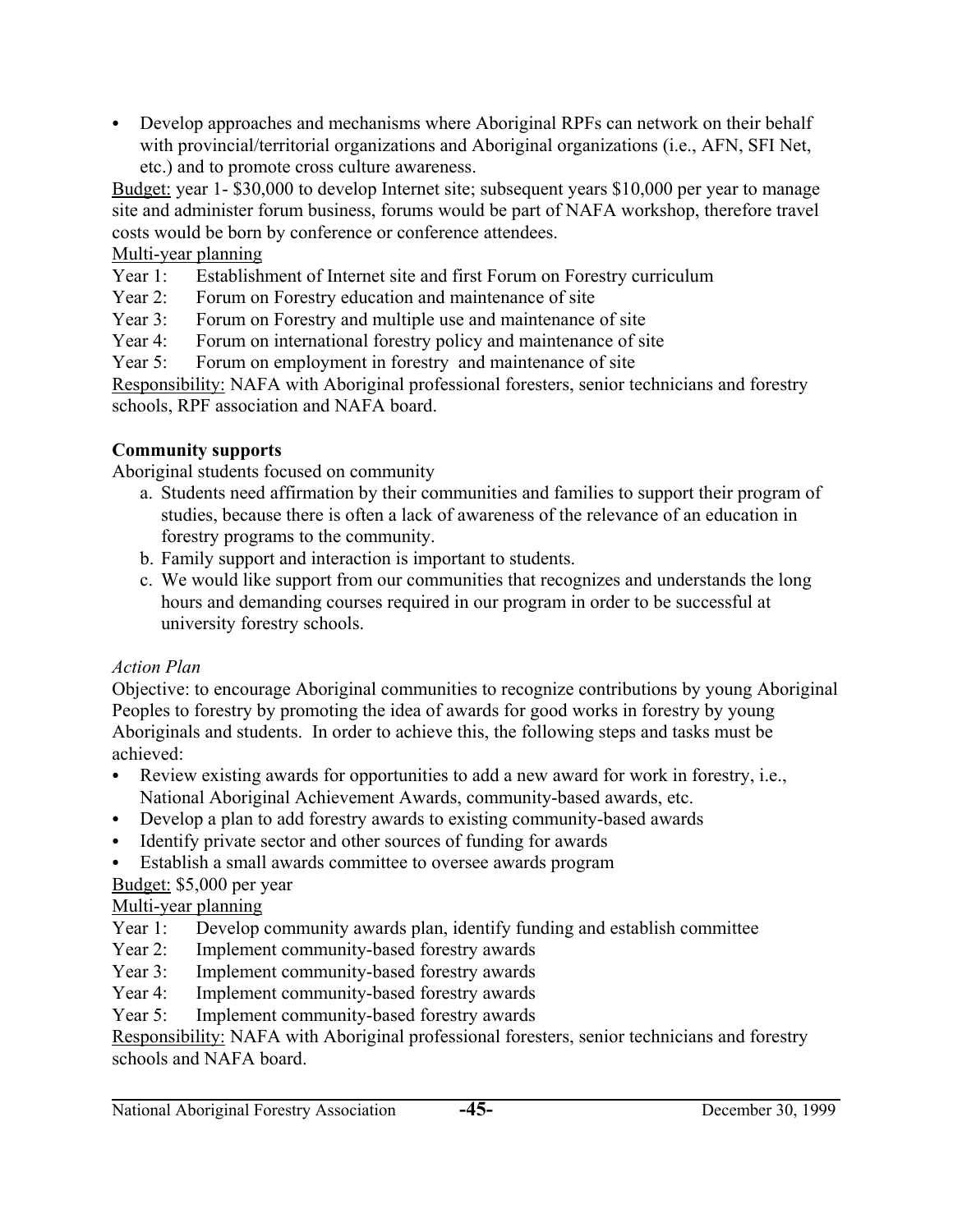### **Professional development**

Aboriginal professional foresters, senior technicians and educators identified a need for ongoing professional development post-university that would keep them up-to-date on the latest knowledge, experience, technology and issues. This could be done through professional development courses delivered by NAFA and in conjunction with periodic "forums" that bring Aboriginal professionals together to discuss issues, share knowledge and experience.

- a. There is a need for "post" education professional development for such things as interdisciplinary studies, links with other departments in universities, interfaculty studies, etc.
- b. Ensure that persons entering Aboriginal lands have training in Aboriginal forestry and land issues, for example, persons working in silviculture have to take a course to train them for the job of tree planting.
- c. There is a need to develop a two year program on Aboriginal forestry

### *Action Plan*

Objective: to provide professional development courses for Aboriginal and non-Aboriginal RPFs and others on latest Aboriginal knowledge, experience, technology and issues. To achieve this objective the following steps and tasks will have to be completed:

- To establish a professional development committee which would establish a three-year training program,
- The training would be provided by selected Aboriginal RPFs, who would be responsible for developing and delivering the training course(s)
- The training courses will be part of the NAFA annual conference
- To develop other training courses which could be delivered on-line over the Internet
- These courses could be part of other training courses such as a two-year program in Aboriginal Community Forest Management

## Budget: \$10,000 per year

## Multi-year planning

- Year 1: Develop and get support for professional development courses
- Year 2: Implement professional development courses
- Year 3: Implement professional development courses
- Year 4: Implement professional development courses
- Year 5: Implement professional development courses

Responsibility: NAFA with Aboriginal professional foresters, senior technicians and forestry schools and NAFA board.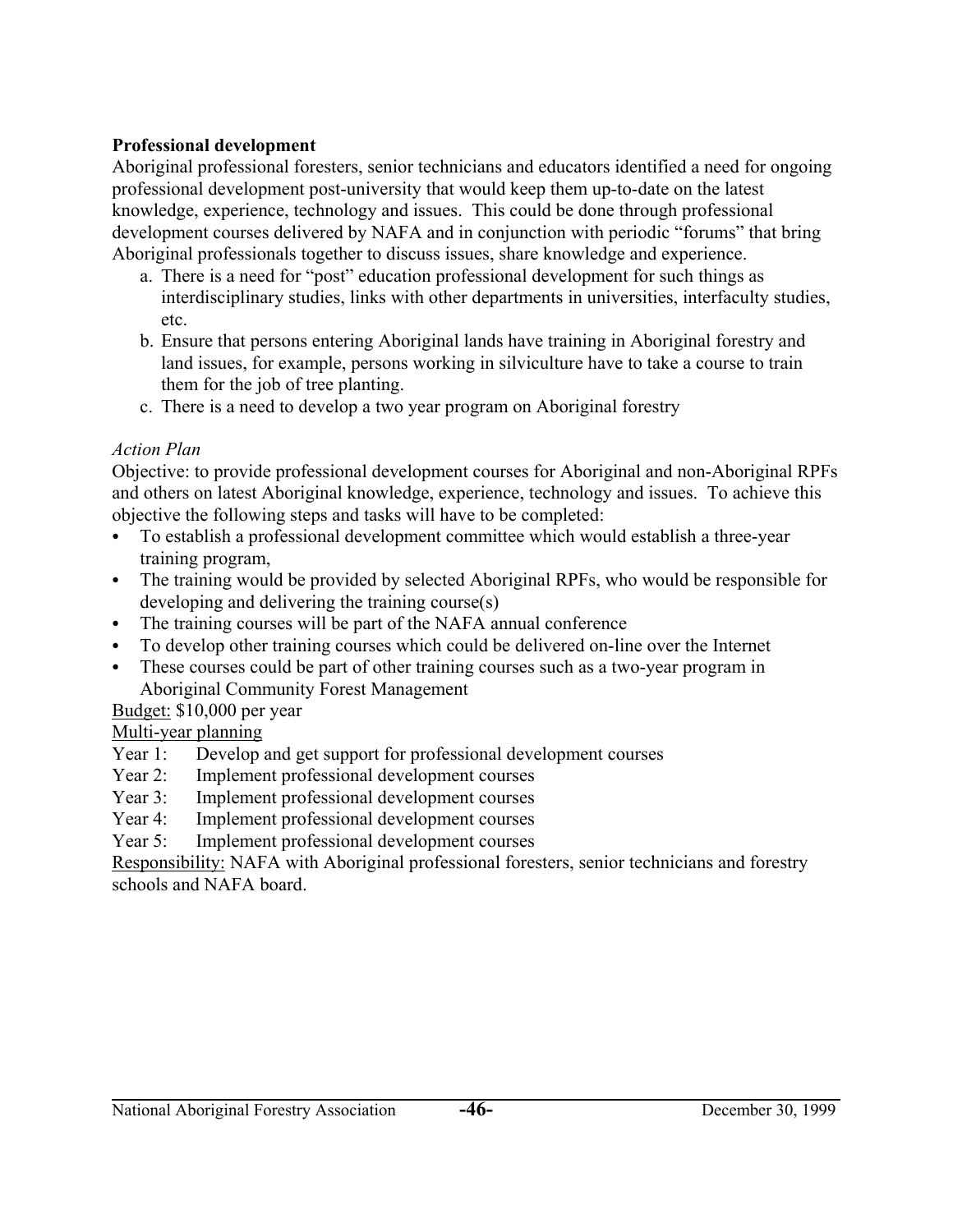## **III ORGANIZATIONAL DEVELOPMENT**

The workshop also discussed issues of organization development for NAFA. Issues focused on making NAFA more responsive to the needs of Aboriginal forestry professionals, communities and policy.

- 1. Organizational development begins at the grassroots and flows up through the regional to the provincial/territorial level to the national level (includes NAFA, universities, AFN). Through this process of organization development, NAFA can take the leadership.
- 2. There is a need for further forums like this workshop to discuss key issues important to Aboriginal professional foresters.
- 3. NAFA has a policy role. We need to support NAFA's policy, forum and networking role to get funding. We can provide support by writing letters of support, etc.
- 4. We support NAFA in developing a closer working relationship with Aboriginal forestry professionals. We are not interested in NAFA's political identity - we see it as a nonpolitical forum.

NAFA has been working towards improving its grassroots and relationships with Aboriginal communities, particularly looking at ways board members can work at the regional and local levels, and developing a working relationship with the Assembly of First Nations, through its Chiefs Committee. During the Vancouver workshop, Aboriginal RPFs clearly stated their desire to establish a closer working relationship with NAFA through forums, such as the Vancouver workshop, to discuss key issues important to Aboriginal professional foresters (see above number 2). It is clear that NAFA needs to develop an action plan which focuses on the following objectives:

- 1. To work closely at the grassroots level through closer relations with Aboriginal communities, regions and individual Aboriginal forestry professionals.
- 2. To work closely with Aboriginal Registered Professional Foresters and others in hosting Aboriginal Forestry Forums where key issues are discussed and actioned.
- 3. To work closely with the Assembly of First Nations to develop an agenda of mutually beneficial goals and objectives.

While relationship building is important to any organization's development, it is particularly important in the Aboriginal world. Relationships must be focused on clear goals and objectives to provide NAFA and its partners with clear strategic vision and agenda. It was apparent from the workshop that the Aboriginal Registered Professional Foresters wanted a well balanced NAFA which continues its important work in: policy and advocacy; forest land and resources legislation; forest management programs; education and training programs; and business development support. NAFA's board is trying to strike a balance between its traditional role and being able to influence the larger forestry agenda by working closer with First Nations in achieving mutually beneficial goals and objectives. NAFA will have to maintain its unique relationship with Aboriginal Peoples as an independent and professional voice on forestry, but be able to effect change in forestry benefits to Aboriginal Peoples by working closer with First Nations, through the AFN chiefs committee.

## **IV. NEXT STEPS**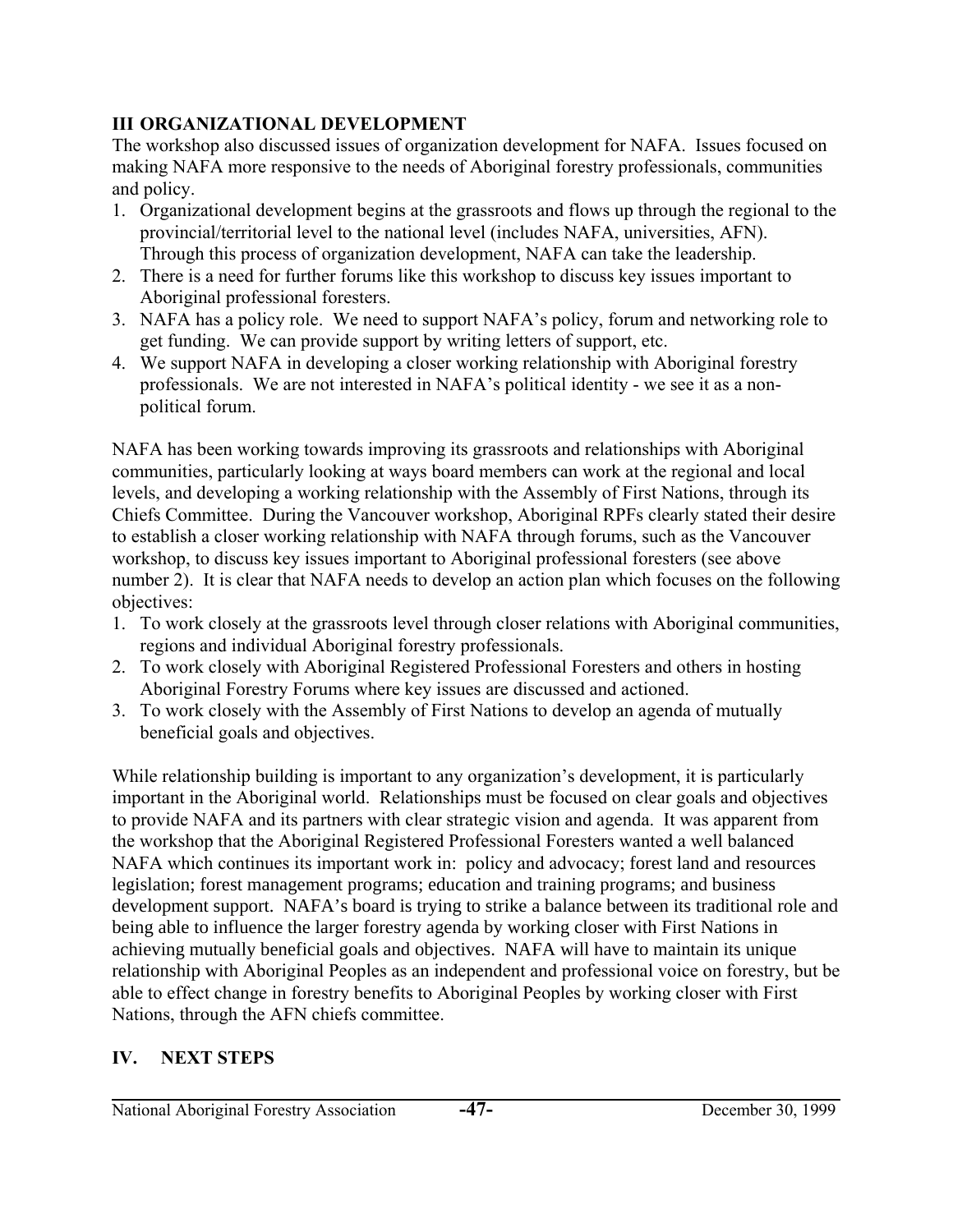As a follow-up to the workshop, the participants identified some next steps to follow through with initiatives discussed during the workshop and follow-up action required to implement the action discussed that would result in an increase of Aboriginal student recruitment, retention and success in forestry school, and an increase in the number of Aboriginal people becoming registered professional foresters.

- 1. Follow-up on action steps identified at this workshop. We need to create a summary of the meeting and distribute a report.
- 2. There is a need for more workshops and forums, meeting with all these forestry professionals has been an awesome experience. It has been amazing to have this workshop. We need further meetings to see how this affiliation would work in the following areas:
	- a. Policy forum on NAFA core funding and long term direction
	- b. Discussion of interest to Aboriginal professional foresters professional development, such as a detailed discussion on planning, curriculum, etc.
	- c. It has been a very valuable forum that focused on the key issues in sufficient detail to provide valuable direction.
	- d. We need to task out how we as professional foresters help promote the gospel and help each other in a collective way.
	- e. Are there is enough of us to form an association or should we become a sub-group of another professional organization? This has been a very useful forum to deal with policy and professional issues. NAFA needs to support further forums, workshop like the Vancouver workshop.
	- f. Maintain links established at this workshop, particularly the link between the students who participated at workshops by encouraging them to keep up the contacts and feel free to contact the Aboriginal forest professionals they met during the two-day workshop.
- 3. Students and professionals need access to resources, such as computers and an Internet connection.
- 4. NAFA needs to find ways to establish core funding, by getting support from various bodies, such as political support from Aboriginal political bodies.
- 5. NAFA work towards an Aboriginal foresters network.
- 6. NAFA needs to develop an Internet site
	- a. to support Aboriginal students in forestry schools with reference materials, Internet links, online literature and documents, links to databases, Aboriginal foresters chat-line, etc
	- b. NAFA needs to develop a professional foresters web site that includes things like: Aboriginal foresters profiles, bulletin board, document, etc.
	- c. The workshop participants need to submit personal profiles; it can be a short one paragraph profile, to be shared with other participants and form part of the report.
	- d. We need to produce key education materials and supports discussed here at the work shop to support Aboriginal students success.
- 7. In summary, our work needs to come together, we need to get together and discuss the future direction of Aboriginal professional forestry. In the long term, we might look at Aboriginal professional forester developed curriculum and Aboriginal teaching institutions and directed research.

# **FIVE YEAR BUDGET**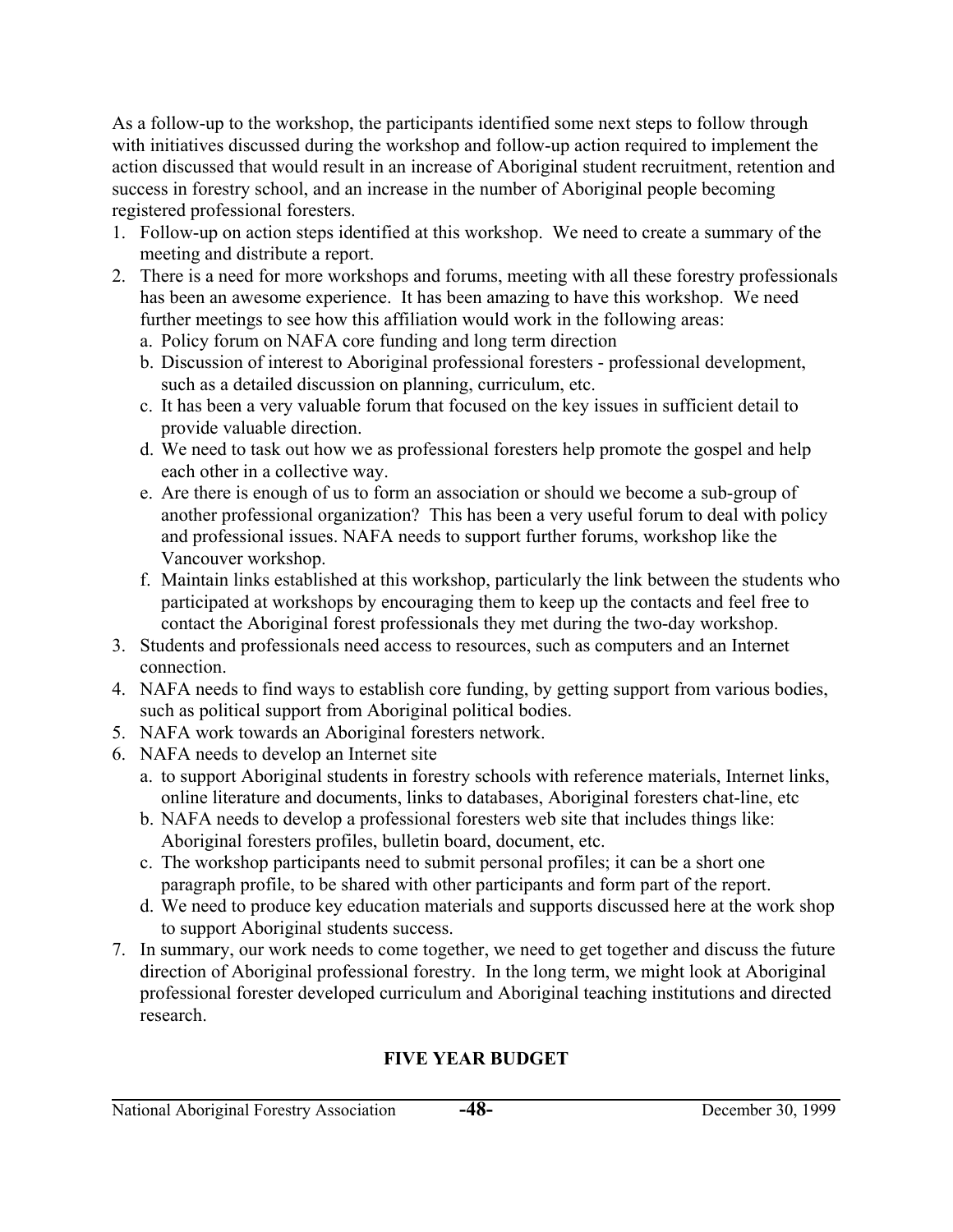#### **Overall goal and objectives:**

The overall goal is to increase the number of Aboriginal registered professional foresters to 500 in the next decade to achieve an increase in Aboriginal community capacity and employment in forestry. To achieve the overall goal, two outputs have to be achieved:

- 1. To increase number of Aboriginal students going to forestry school with the purpose of becoming registered professional foresters.
- 2. To recruit Aboriginal students to forestry schools across Canada and increase the awareness of employment opportunities in the forestry sector.
- 3. To improve the success rate of Aboriginal students in forestry schools.
- 4. To increase the capacity of Aboriginal communities to manage forests productively.
- 5. To develop and implement an Aboriginal awareness, education

Goal 1: to actively attract, educate and recruit Aboriginal students to an education in forestry. The following is the budget for the main objectives identified to achieve this goal:

|              |                            | 00/01 | 01/02 | 02/03 | 03/04 | 04/05 |
|--------------|----------------------------|-------|-------|-------|-------|-------|
| a.           | Awareness                  | 15    | 15    | 15    | 15    |       |
| <sub>b</sub> | Role models                | 40    | 40    | 40    | 40    | 40    |
| $\mathbf{c}$ | Education and curriculum   | 20    | 20    | 20    | 20    | 20    |
|              | d. Youth forest experience | 15    | 15    | 15    | 15    | 15    |
|              | e. Summer employment       | 50    | 50    | 50    | 50    | 50    |
|              | Incentives                 |       |       |       |       |       |
| g.           | Community support          | 10    | 10    | 10    | 10    | 10    |
| h.           | Recruitment                | 80    | 20    | 20    | 20    | 20    |
|              |                            |       |       |       |       |       |

GOAL 1 - BUDGET

Goal 2 - to increase Aboriginal students chances of success in forestry school and once they have graduated. The following is the budget for the main objectives identified to achieve this goal:

|             | <b>GOAL 2 - BUDGET</b>               |       |       |       |       |       |
|-------------|--------------------------------------|-------|-------|-------|-------|-------|
|             |                                      | 00/01 | 01/02 | 02/03 | 03/04 | 04/05 |
| a.          | Encouraging success models           | 10    | 50    | 10    | 10    | 10    |
| $b_{\cdot}$ | Student supports                     | 20    | 20    | 20    | 20    | 20    |
|             | c. Forestry school initiatives       | 10    | 10    | 10    | 10    | 10    |
| d.          | Funding                              | 10    | 10    | 10    | 10    | 10    |
|             | e. Registered professional foresters | 20    | 20    | 20    | 20    | 20    |
|             | Mentors                              | 10    | 10    | 10    | 10    | 10    |
| h.          | <b>Networks</b>                      | 30    | 10    | 10    | 10    | 10    |
| 7.          | Community supports                   |       | 5     | 5     | 5     | 5     |
|             | Professional development             |       | 10    | 10    | 10    | 10    |
|             |                                      | 125   | 145   | 105   | 105   | 105   |

### TOTAL BUDGET